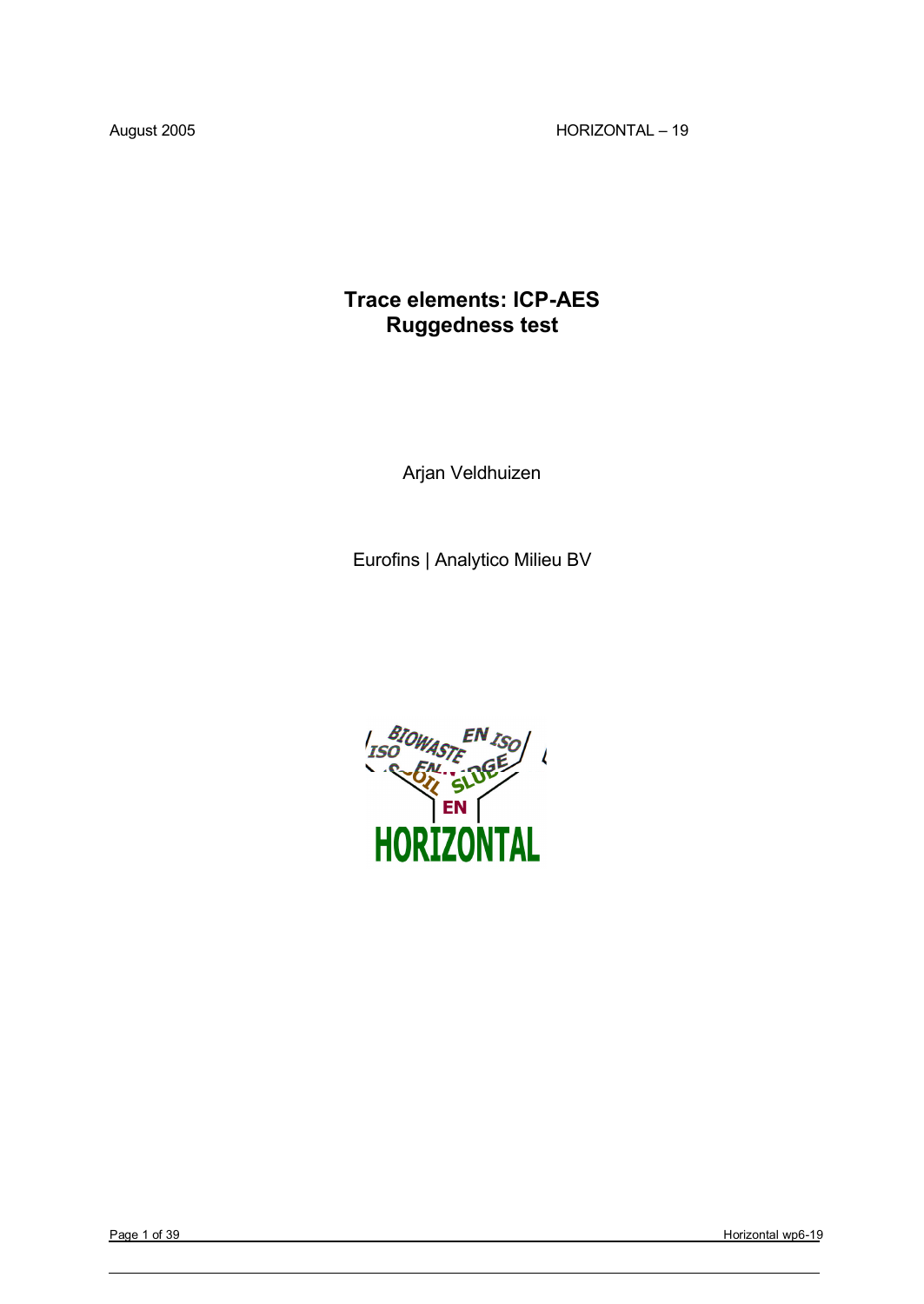# **Acknowledgement**

This work has been carried out with financial support from EU DG Environment and JRC (Ispra) and the following EU Member States: UK, Germany, France, Italy, Spain, Nordic countries, The Netherlands, Denmark and Austria.

Page 2 of 39 Horizontal wp6-19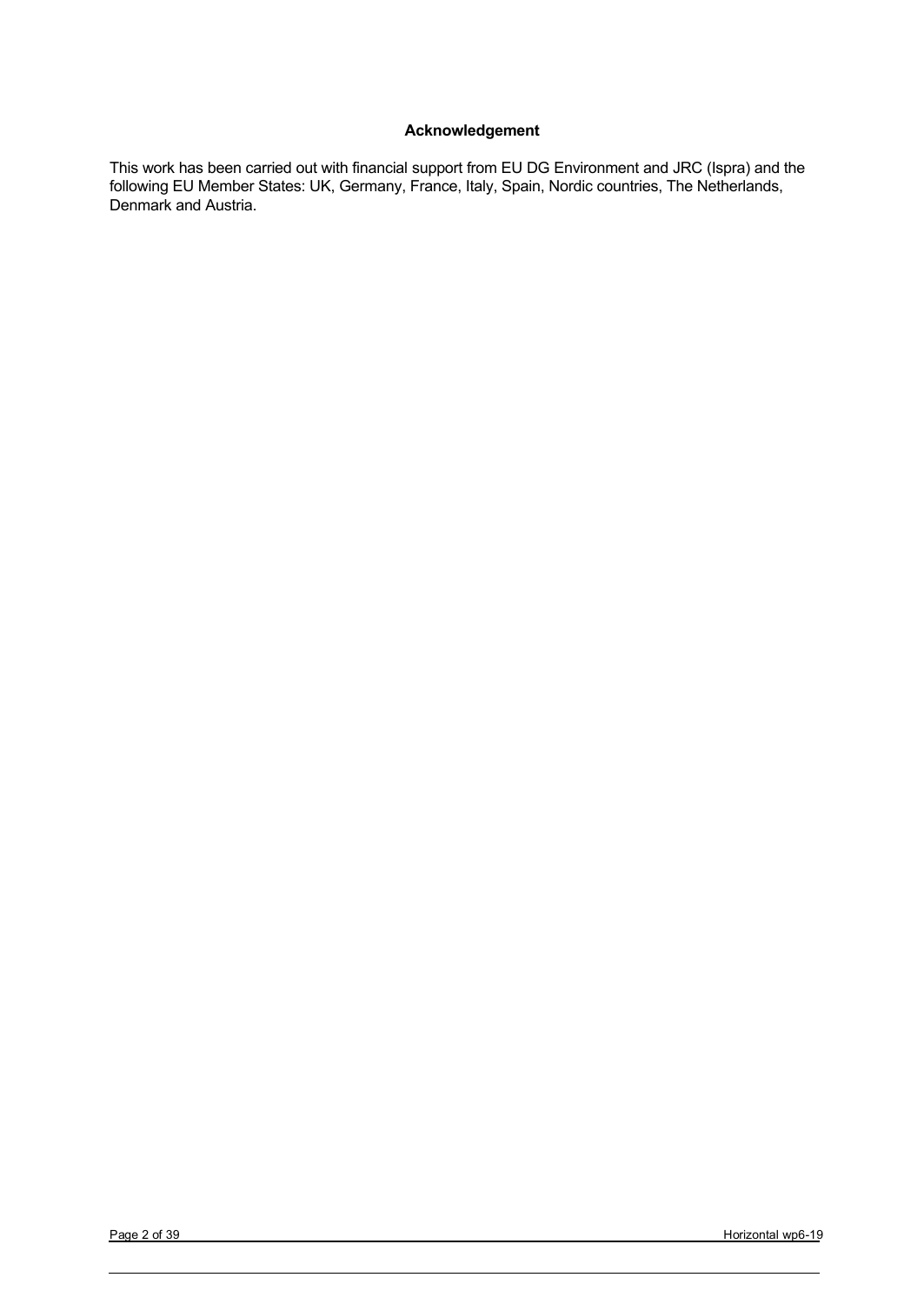# **Contents**

| 1. | <b>INTRODUCTION</b>    |    |
|----|------------------------|----|
| 2. | <b>INSTRUMENTATION</b> | 9  |
| 3. | <b>PROCEDURES</b>      | 10 |
| 4. | <b>RESULTS</b>         | 12 |
| 5. | <b>CONCLUSIONS</b>     | 25 |
| 6. | <b>ANNEX</b>           | 26 |
| 7. | <b>REFERENCES</b>      | 26 |
|    |                        |    |

Page 3 of 39 Horizontal wp6-19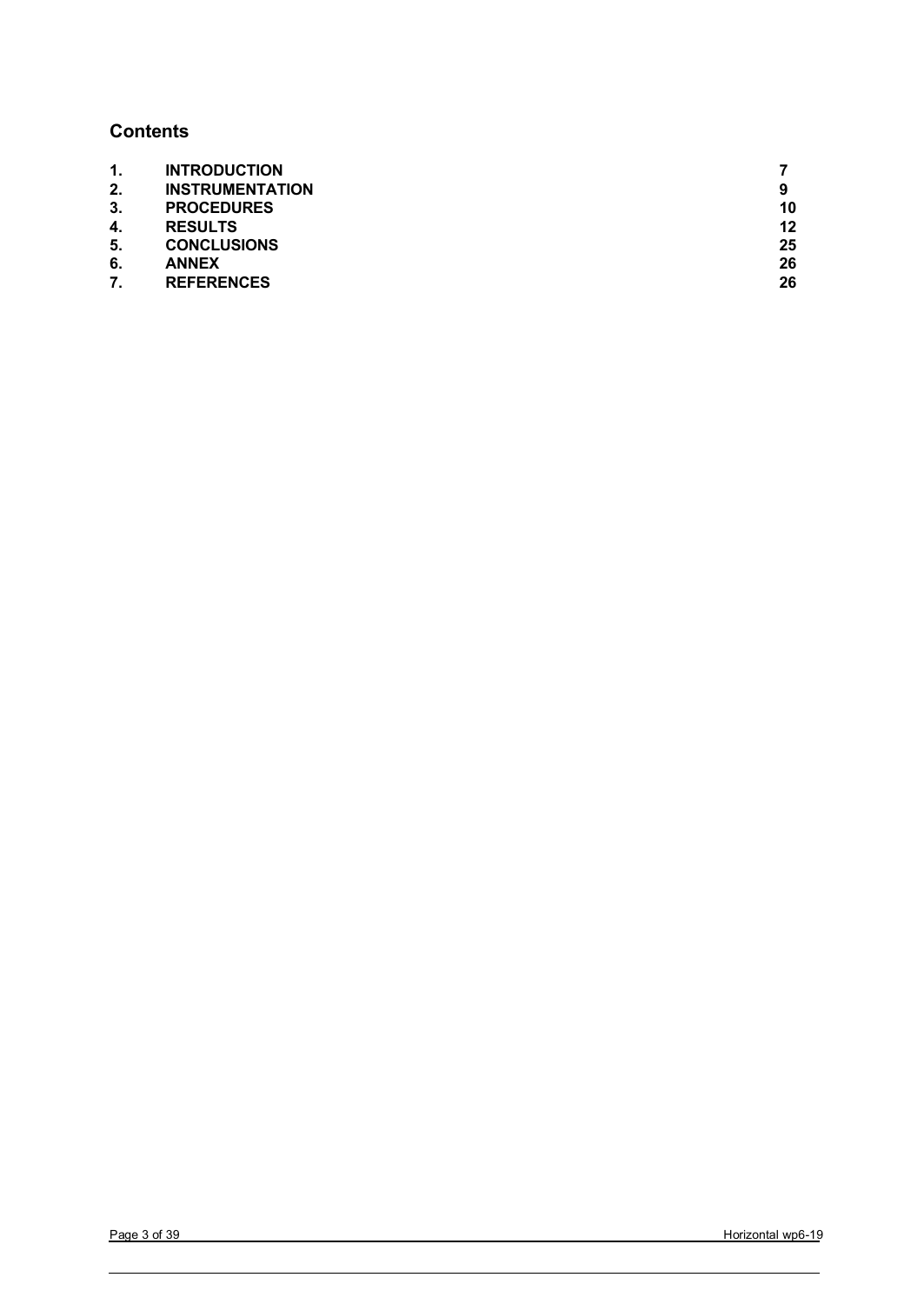# **LIST OF TABLES**

- **Table 1 Matrices used in this study**
- **Table 2 Elements under investigation**
- **Table 3 Emission wavelength overview**
- **Table 4 ICS concentration**
- **Table 5 IEC application**
- **Table 6 Instrumental detection limit**
- **Table 7 Method detection limit**
- **Table 8 Precision**
- **Spike recovery**

## **LIST OF FIGURES**

- **Figure 1 Aqua regia results**
- **Figure 2 Nitric acid results**
- **Figure 3 IEC stability**
- **IEC stability as ratio of previous measurement**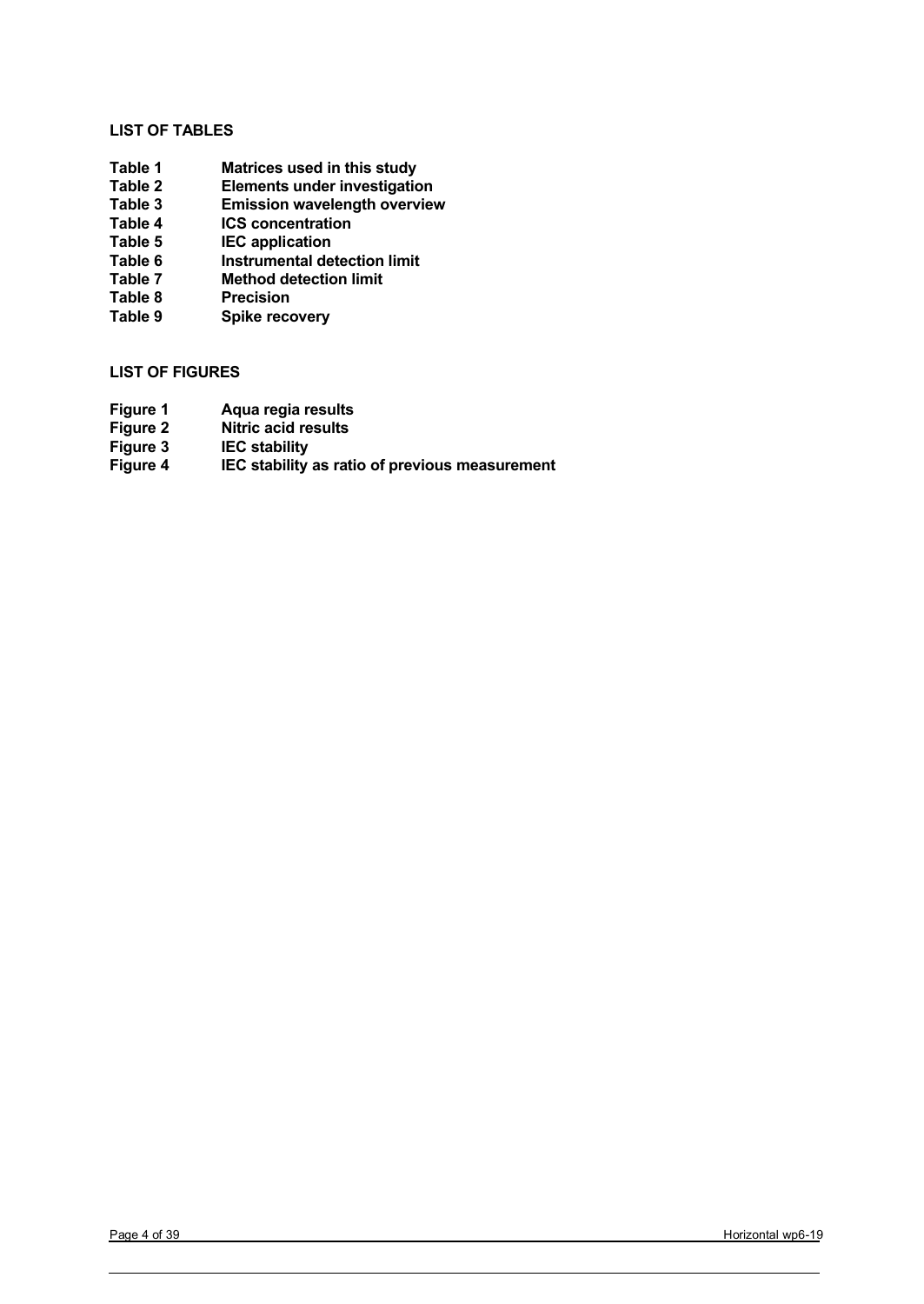#### **SUMMARY**

The present report covers the activity for HORIZONTAL-INORG, Work package 6 , Ruggedness test for a horizontal European standard for Determination of elements by ICP-AES and ICP-MS in soil, sludge and biowaste.

The main purpose of this study is:"Investigation of the major interferences to common elements and digested samples of matrices and digests in question are investigated for the ICP-AES method. Emphasis is given to interferences corrections and quality control criteria related to interferences and matrix effects".

The method described in the standard identified during the desk study carried out in Phase I for measurement of elements in soil, sludge and bio waste with ICP-AES can be used in practice. The measurements in this study show that the limit of detection is within the expected range, precision is less than 10% at levels above 5 times IDL and the QC criteria can be met.

Several comments on the text are formulated to improve the practical use.

The reference materials were digested with aqua regia and 1:1 nitric acid as prescribed in the proposed Horizontal standard on digestion [7.3]. The digests are analyzed to determine the matrix. The major matrix elements from real samples are sodium, magnesium, aluminium, phosphorus, sulphur, potassium, calcium and iron. There is, except for the concentrations, not a remarkable difference between the Aqua Regia digests and the nitric acid digests of real sample for the elements that are reported. ICP-MS data shows a higher carbon concentration in the nitric acid digests. Based on the highest concentrations found in the AR digest an ICS is proposed. and used for further test.

The proposed standard doesn't give a definition of the way the instrumental detection limit has to be determined. The IDL is determined in a reagent blank under repeatability conditions. The IDL in nitric acid digest has a median value of 0.0041 mg/L (0.16 mg/kg) and in AR digest 0.0046mg/L(0.18 mg/kg). A better way is to determine the MDL under repeatability or reproducibility conditions in a matrix solution containing relevant concentration of the interferents.

For the most elements the method detection limit (MDL) is between 0.1 and 4 mg/kg (median value 0.015 mg/L or 0.71 mg/kg). In comparison to the IDL the MDL is 2-3 times and for the interfered lines in some case 10 times higher.

The two criteria for applying an IEC can be misinterpreted and are not very practical. In this study the criterion "absolute contribution is more than 3 time the DL" is used. The IDL is determined in a pure standard solution which leads to very low, not practically relevant values. Therefore the use of the MDL has more relevance. This value should be used as criteria for applying the IEC correction or halve the lowest concentration to be reported.

The IEC is determined with pure standard solutions at a certain chosen concentration. The choice is relevant and matrix dependent.

The 5 % rule is not applicable during the interferences measurement but only applies in real samples where matrix is present. In practice during IEC measurements with pure standards, the need for an IEC is determined and will always be applied in real sample measurement. The 5% rule is only practical in relatively high concentration levels.

The stability of the IEC must be investigated during validation and checked during routine measurement on a more frequent base in case of a difference of more than 20% from the previous determination.

The precision is for most elements better than 10%, except for those elements where the concentration is at a low (<5 times DL) level. The average overall precision is **6.8%** and the median value is 5.5**%.**

The criterion for recovery of the spike within the limits of 80 -120% is can be met in practice.

The recovery criterion after dilution is only applicable for those samples that contain high concentrations of the elements of interest. For lower concentrations and subsequent measurement close to the DL, dilution of the sample is not recommended as a QC criterion. De ratio between the diluted and undiluted results is for a 3-fold dilution on average.1.02 +/- 0.06 (6.1%).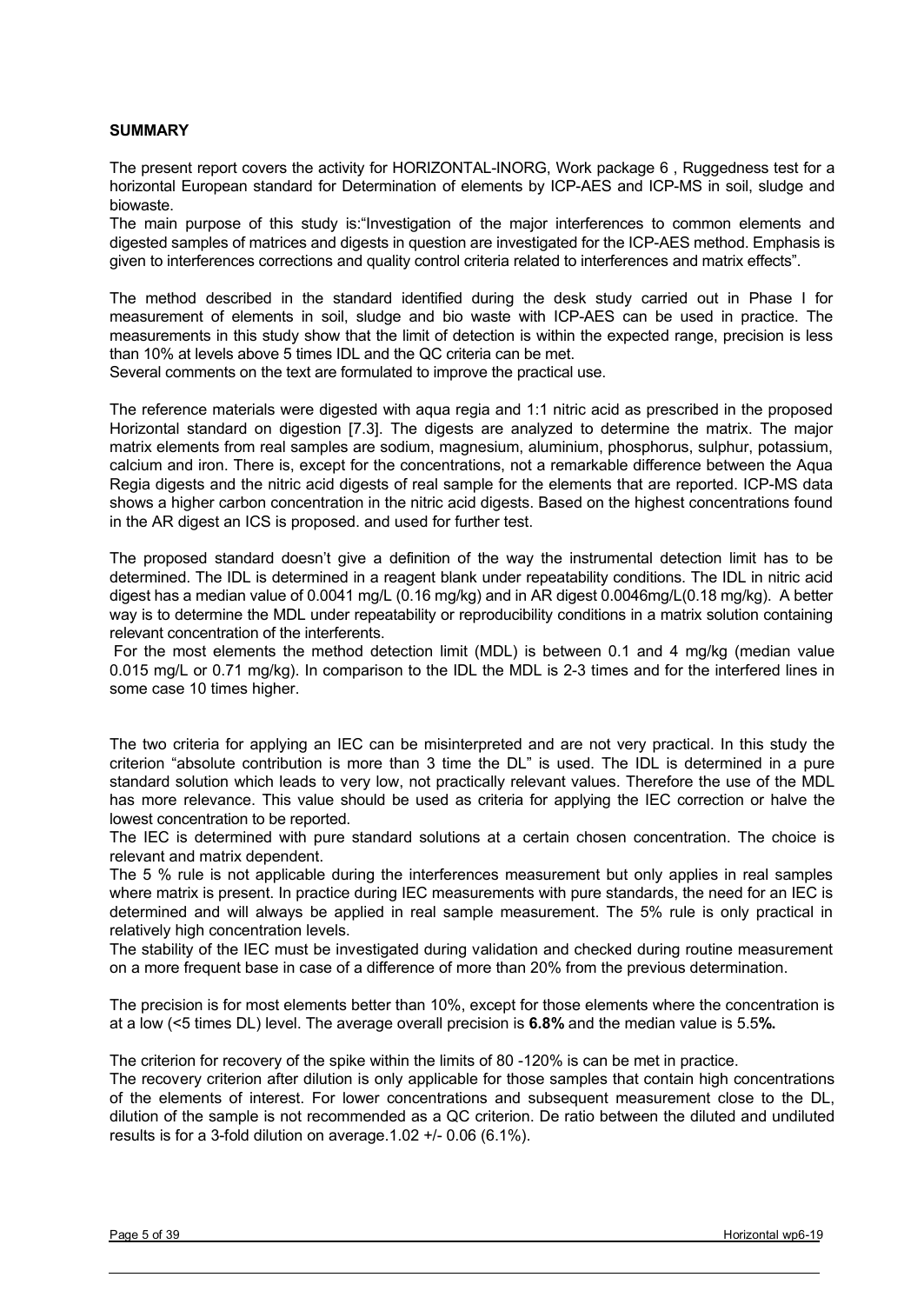Page 6 of 39 Horizontal wp6-19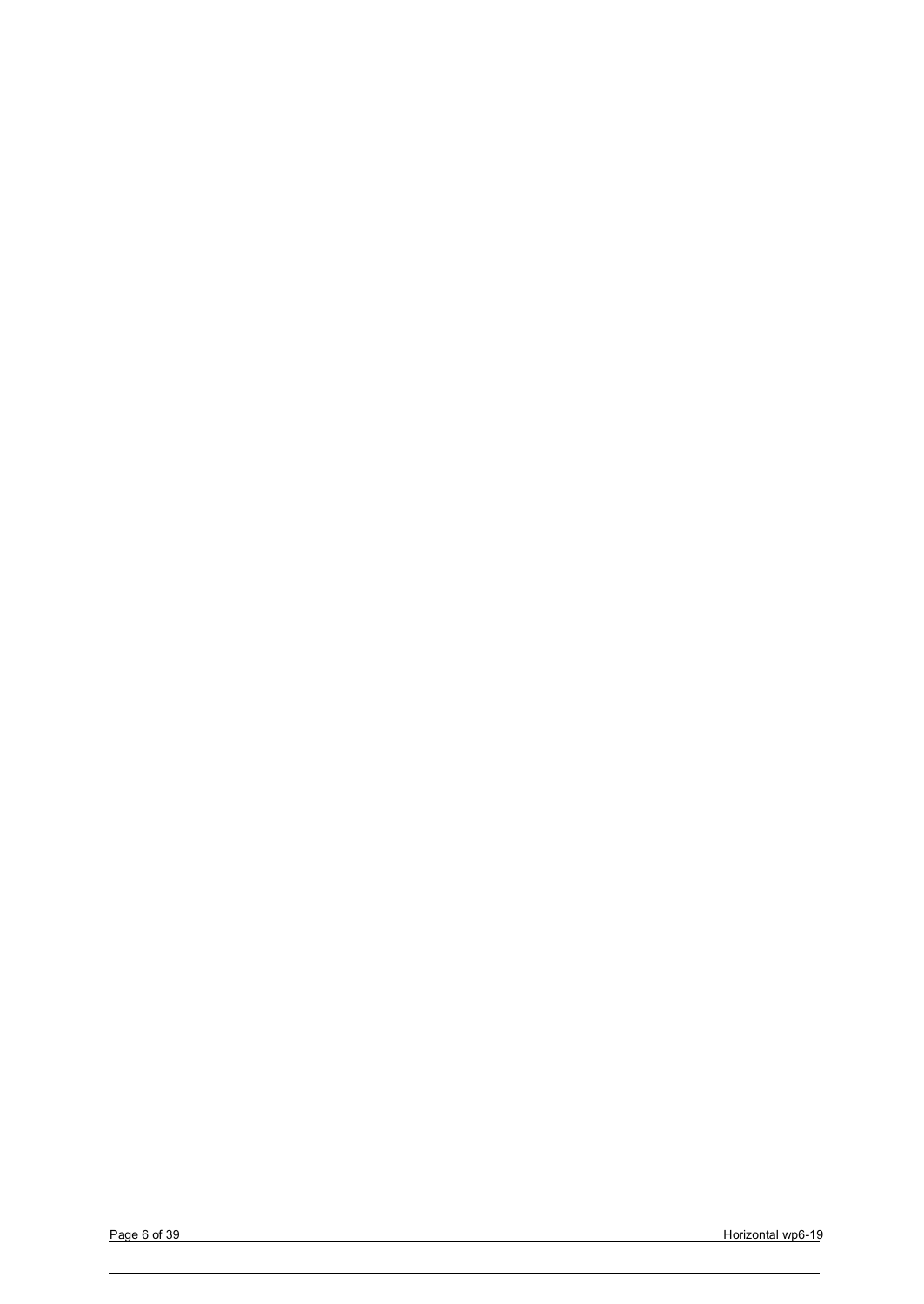## **1 INTRODUCTION**

The main objective of the Horizontal program is the development of horizontal and harmonized European standards in the fields of the analysis of sewage sludge, soil, contaminated soil and treated bio-wastes to facilitate regulation of these major streams in the light of the different uses and disposal options that are governed by EU Directives.

The goal of this study is [from 7.1]:

"Investigation of the major interferences to common elements and digested samples of matrices and digests in question are investigated for the ICP-AES method. Emphasis is given to interferences corrections and quality control criteria related to interferences and matrix effects. "

The study is based on the Horizontal WP6 -19 document: "Determination of elements by ICP-AES and ICP-MS", may 2004 by Henk J. van de Wiel, Annex 2: STANDARD HORIZONTAL ICP\_AES METHOD[7.2].

Within Horizontal there are two proposed methods for digestion of samples. As both methods are being developed in a concurrent study, this study is carried out in Aqua Regia and nitric acid digests according to the digestion described in Horizontal WP6 – 18 (may 2004)[7.3].

A 'work' definition for the determination of the Instrumental Detection Limit (IDL) is defined and the definition for MDL of a Dutch standard (NEN 7777) is used [7.4].

#### **1.1 Scope**

The experimental work in this study will be performed on a PE Optima 4300 DV instrument. The set up for the determination of the DL and the interferences are based on routine multi-element conditions and according to the settings proposed by the STANDARD HORIZONTAL ICP\_AES METHOD[7.2].

The matrices under investigation in this study are digests from the matrices which are stated in table 1.

| Matrices used in this study | In of the scope of H-19 ICP-AES? |
|-----------------------------|----------------------------------|
| Soil                        | Yes                              |
| Sludge                      | Yes                              |
| (treated) Bio waste         | Yes                              |

The project description mentions 'common elements' in its scope. The elements selected for this study are given in table 2. Besides these elements the matrix elements which can be expected in environmental samples, like Al, Ca, Mg, Fe, C, Na and K are also part of the scope but not part of the QC and related interferences investigations.

| Table 2:                       |            |                                    |  |  |
|--------------------------------|------------|------------------------------------|--|--|
| Elements used in this<br>study | CAS-number | Part of the scope of H-19 ICP-AES? |  |  |
| Arsenic (As)                   | 7440-38-2  | Yes                                |  |  |
| Cadmium (Cd)                   | 7440-43-9  | Yes                                |  |  |
| Chromium (Cr)                  | 7440-47-3  | Yes                                |  |  |
| Copper (Cu)                    | 7440-50-8  | Yes                                |  |  |
| Lead (Pb)                      | 7440-47-3  | Yes                                |  |  |

Table 1: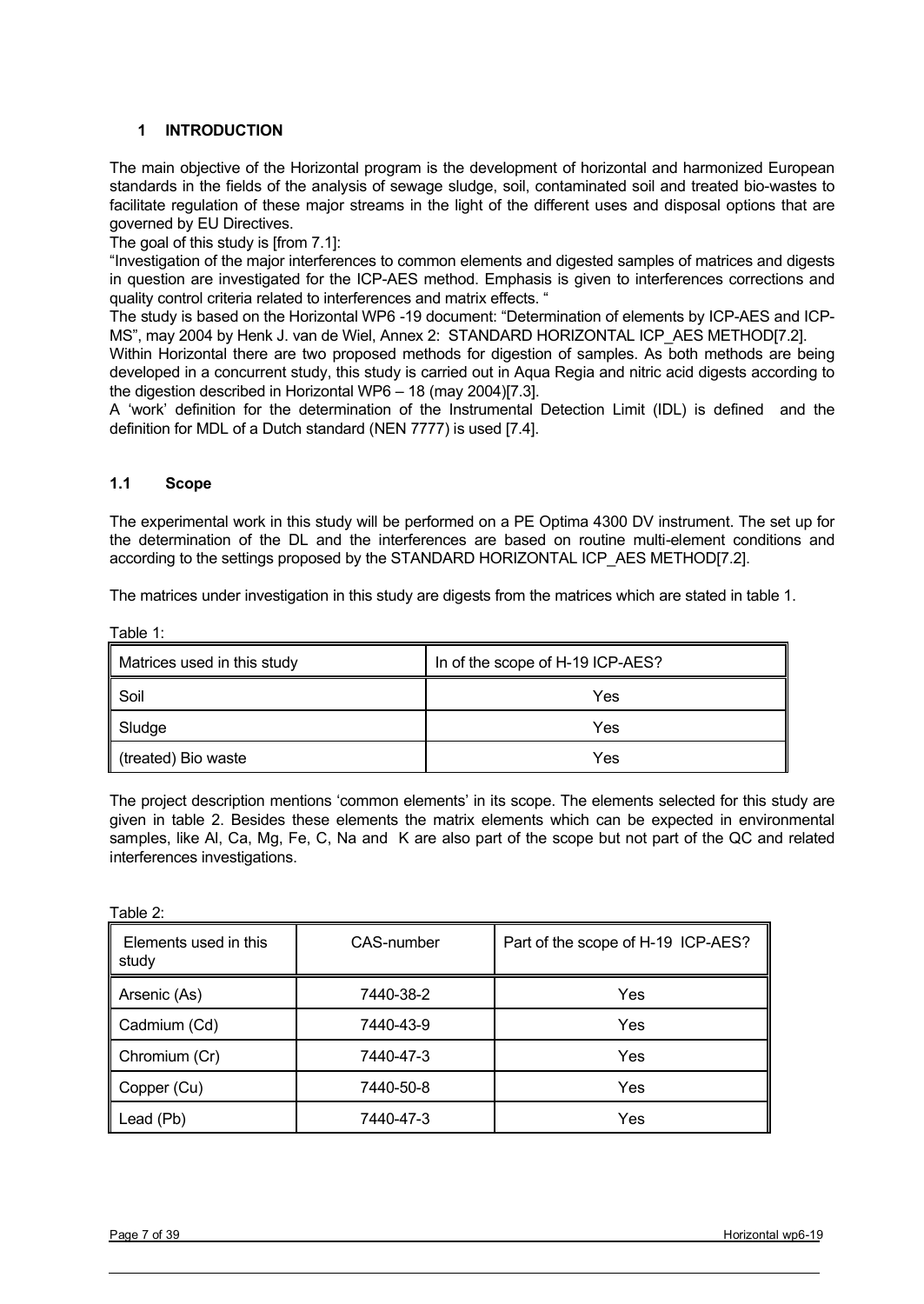| Nickel (Ni)     | 7440-02-0 | Yes |
|-----------------|-----------|-----|
| Zinc(Zn)        | 7440-66-5 | Yes |
| Antimony (Sb)   | 7440-36-0 | Yes |
| Barium (Ba)     | 7440-39-3 | Yes |
| Beryllium (Be)  | 7440-41-7 | Yes |
| Cobalt (Co)     | 7440-43-7 | Yes |
| Molybdenum (Mo) | 7440-98-7 | Yes |
| Selenium (Se)   | 7440-49-2 | Yes |
| Silver (Ag)     | 7440-22-4 | Yes |
| Thallium (TI)   | 7440-28-0 | Yes |
| Tin (Sn)        | 7440-31-5 | Yes |
| Vanadium (V)    | 7440-62-2 | Yes |

# **1.2 Summary of method**

The method describes the multi-elemental determination of elements by simultaneous optical ICP-AES with axial or radial viewing of the plasma in aqueous and nitric or *aqua regia* digests. The instrument measures characteristics emission spectra by optical spectrometry. Samples are nebulized and the resulting aerosol is transported to the plasma torch. Element-specific emission spectra are produced by radio frequency inductively coupled plasma. The spectra are dispersed by a grating spectrometer, and the intensities of the emission lines are monitored by photosensitive devices. Background correction is required for trace element determination. Background correction is not required in cases of line broadening where background correction measurement would be actually degrading the analytical result. Additional interferences and matrix effects must be recognized and appropriate corrections made. Tests for their presence are described.

Alternatively, users may choose multivariate calibration methods. In this case, point selections for background correction are superfluous since whole spectral regions are processed.

## **1.3 Definitions**

For this study the following definitions are applied.

Instrumental limit of detection (IDL):  $3 * S<sub>r</sub>$  (the standard deviation calculated from multiple readings (n=10) of a blank within a single run).

Method limit of detection (MDL):  $3 * S_r$  (the standard deviation calculated from multiple measurements (n> 8 ) of a matrix solution with low analyte concentration ).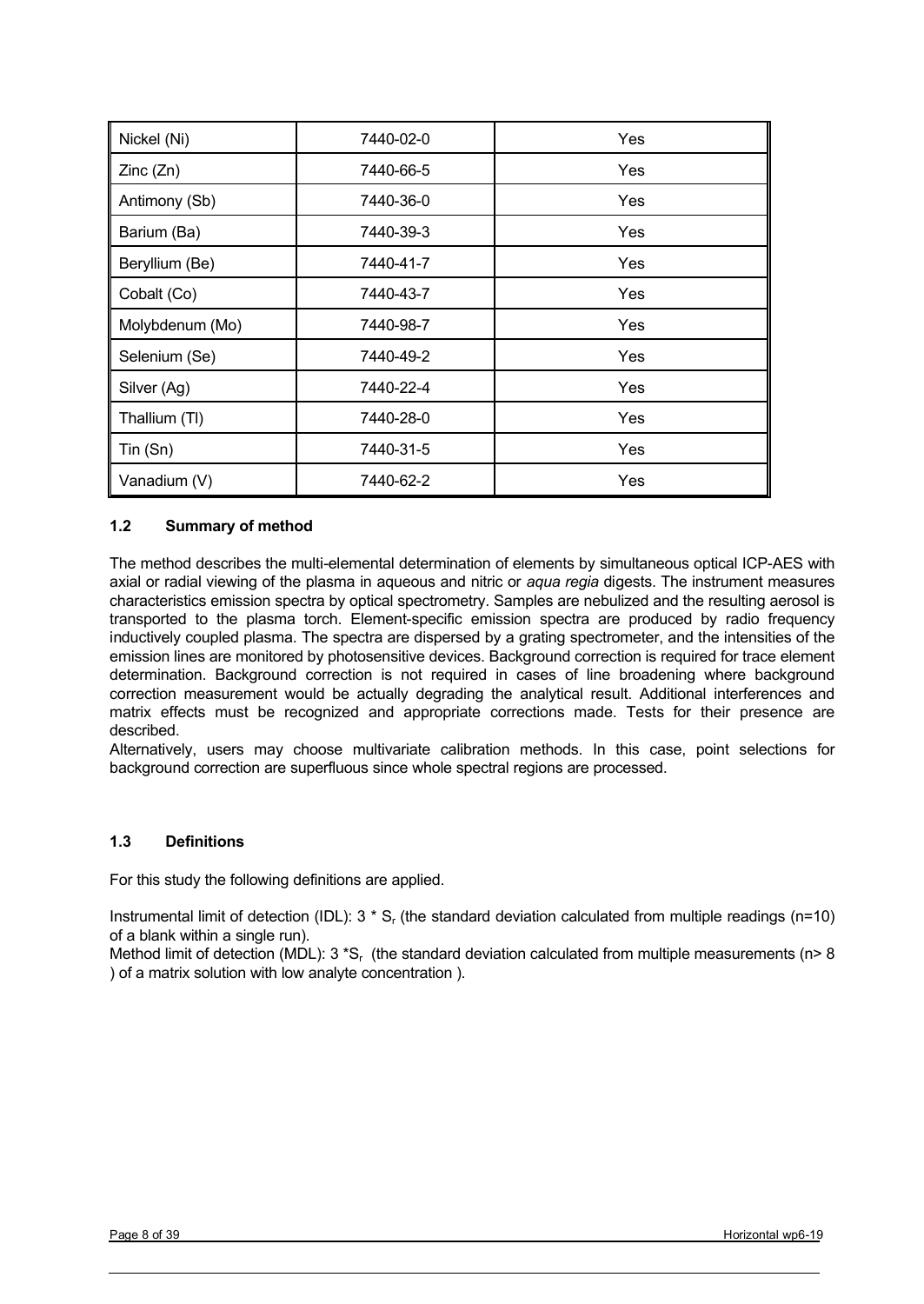# **2 INSTRUMENTATION**

A Perkin Elmer Optima 4300 DV (where DV stands for Dual View (=axial and radial)) instrument is used for this study.

# **2.1 Apparatus.**

A Perkin Elmer Optima 4300 DV with a PE sharp cone spray is used according to the requirements stated in 6.2 of the proposed standard. Acquisition software is used for data acquisition and reprocessing and a Cetac AS93 Plus autosampler for sample introduction.

The instrument has been set up in multi element mode for the elements given in table 2. The instrument is tuned as required by the manufacturer.

A Multiwave 3000 microwave (Anton Paar, Austria) with HF100 digestion vessels is used for digestion.

## **2.2 Reagents**

All reagents used are of "PA" or "Baker analyzed" quality.

#### **2.3 Standards**

BDH multi element Standard solution (cat no 456422 W)

Pure element standards (Baker "Instra Analyzed" and Perkin Elmer "Pure") C<sub>element</sub> = [1000 mg/L]. Three internal standards(Y, Rh, In) are used which are added to all solutions.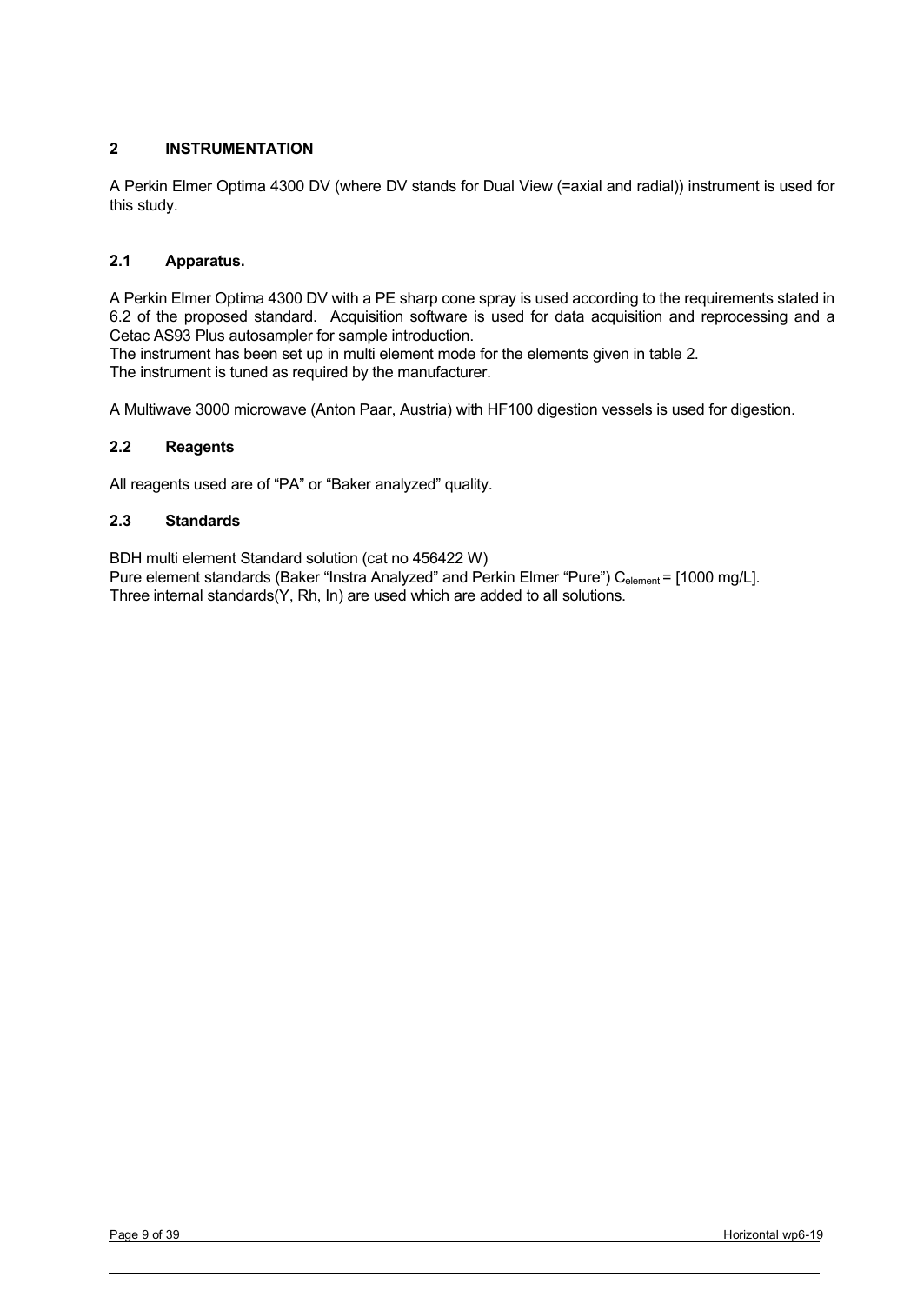# **3 PROCEDURES**

# **3.1 Method development**

A method will be developed for multi element measurement of the elements given in table 1 and matrix elements in accordance with the manufacturer's manual. As the instrument is Dual View both directions will be part of the method although not all will be useful. The wavelength for measurement and background subtraction will be determined.

A wavelength check and calibration is part of the daily performance test. The adjustment of the wavelength is performed by the service engineer during PM.

## **3.2 Interferences (from matrix)**

Digests from the matrices specified in table 1 will be analyzed and relevant concentrations of the major matrix elements determined.

For this purpose several available Certified Reference Materials will be digested in aqua regia and nitric acid and analyzed with the method developed in 3.1:

- 1. CRM 145R: sewage sludge.
- 2. FeNeLab: internal reference material, river clay.
- 3. Lksd-1: lake sediment.
- 4. Stsd-2: stream sediment.
- 5. CRM 7001: light sandy soil.
- 6. CRM 144R: sewage sludge from domestic origin.
- 7. CRM 141R: Calcareous loam soil.
- 8. AMB WB: internal reference material: lake sediment.
- 9. AMB SZ: internal reference material: 'playground sand'.
- 10. AMB Compost: internal reference material; biowaste/garden waste.

## **3.3 Interference Check Solution (ICS)**

Based on the composition of relevant matrices and the proposed ICS [7.] content the composition of the ICS will be determined. The content of the ICS will be bases upon the levels obtained at 3.2.

The (potentially) interfering elements (see table 1 [7.3]) are quantified and checked against the criterion stated in the proposed standard (less than 5% impact on the measured value or 3 times the Instrumental DL).

Interferences which are investigated in this study:

- Spectral overlap;
- Background and stray light.

## **3.4 IEC correction**

Single element stock solutions are used to determine the major interferences for ICP AES method. From these single element stock solutions a series of nine standard solutions with a concentration of 200 mg/L will be made and measured in 5 separate consecutive runs. The successive values of the correction factor shall not differ more than 20%.

| Group I | Interferent standard I   | V, Al, Ba, Ca, Ce  |
|---------|--------------------------|--------------------|
|         | Interferent standard II  | La, Cu, Cd, Co, Cr |
|         | Interferent standard III | Fe, Mo, Nd, Ti, Zn |
|         | Interferent standard IV  | Ni, S, As, Mg, Mn  |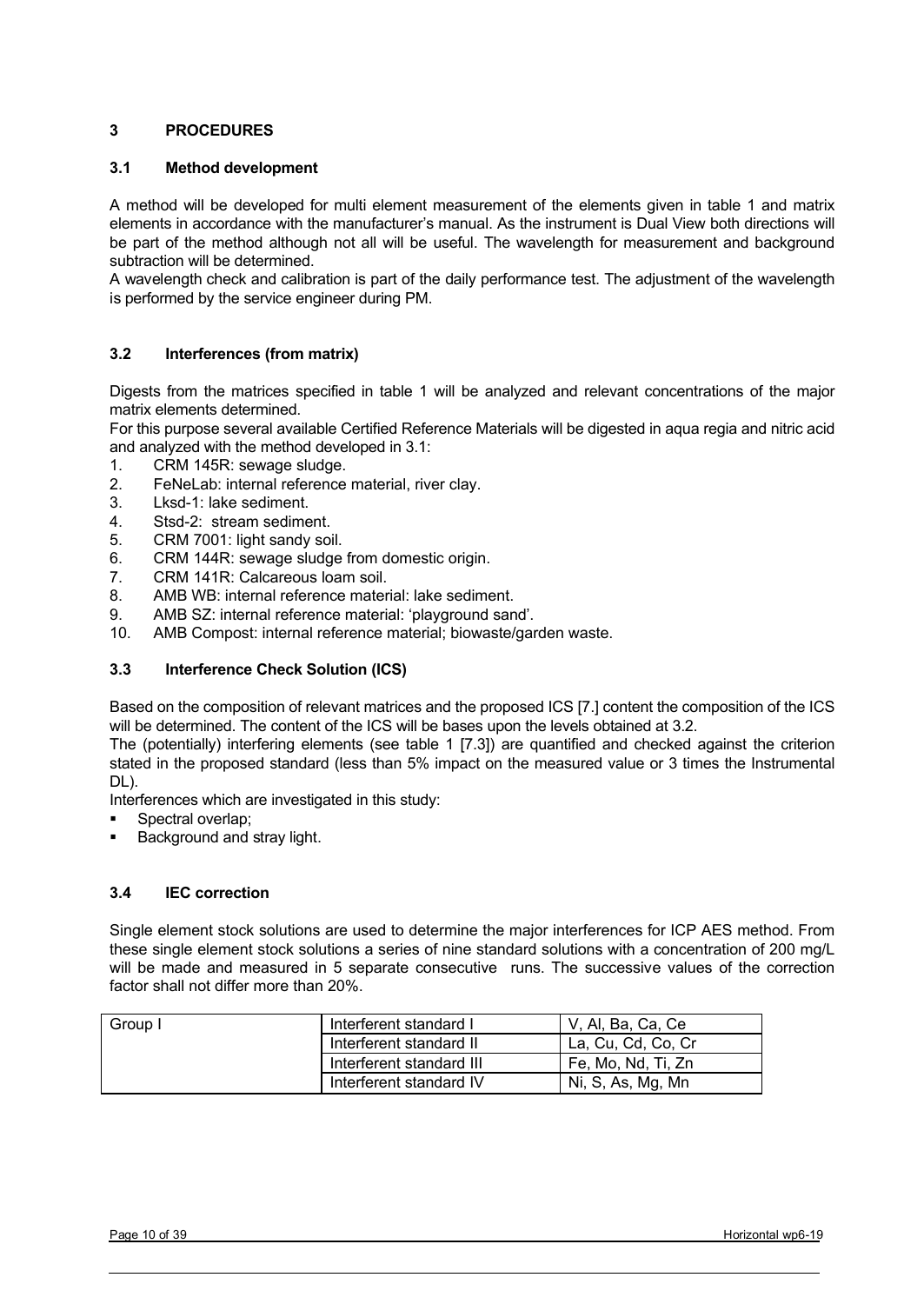| Group II | Interferent standard V    | V. Ti. Cu  |
|----------|---------------------------|------------|
|          | Interferent standard VI   | Fe, Cr, Nd |
|          | Interferent standard VII  | Mn. Mo     |
|          | Interferent standard VIII | Ni. Zn. Nd |
|          | Interferent standard IX   | La. Ce     |
|          |                           |            |

For this experiment standard solutions in diluted nitric acid are aspirated into the plasma and for all elements of interest the possible interference is measured. The Inter-Element-Correction-factors (IEC) are calculated from these measurements.

Beside the measurement of the IEC the background correction profile is optimized by measuring the ICS solution followed by evaluation of the interference by other lines caused by elements present in the ICS. Non spectral interferences (like physical, chemical and memory effects) are not investigated in this study. The effect of these interferences is minimized by the use of an internal standard and through matrix matching.

The following internal standards and their emission lines are examined:

| Yttrium | 371.030 (ion line)  |
|---------|---------------------|
| Rhodium | 343.489 (atom line) |
| Rhodium | 233.477 (ion line)  |
| Indium  | 230.606 (ion line)  |
| Indium  | 303.936 (atom line) |

## **3.5 Detection Limit in matrix solution (ICS)**

The instrumental and method limit of detection are determined according to the definitions in 1.3. The content of the ICS used for this purpose depends on the results of ICS in 3.2 & 3.3. The obtained values are expressed is solution concentration (mg/L) of the digest. Therefore the detection limit is also expressed in mass concentration after recalculation with an amount of 2.5g soil, filled to the end volume of 100 mL.

## **3.6 Precision**

Within the scope of this study the precision is defined as the relative standard deviation of the reproducibility of digests of relevant samples. Digests of the CRM's are measured on different days. The within laboratory reproducibility standard deviation  $(S_W)$  is calculated.

## **3.7 Recovery of spike**

The recovery is investigated with two different methods which are both mentioned in the proposed standard. The first is a spike to a matrix solution (ICS) and the second is the ratio of measurements of the original sample and a diluted sample. The post-digestion spike recovery shall be between 80 and 120% or the difference between results for non-diluted and the fivefold diluted sample shall be less than 20%.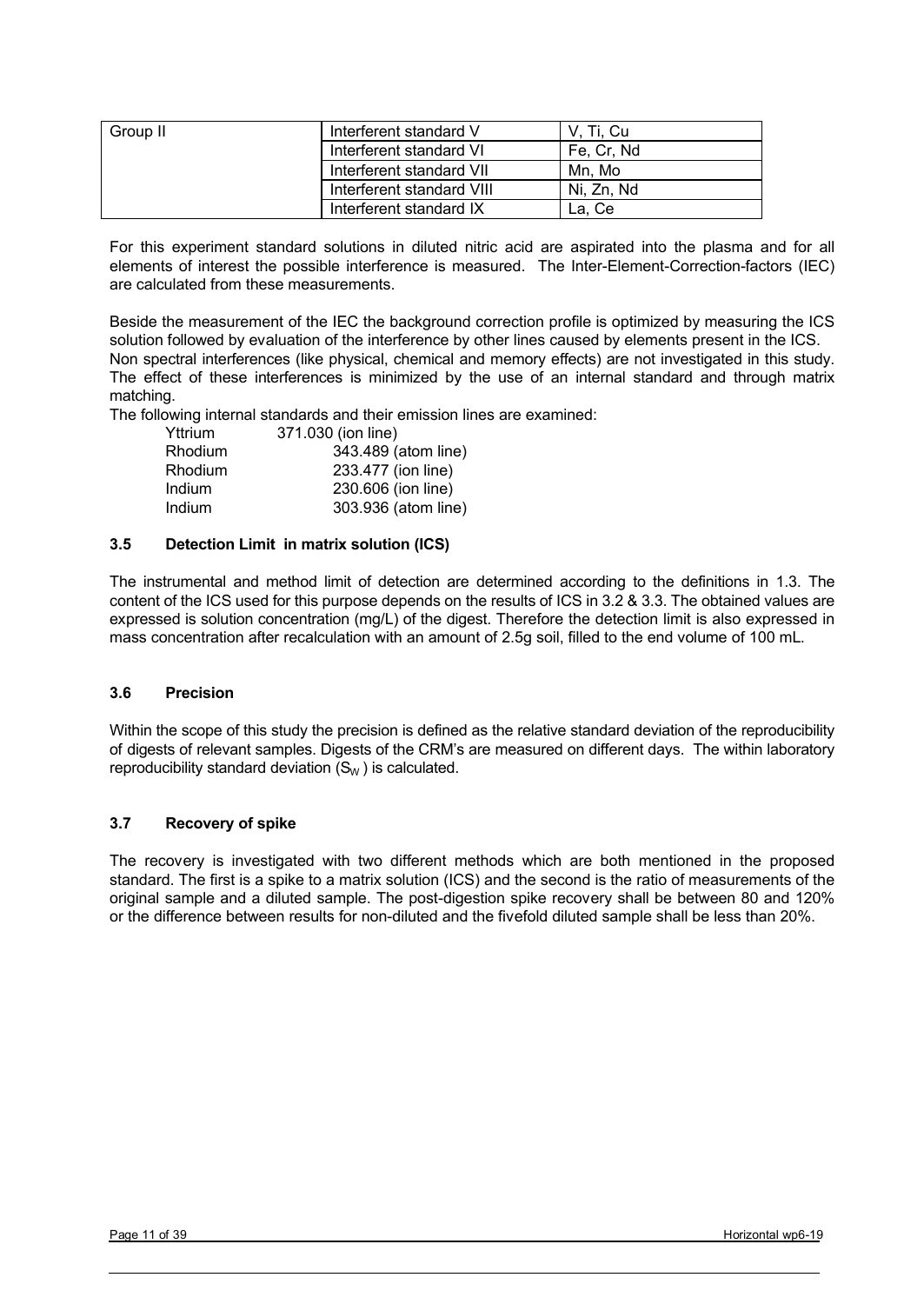## **4 RESULTS**

## **4.1 Method development**

The method is developed according to guidelines given in the proposed standard [7.2]. For a description of the method applied see annex 6.1:

| Element                    | view   | Emission wavelength (nm) |                 |           |
|----------------------------|--------|--------------------------|-----------------|-----------|
| Ag, Silver                 | Axial  | 328,068                  | 338.289         | 243.778   |
| As, Arsenic                | Axial  | 193.696                  | 197.197         | 188.979(1 |
| Ba, Barium                 | Radial | 233.527                  | 455.403         | 493.409   |
| Be, Beryllium              | Axial  | 313.042                  | 234.861         | 313.107   |
| Cd, Cadmium                | Axial  | 214.438                  | 226.502         | 228.802   |
| Co, Cobalt                 | Axial  | 228.616                  | 230.780         | 238.892   |
| Cr, Chrome                 | Axial  | 205.552                  | 206.149         | 267.703   |
| Cu, Copper                 | Axial  | 324.754                  | 327.396         | 224.700   |
| Mo, Molybdenum             | Axial  | 202.030                  | 204.598         | 203.839   |
| Ni, Nickel                 | Axial  | 231.604                  | 221.647         | 232.003   |
| Pb, Lead                   | Axial  | 220.353                  | 216.999         | 283.301   |
| Sb, Antimony               | Axial  | 206.833                  | 217.581         | 231.146   |
| Se, Selenium               | Axial  | 196.026                  | 203.985         |           |
| Sn, Tin                    | Axial  | 189.927 <sup>(1</sup>    | $235.484^{(2)}$ | 242.165   |
| TI, Thallium <sup>(3</sup> | Axial  | 190.801                  | 276.787         | 351.924   |
| V, Vanadium                | Radial | 290.880                  | 292.402         | 310.230   |
| Zn, Zink                   | Radial | 202.548                  | 213.856         | 206.191   |

**Table 3: Emission wavelength overview**

Remarks:

- (1 The in the Standard Horizontal method ICP-AES [4.1] given emission wavelength for Arsenic of 189.042 nm is not available on the Optima 4300 DV. There is a chance that the available wavelength at 188.979 is the same. The establishment of emission wavelengths happened in the past by using spectrophotometers with a much lower resolution then the modern ones.
- (2 In the Standard Horizontal method ICP-AES [4.1] there is an emission wavelength mentioned for tin of 235.848 nm which is incorrect and should be 234.484 nm.
- (3 The mentioned emission wavelength for thallium in Standard Horizontal method ICP-AES [4.1] of 190.864 nm is not available on the Optima 4300 DV.

## **4.2 Interferences**

The reference materials used in this investigation of the major matrix interferences.

- 1. CRM 145R: sewage sludge.
- 2. FeNeLab: internal reference material, river clay.
- 3. Lksd-1: lake sediment.<br>4. Stsd-2: stream sedime
- 
- 4. Stsd-2: stream sediment.<br>5. CRM 7001: light sandy so CRM 7001: light sandy soil.
- 6. CRM 144R: sewage sludge from domestic origin.
- 7. CRM 141R: Calcareous loam soil.
- 8. AMB WB: internal reference material: lake sediment.
- 9. AMB SZ: internal reference material: 'playground sand'.
- 10. AMB Compost: internal reference material; bio waste/garden waste.

The reference materials were digested with aqua regia and 1:1 nitric acid as prescribed in the proposed Horizontal standard on digestion [7.3]. The digests are analyzed to determine the matrix. The results are summarized in figure 1 Aqua regia and figure 2 for Nitric acid.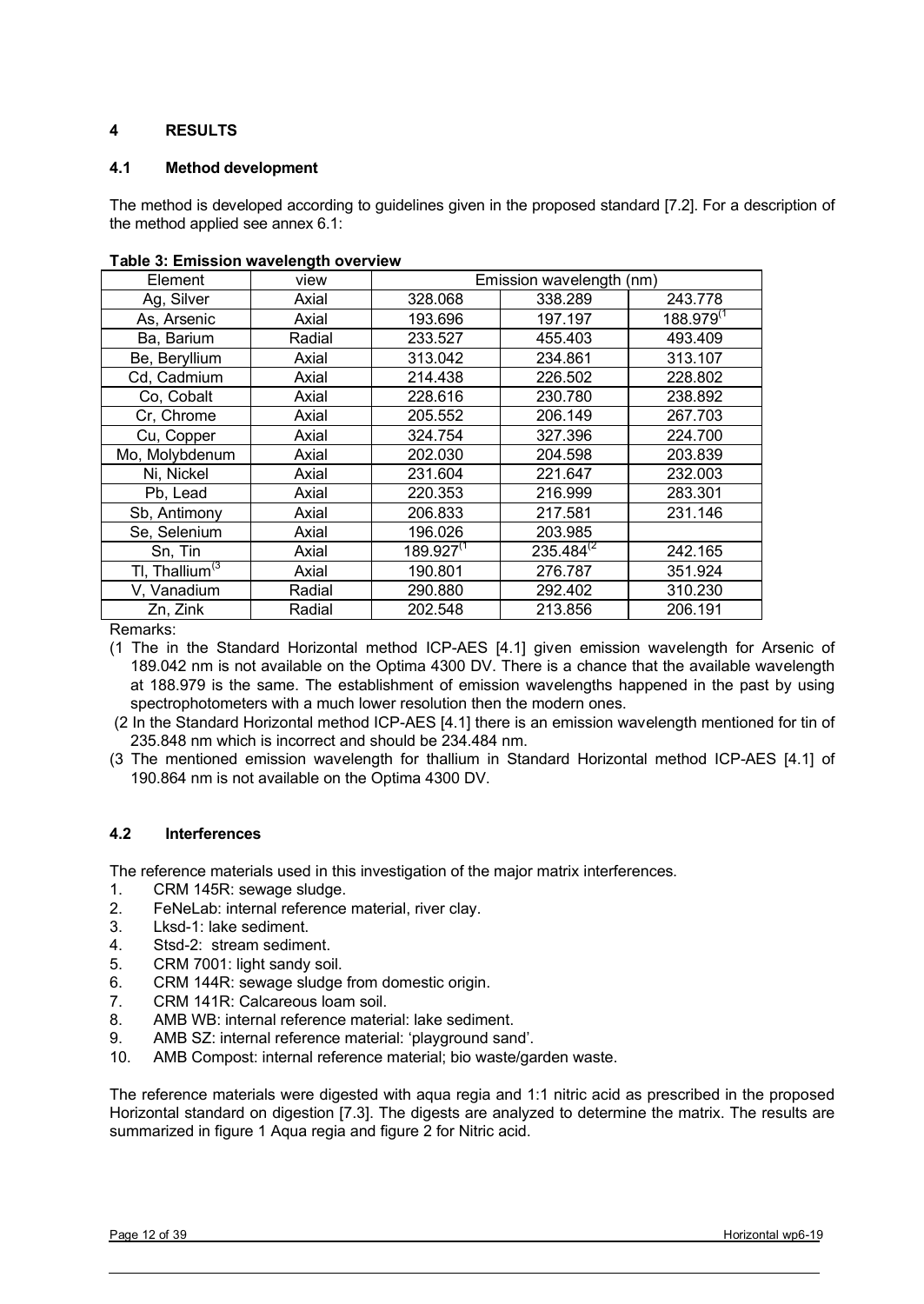



Figure 2: 1:1 Nitric acid results:

**Nitric acid digest**



# Discussion:

The major matrix elements from real samples are sodium, magnesium, aluminium, phosphorus, sulphur,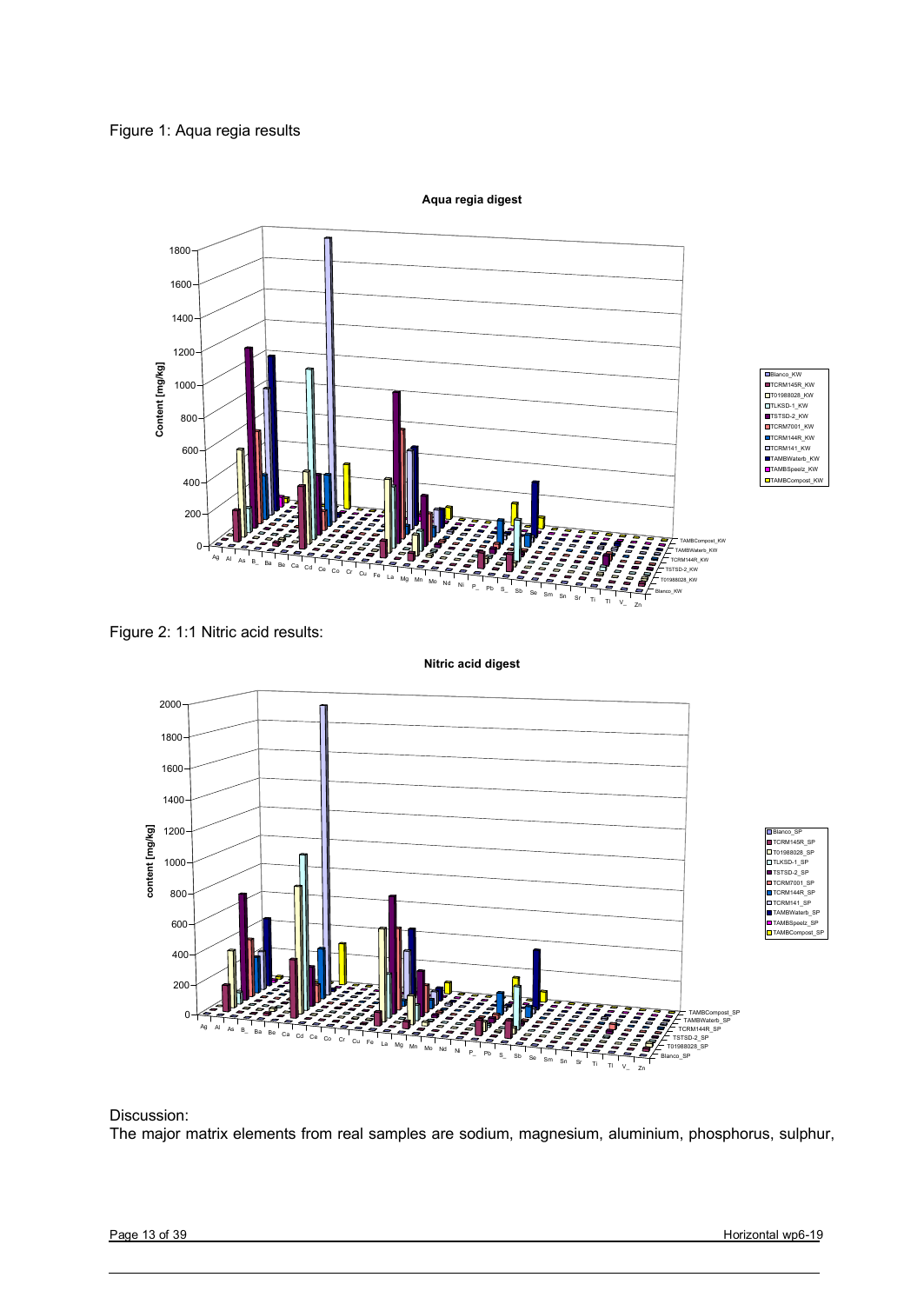potassium, calcium and iron. There is not a remarkable difference between the Aqua regia digests and the nitric acid digests of real sample for the elements that are reported. ICP-MS data shows a higher carbon concentration in the nitric acid digests. The sodium result has been determined by ICP MS.

#### **4.3 ICS solution**

Based on the results reported in figure 1 and 2, the concentration for the ICS is determined.

Table 4: Maximum ICS concentration:

| Component  | Concentration |
|------------|---------------|
| Aluminium  | 1200 mg/L     |
| Iron       | 950 mg/L      |
| Potassium  | 2000 mg/L     |
| Sodium     | 230 mg/L      |
| Phosphorus | 150 mg/L      |
| Calcium    | 1800 mg/L     |
| Magnesium  | 320 mg/L      |
| Sulphur    | 430 mg/L      |
| Manganese  | 20 mg/L       |
| Titanium   | 60 mg/L       |

Discussion: In the note at 7.4.3. Of the proposed standard these elements are called ubiquitous elements together with Cr and V; the latter are not found in the samples used here. The concentrations in the table are the highest concentrations found in the samples. The outcome of the measurements in this study reflects therefore a worst case situation.

For control purposes the ICS is suitable but not for quantification of the interference correction factor.

## **4.4 Major interferences in standard solutions (IEC).**

Selected element stock solutions were used to determine the major spectral interferences for ICP AES methods. A series of nine standard solutions were measured in axial and radial view. The Inter-Element Correction (IEC) factors were calculated and are summarized in annex 6.2 and visualized in figure 3. The criteria for the use of an IEC are :

- more than 5% impact on the measured value or
- · a contribution more than 3-times the Instrumental DL.

A summary of the IEC factors used in this study is reported in table 5. An IEC is used for those lines that have a contribution of more than 3 times the IDL.

Table 5: IEC application .

| Analyte |          | Interferent | <b>IEC</b> factor |
|---------|----------|-------------|-------------------|
|         | $(mm)^*$ |             | $(\%)$            |
| Co      | 228.607  | Ti          | 0.14              |
| Ni      | 231.600  | Fe          | 0.035             |
| Zn      | 202.541  | Cu          | 0.65              |
| Pb      | 216.992  | Fe          | 0.054             |
| V       | 292.391  | Ti          | 0.14              |
| Zn      | 213.849  | Ca          | 0.0074            |
| Co      | 238.882  | Fe          | 0.085             |
| Cu      | 224.693  | Fe          | 0.070             |
| Ni      | 231.997  | Cr          | 2.6               |
| Pb      | 283.297  | Fe          | 0.16              |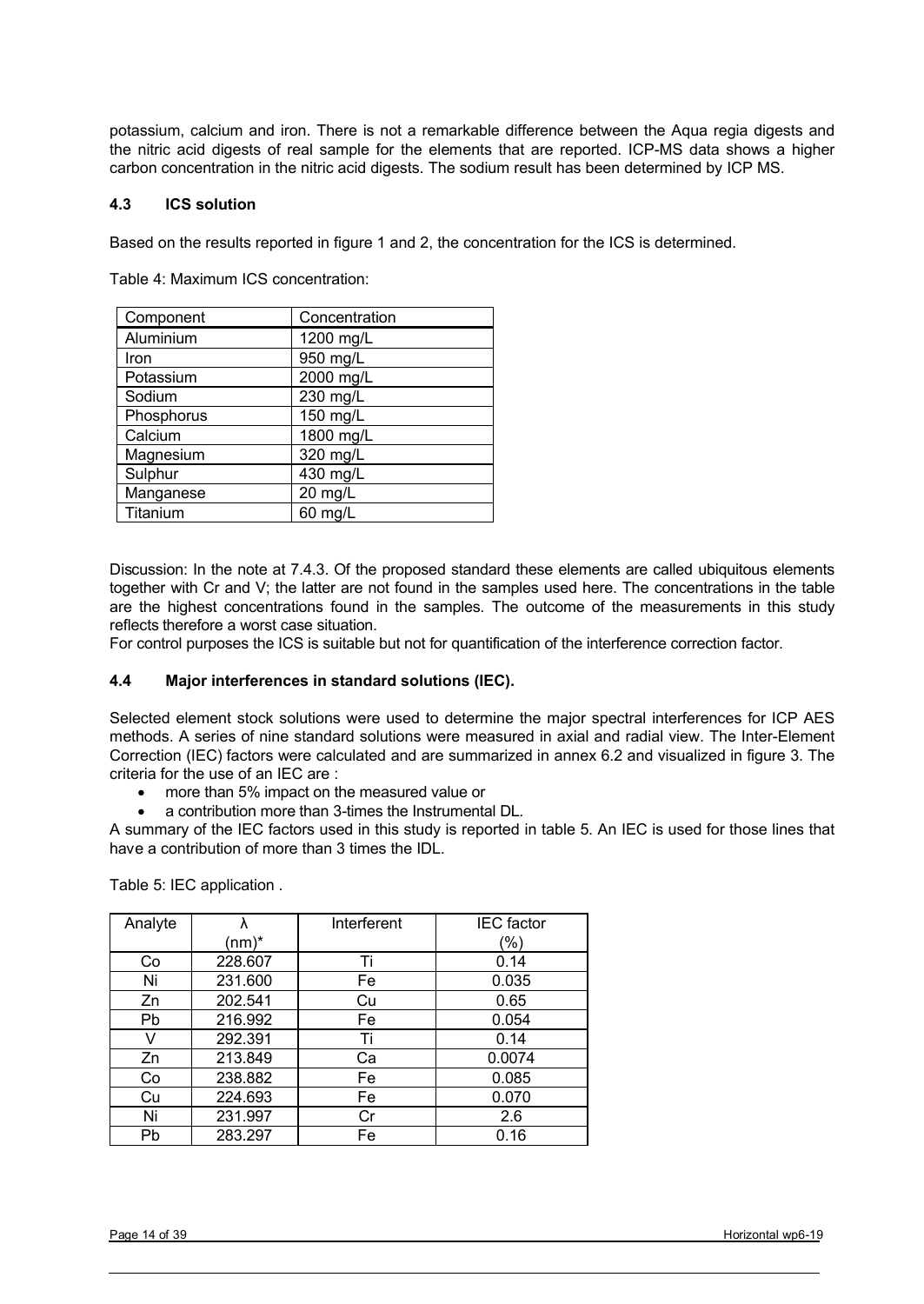| . |  |  |
|---|--|--|
|---|--|--|

\* minor differences between the wavelength stated in table 1 of the proposed standard and this table can occur due to small adjustments of the detector used.

Based on the evaluation of the background profile, the spectral lines given below prove to be not useful due to interference mainly caused by spectral overlap by element present in the matrix solution ICS:

| Silver   | 243.778 nm |
|----------|------------|
| Antimony | 231.146 nm |
| Selenium | 203.985 nm |
| Tin      | 235.484 nm |
| Thallium | 276.787 nm |
|          |            |

Discussion: The two criterions for applying an IEC are totally different and not very practical. Here the criterion "absolute contribution more than 3 time the MDL" is used. The IDL is determined in a pure standard solution which leads to very low, not practically relevant values. Therefore the use of the MDL or even reporting limit (=  $k * MDL$ ; where  $k = 2, 3, ?$ ) has more relevance. The IEC is determined with pure standard solutions at a certain chosen concentration. The choice of the concentration is relevant and matrix dependent. If, for example, a concentration of 200mg/L is used for IEC determination and there is no observed contribution higher than 3 times the DL, but samples contain a higher concentration than 200 mg/L, there might be a contribution of the interference that may not be ignored.

The 5 % rule is not applicable during the interferences measurement but only in real samples where matrix is present. In practice, IEC measurements with pure element standard solutions are measured to determine the need for an IEC and afterwards the IEC's will always be used in real sample measurement. The 5% rule is only practical in relatively high concentration levels.

## **4.4.1 Interference correction stability.**

The interference correction stability is determined by measuring 5 consecutive runs and calculated as the ratio between two runs. The results for the elements of interest are reported in figure 3.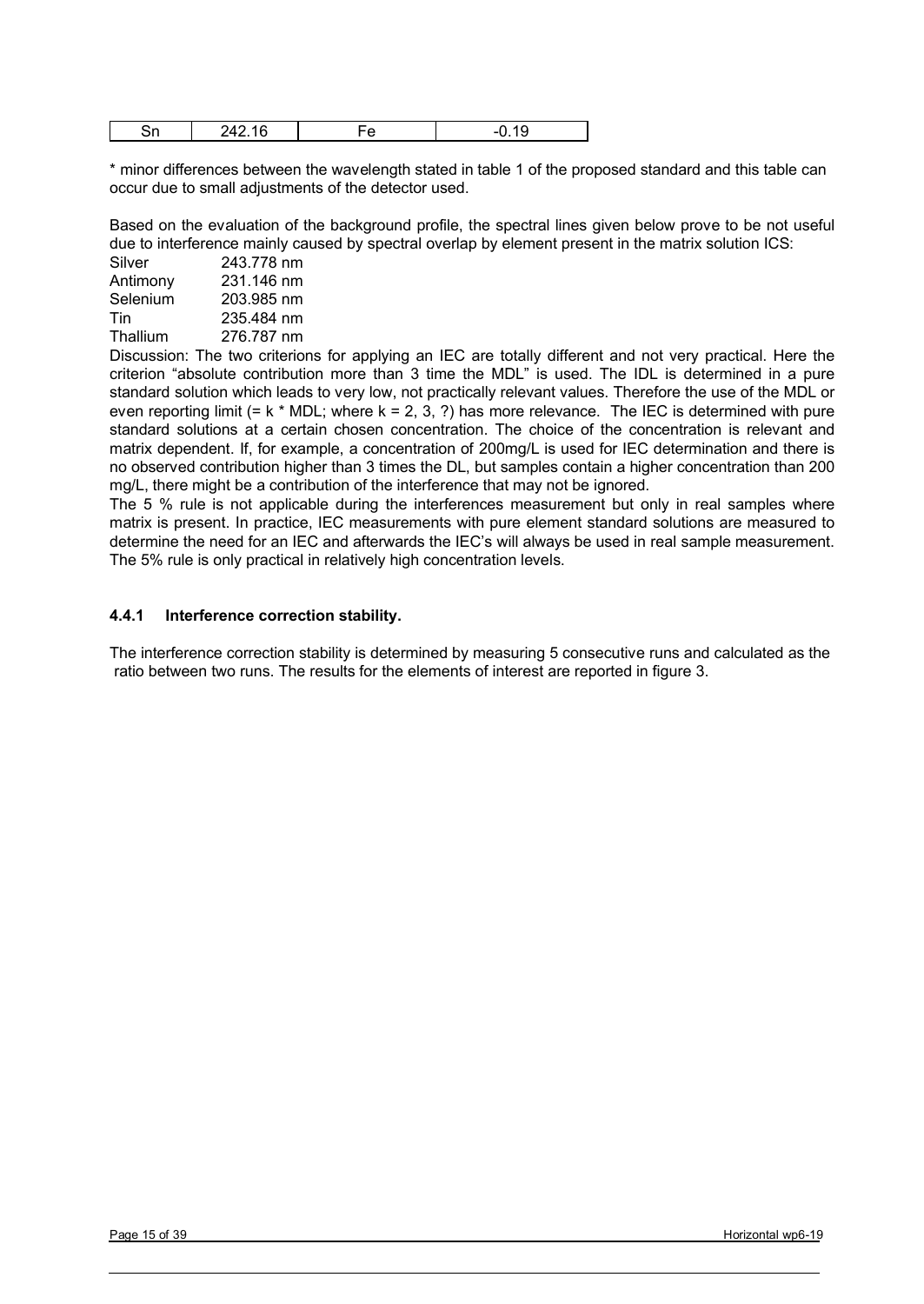Figure 3: Interference Correction stability.

Al | As | VG | VI | VV | VU | IV | IVII| IVIII | IVIV | IVII | V | II | V | 411 1 2 3 4 5 1 2 3 4 5 1 2 3 4 5 1 2 3 4 5 1 2 3 4 5 1 2 3 4 5 1 2 3 4 5 1 2 3 4 5 1 2 3 4 5 1 2 3 4 5 1 2 3 4 5 1 2 3 4 5 1 2 3 4 5 1 2 3 4 5 1 2 3 4 5 0.6 т. 0.55 0.5 3.5 0.45 0.4 3 0.35  $\mathbf{H}$ 0.3 2.5 0.25 rh, 0.2 2 0.15  $\overline{H}$ 0.1 1.5 XXX 0.05 **XXXXX XXXX** 0 \*\*\*\*\*  $\mathbf{H}$ 1 -0.05 4H -0.1 0.5 -0.15  $\overline{\mathbb{Y}}$ V v V V ₩ -0.2 0 **MMM HH** -0.25 -0.3 -0.5  $\rightarrow$  Ag 328.1 atom axial  $-$  Ag 338.3 atom axial  $-$  As 193.7 atom axial  $-$  X- As 189.0 atom axial  $-$  Ba 234.5 ion rad  $-$  Ba 455.4 ion rad  $-$  Ba 493.4 ion rad -Be 313.0 ion axial  $\phantom{a}$  Be 313.1 ion axial  $\phantom{a}$  Cd 214.4 atom axial  $\phantom{a}$  Cd 226.5 ion axial  $\phantom{a}$  Cd 228.8 atom axial  $\phantom{a}$  Co 228.6 ion axial  $\phantom{a}$  Co 230.8 ion axial  $-$  Co 238.9 ion axial  $-$  Cr 205.6 ion axial  $-$  Cr 206.2 ion axial  $-\bullet$  Cr 267.7 ion axial  $-$  Cu 324.7 atom axial  $-\bullet$  Cu 224.7 ion axial  $-\star$  Ni 231.6 ion axial  $\pmb{\times}$  Ni 221.6 ion axial  $\rightarrow$  Pb 220.3 ion axial  $\rightarrow$  Pb 217.0 atom axial  $\rightarrow$  Pb 283.3 atom axial  $\rightarrow$  Sb 206.8 atom axial  $\rightarrow$  Sb 217.6 atom axial  $\rightarrow$  Se 196.0 atom axial  $\times$  Sn 189.9 ion axial  $\times$  Sn 242.2 atom axial TI 190.8 ion axial  $\times$  TI 351.9 atom axial  $\times$  V 290.9 ion rad  $\times$  V 292.4 ion rad  $\times$  V 310.2 ion rad -Zn 213.8 atom rad  $\rightarrow$   $\rightarrow$  Zn 206.2 ion rad  $\rightarrow$  As 197.2 atom axial  $\rightarrow$  Ni 232.0 atom axial  $\rightarrow$  Zn 202.5 ion rad

Note: At the top of the graph are the interfering elements and the 5 consecutive measurements; if an interference has been measured than the element of interest can be found in the legend. The lines As 197.2, Ni 232.0 and Zn 202.5 are linked to the right hand scale.

**IEC stability %**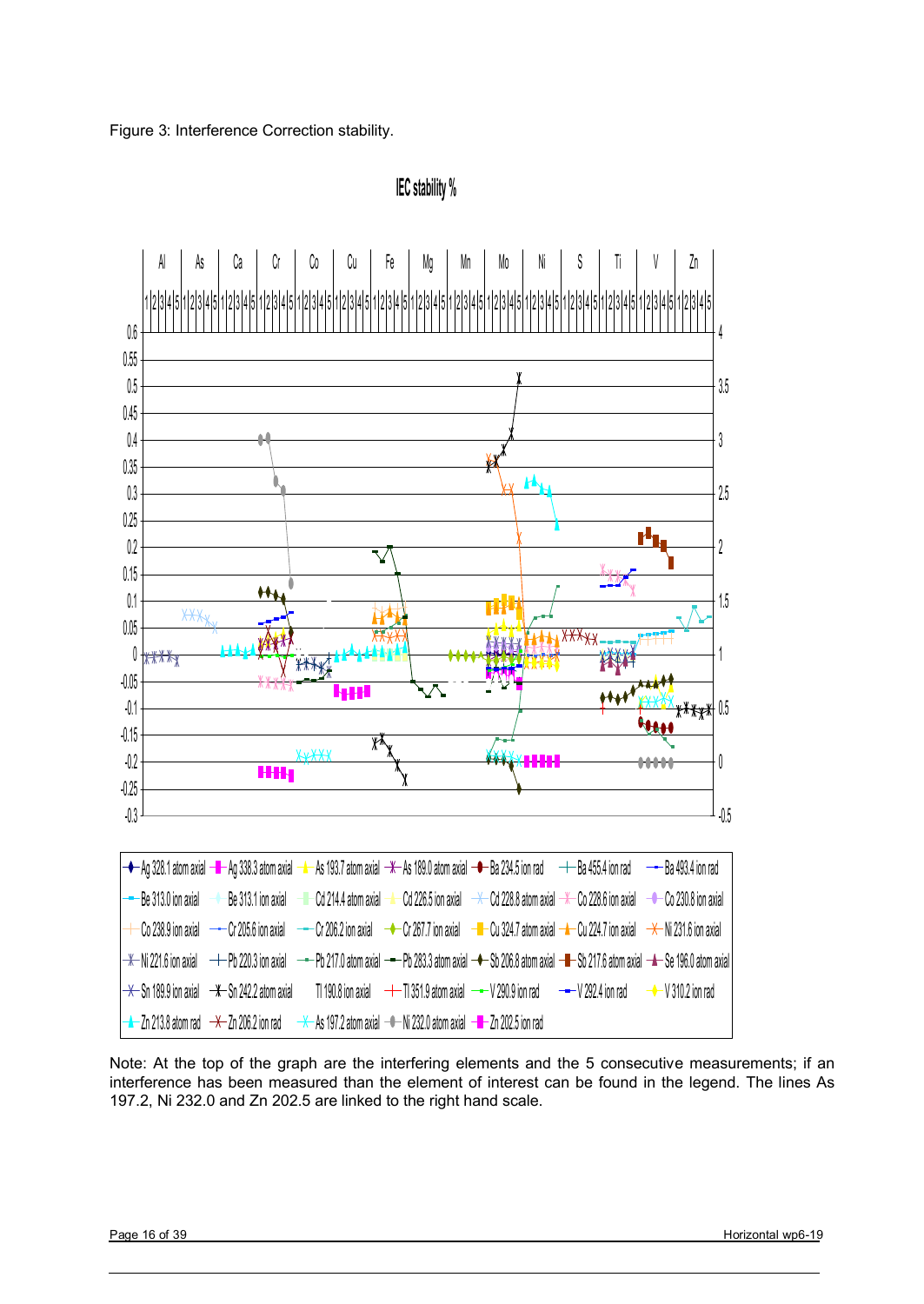Figure 4: IEC stability as a ratio of the previous reading.



**IEC stability as ratio of previous reading**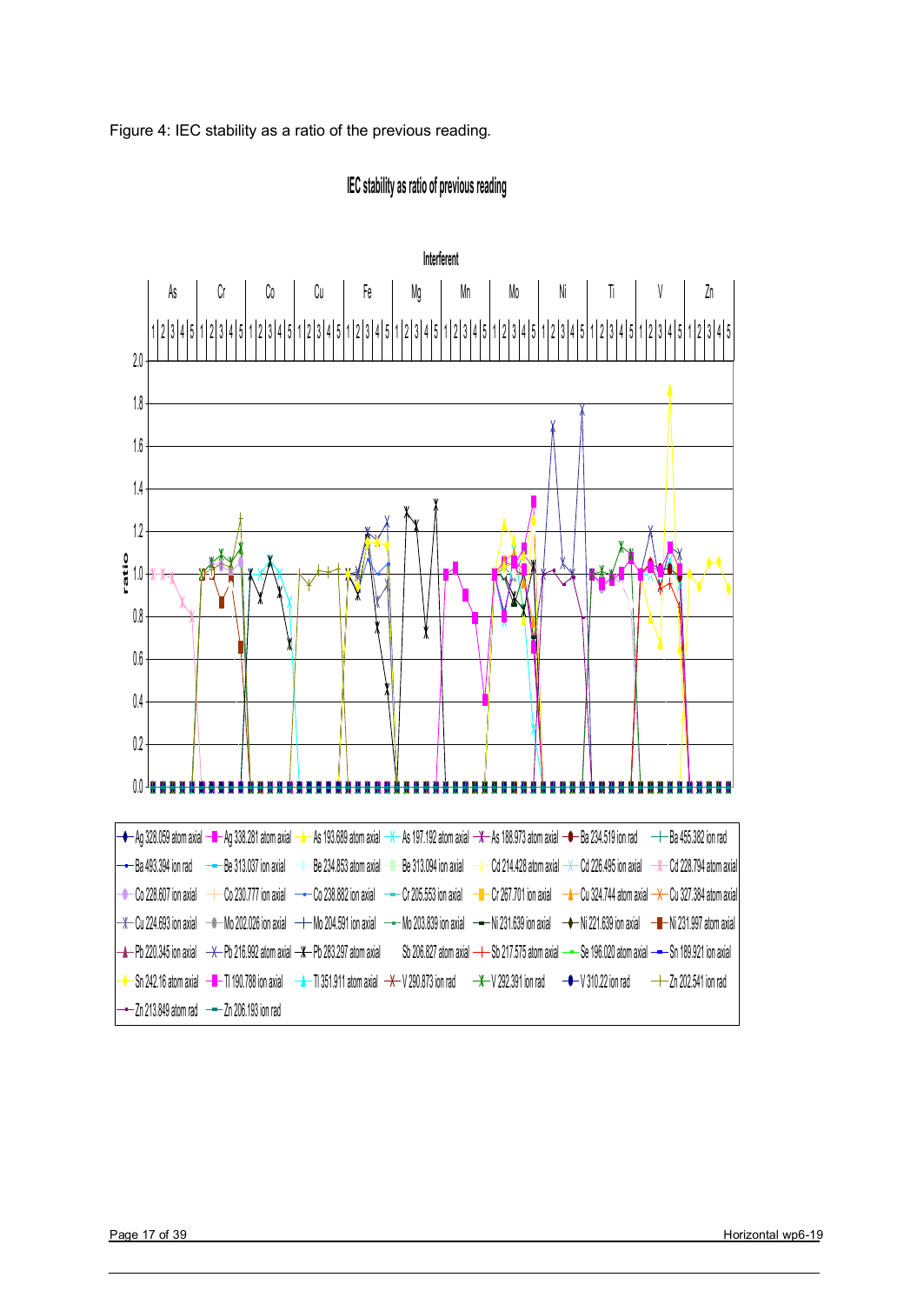Discussion: Several elements in figure 3 show sloping curves, most of them are atom lines in axial view. This looks like a specific effect related to the axial view angle of several specific elements, probably a drift caused by thermal effects or system contamination although for the same spectral line, different stability curves are found (see line Sn 242.2 axial atom for Fe, Mo and Zn). Factors that influence the Inter Element (mathematical) Correction factors are:

- Peak setting (very important);
- The assumption of linear response between analyte and interferent;
- · Multiple overlap may not be present;

Many instruments have additional methods for peak setting and recognition like ie. Multi Spectral fitting (MSF). In that case the peak setting is based on the peak profile and not on the fixed wavelength.

Further investigation of this phenomenon has to take place in cooperation with the supplier of the instrument.

For most elements the stability of the IEC is good and within the 20% deviation from the previous measurement; this is not always achievable at low values of the IEC.

The standard should contain a statement or note in case of a deviation more than 20% the IEC should be determined on a more frequent (daily?) basis.

#### **4.5 Detection limit.**

#### **4.5.1 Instrumental Detection limit.**

The instrumental detection limit is determined with a reagent blank solution that was obtained at 3.2.

Each solution is measured with 10 replicates. The standard deviation multiplied by 3 is the detection limit in solution concentration (mg/L). The instrumental detection limit expressed in mass concentration depends on the amount of the soil that's digested and the end volume. The results are summarized in table 6.

Table 6 : Instrumental detection limit:

|       | <b>IDL</b> in reagent |      |       | aqua regia | nitric acid |
|-------|-----------------------|------|-------|------------|-------------|
| blanc |                       |      |       | mg/L       | mg/L        |
| Ag    | 243.778               | ion  | axial | 0.0147     | 0.0120      |
| Ag    | 328.059               | atom | axial | 0.0007     | 0.0004      |
| Ag    | 338.281               | atom | axial | 0.0019     | 0.0021      |
| As    | 188.973               | atom | axial | 0.0126     | 0.0146      |
| As    | 193.689               | atom | axial | 0.0143     | 0.0228      |
| As    | 197.192               | atom | axial | 0.0296     | 0.0280      |
| Ba    | 234.519               | ion  | Rad   | 0.0177     | 0.0395      |
| Ba    | 455.382               | ion  | Rad   | 0.0011     | 0.0007      |
| Ba    | 493.394               | ion  | Rad   | 0.0011     | 0.0006      |
| Be    | 234.853               | atom | axial | 0.0003     | 0.0004      |
| Be    | 313.037               | ion  | axial | 0.0002     | 0.0003      |
| Be    | 313.094               | ion  | axial | 0.0002     | 0.0003      |
| Cd    | 214.428               | atom | axial | 0.0004     | 0.0006      |
| Cd    | 226.495               | ion  | axial | 0.0011     | 0.0006      |
| Cd    | 228.794               | atom | axial | 0.0007     | 0.0008      |
| Co    | 228.607               | ion  | axial | 0.0015     | 0.0022      |
| Co    | 230.777               | ion  | axial | 0.0012     | 0.0021      |
| Co    | 238.882               | ion  | axial | 0.0014     | 0.0013      |
| cr    | 205.553               | ion  | axial | 0.0035     | 0.0029      |
| cr    | 206.152               | ion  | axial | 0.0045     | 0.0024      |
| cr    | 267.701               | ion  | axial | 0.0045     | 0.0027      |
| Cu    | 224.693               | ion  | axial | 0.0052     | 0.0041      |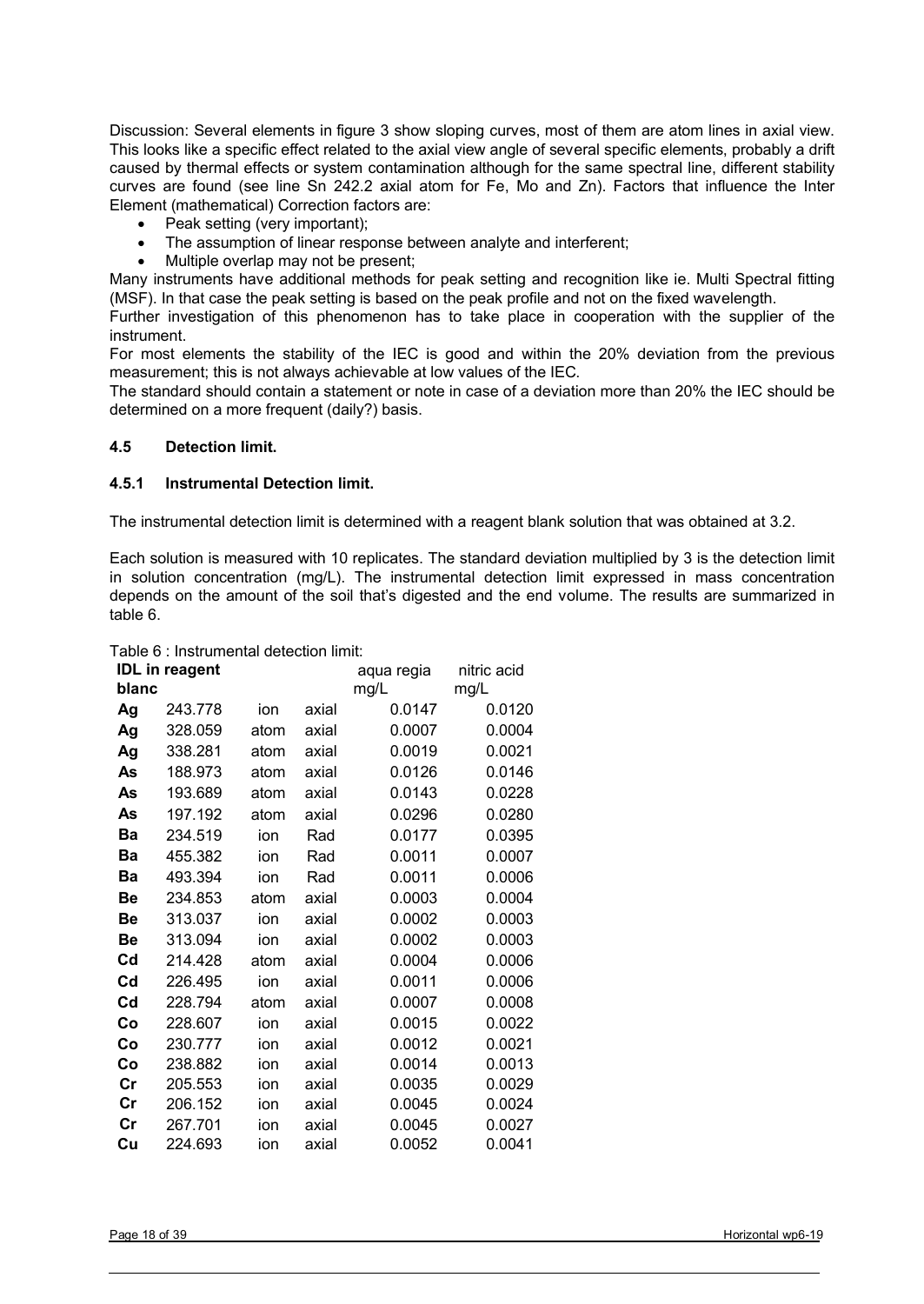| Cu | 324.744 | atom | axial | 0.0041 | 0.0031 |
|----|---------|------|-------|--------|--------|
| Cu | 327.384 | atom | axial | 0.0048 | 0.0035 |
| Mo | 202.026 | ion  | axial | 0.0038 | 0.0036 |
| Mo | 203.839 | ion  | axial | 0.0085 | 0.0078 |
| Mo | 204.591 | ion  | axial | 0.0043 | 0.0098 |
| Ni | 221.639 | ion  | axial | 0.0069 | 0.0037 |
| Ni | 231.600 | ion  | axial | 0.0035 | 0.0024 |
| Ni | 231.997 | atom | axial | 0.0046 | 0.0055 |
| Pb | 216.992 | atom | axial | 0.0319 | 0.0105 |
| Pb | 220.345 | ion  | axial | 0.0082 | 0.0059 |
| Pb | 283.297 | atom | axial | 0.0391 | 0.0258 |
| Sb | 206.827 | atom | axial | 0.0105 | 0.0127 |
| Sb | 217.575 | atom | axial | 0.0122 | 0.0215 |
| Se | 196.020 | atom | axial | 0.0412 | 0.0354 |
| Sn | 189.921 | ion  | axial | 0.0099 | 0.0101 |
| Sn | 242.16  | atom | axial | 0.0507 | 0.0332 |
| TI | 190.788 | ion  | axial | 0.0149 | 0.0102 |
| TI | 351.911 | atom | axial | 0.0316 | 0.0152 |
| V  | 290.873 | ion  | rad   | 0.0155 | 0.0099 |
| v  | 310.22  | ion  | rad   | 0.0043 | 0.0042 |
| Zn | 202.541 | ion  | rad   | 0.0822 | 0.1074 |
| Zn | 206.193 | ion  | rad   | 0.1643 | 0.1602 |

Discussion: The IDL's are within the expected concentration range and in good comparison with the IDL proposed in the standard. There is a good comparison of the IDL for aqua regia and nitric acid The method for determination of the instrument detection limit is not clear and should for reason of comparison be part of the standard.

#### **Method detection limit**

The method detection limit is measured with a matrix solution (ICS). The ICS solution contains matrix and a low concentration (5 µg/L) of the analyte itself. See for matrix concentrations table 1.

Each solution is measured 10 times. The standard deviation multiplied by 3 is the detection limit in the unit mg/L. The method detection limit expressed in mass concentration depends on the amount of the soil that's digested and the end volume. Therefore the method detection limit expressed in mass content is calculated with 2.5 gram to 100 mL. The results are summarized in table 7.

Discussion: For the most elements the method detection limit is between 0.1 and 4 mg/kg. In comparison to the IDL the MDL is 2-3 times and in some case 10 times higher. The method for determination of the instrument detection limit is not clear and should for reason of comparison be part of the standard.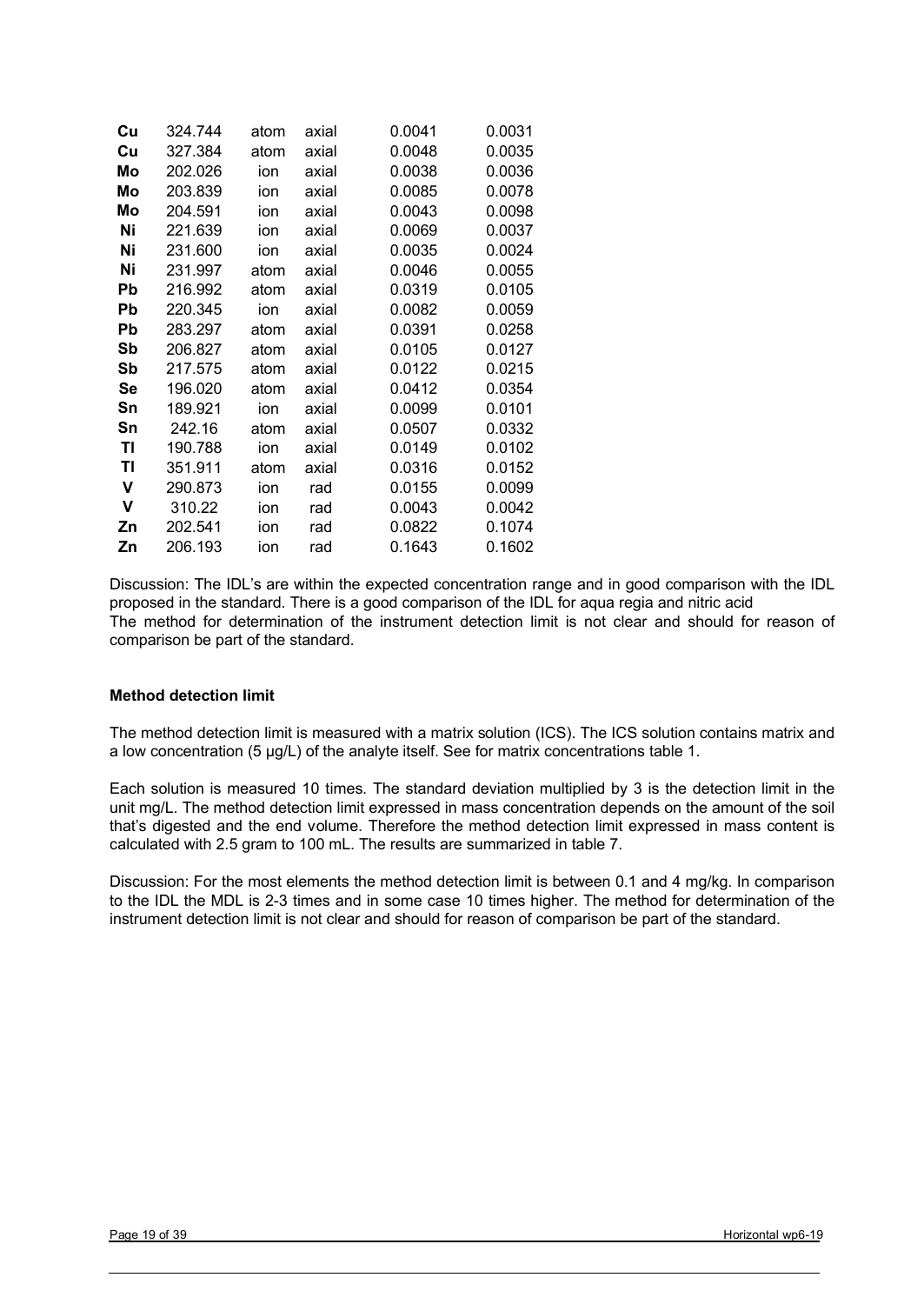| Table 7: Method detection limit: |  |
|----------------------------------|--|
|----------------------------------|--|

| <b>MDL</b> in matrix |            |      |       |                         |                             |                                 |
|----------------------|------------|------|-------|-------------------------|-----------------------------|---------------------------------|
| <b>Element</b>       | wavelength |      |       | mg/L matrix<br>solution | mg/kg dw<br>$(2.5g/100$ mL) | Reference (NL)<br>(informative) |
| Ag                   | 328,1      | atom | axial | 0,003                   | 0, 10                       | -                               |
| Ag                   | 338,3      | atom | axial | 0,002                   | 0,09                        |                                 |
| As                   | 189,0      | atom | axial | 0,034                   | 1,72                        |                                 |
| As                   | 193,7      | atom | axial | 0,072                   | 2,88                        | 4                               |
| As                   | 197,2      | atom | axial | 0,066                   | 2,64                        |                                 |
| Ba                   | 234,5      | ion  | rad   | 0,012                   | 0,46                        | 15                              |
| Ba                   | 455,4      | ion  | rad   | 0,008                   | 0,31                        |                                 |
| Ba                   | 493,4      | ion  | rad   | 0,007                   | 0,36                        |                                 |
| Be                   | 234,9      | atom | axial | 0,003                   | 0,12                        |                                 |
| Be                   | 313,0      | ion  | axial | 0,003                   | 0, 10                       | 0,1                             |
| Be                   | 313,1      | ion  | axial | 0,002                   | 0,11                        |                                 |
| Cd                   | 214,4      | atom | axial | 0,003                   | 0,12                        | 0,17                            |
| Cd                   | 226,5      | ion  | axial | 0,004                   | 0,17                        |                                 |
| C <sub>d</sub>       | 228,8      | atom | axial | 0,003                   | 0, 16                       |                                 |
| Co                   | 228,6      | ion  | axial | 0,003                   | 0,12                        | 1                               |
| Co                   | 230,8      | ion  | axial | 0,003                   | 0,12                        |                                 |
| Co                   | 238,9      | ion  | axial | 0,025                   | 1,27                        |                                 |
| cr                   | 205,6      | ion  | axial | 0,031                   | 1,22                        | 15                              |
| cr                   | 206,2      | ion  | axial | 0,036                   | 1,42                        |                                 |
| cr                   | 267,7      | ion  | axial | 0,031                   | 1,53                        |                                 |
| Cu                   | 224,7      | ion  | axial | 0,014                   | 0,72                        |                                 |
| Cu                   | 324,7      | atom | axial | 0,015                   | 0,62                        | $\mathbf 5$                     |
| Cu                   | 327,4      | atom | axial | 0,018                   | 0,71                        |                                 |
| Mo                   | 202,0      | ion  | axial | 0,005                   | 0, 19                       | 1,5                             |
| Mo                   | 203,8      | ion  | axial | 0,022                   | 1,10                        |                                 |
| Mo                   | 204,6      | ion  | axial | 0,015                   | 0,59                        |                                 |
| Ni                   | 221,6      | ion  | axial | 0,008                   | 0,31                        |                                 |
| Ni                   | 231,6      | ion  | axial | 0,008                   | 0,31                        | $\ensuremath{\mathsf{3}}$       |
| Ni                   | 233,0      | atom | axial | 0,019                   | 0,94                        |                                 |
| Pb                   | 217,0      | atom | axial | 0,074                   | 2,97                        |                                 |
| Pb                   | 220,3      | ion  | axial | 0,019                   | 0,77                        | 13                              |
| Pb                   | 283,3      | atom | axial | 0,085                   | 4,25                        |                                 |
| Sb                   | 206,8      | atom | axial | 0,037                   | 1,49                        |                                 |
| Sb                   | 217,6      | atom | axial | 0,028                   | 1,12                        |                                 |
| Se                   | 196,0      | atom | axial | 0,080                   | 3,19                        |                                 |
| Sn                   | 189,9      | ion  | axial | 0,021                   | 0,83                        | 6                               |
| Sn                   | 242,2      | atom | axial | 0,065                   | 3,24                        |                                 |
| TI                   | 190,8      | ion  | axial | 0,033                   | 1,31                        | 0,3                             |
| TI                   | 351,9      | atom | axial | 0,014                   | 0,69                        |                                 |
| V                    | 290,9      | ion  | rad   | 0,010                   | 0,41                        | 4                               |
| V                    | 292,4      | ion  | rad   | 0,009                   | 0,35                        |                                 |
| V                    | 310,2      | ion  | rad   | 0,003                   | 0, 16                       |                                 |
| Zn                   | 202,5      | ion  | rad   | 0,022                   | 0,89                        | 17                              |
| Zn                   | 206,2      | ion  | rad   | 0,065                   | 3,27                        |                                 |
| Zn                   | 213,8      | atom | rad   | 0,029                   | 1,15                        |                                 |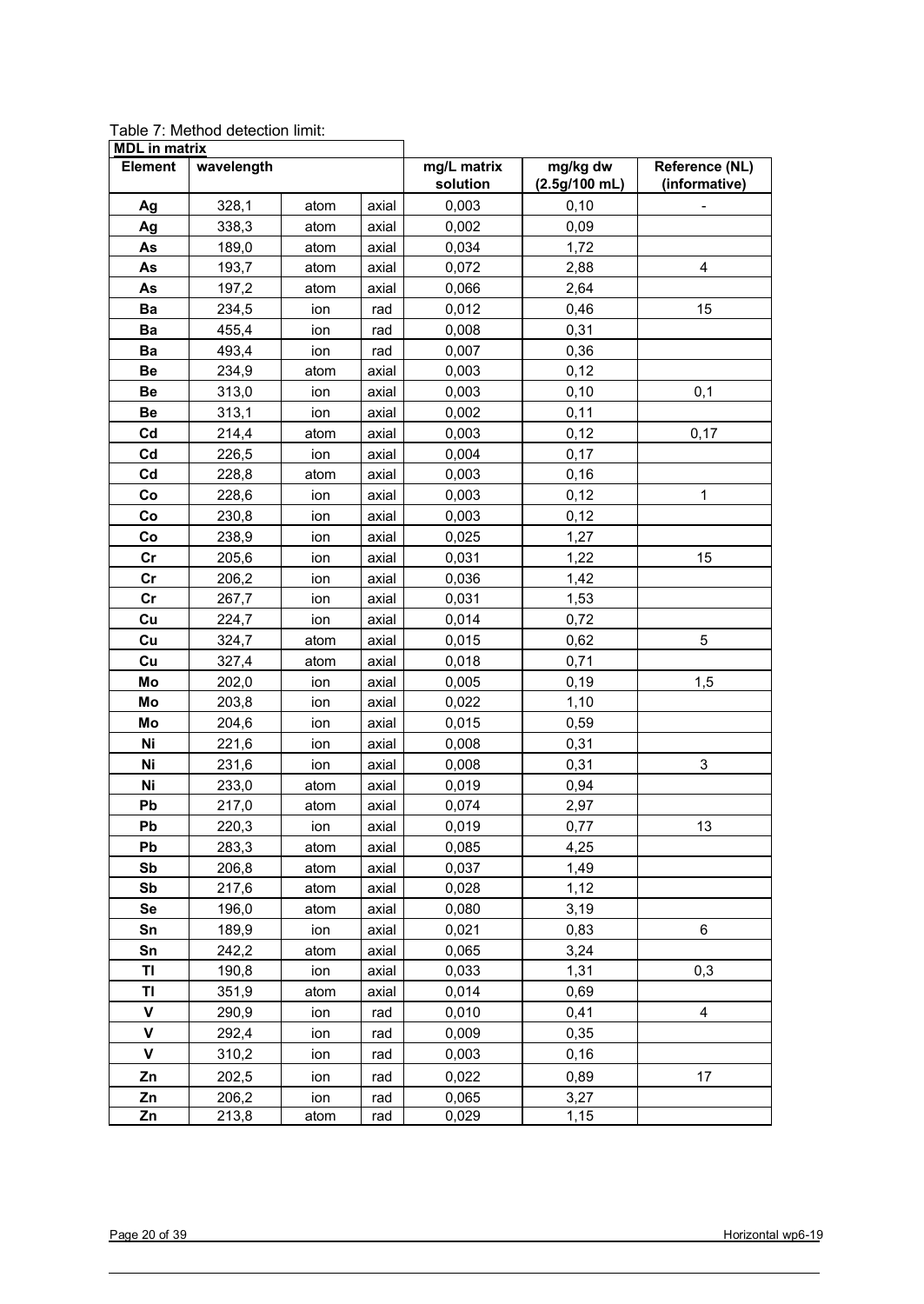## **4.6 Precision**

The reference materials used for investigation of the precision (expressed as within lab reproducibility) are the same as used in 4.1. The selected materials were measured on eight different days.

The reference materials digested with aqua regia were used in this case. The results are reported in table 8. The red marked values are greater than 10%. See annex 6.5 for an overview of the concentration levels of the measured samples.

Discussion:

The precision is for most elements better than 10%, except for those elements where the concentration is at a low (<5 times DL) level. This corresponds in nearly all cases with the (red) marked values in table 8. The averaged overall precision is **6.8%.** 

## **4.7 Recovery (spike and dilution).**

The recovery is investigated with both methods prescribed in the proposed standard:

- addition of a multi element standard to a matrix solution (ICS) and
- measurements in the original sample and 2-3 times diluted samples.

A multi element standard solution was added to ICS with a solution concentration of 0.5 and 5 mg/L. This was also done to a reagent blank. The recovery of the spike to the ICS solution was calculated against the addition to the reagent blank and the theoretical concentration.

The recovery after dilution was determined by manual dilution of the digest before measurement. The standard proposes a dilution by 5 times but because of the low concentration of the elements of interest in the digests, a 2-3 time dilution was used here.

The results of the addition are reported in table 9. The results from the dilution experiment in annex [6.3]. The overall recovery ratio after 2-fold dilution is 1.03 +/- 0.05(5.1%) and for 3-fold dilution 1.02 +/-0.06(6.1%) which is well within the required 20%.

Discussion: Nearly all recoveries of the spike are within the limits of 80 -120% except for Ni at low level (respectively 79.1 and 74.8%) and Zn. For Zn there is not a clear explanation for the slight deviation of the 80 % criteria but might be cause by a contamination of the blank addition because the recovery is low for all lines at all view directions.

Although the dilution factor is 2-3 fold all the recovery values are within the limits for those elements that have a remaining concentration after dilution above 5 times DL. The recovery criterion (after digestion) is only applicable for those samples that contain high concentrations of the elements of interest. For lower concentrations and subsequent measurement close to the DL, dilution of the sample is not recommended for QC purposes.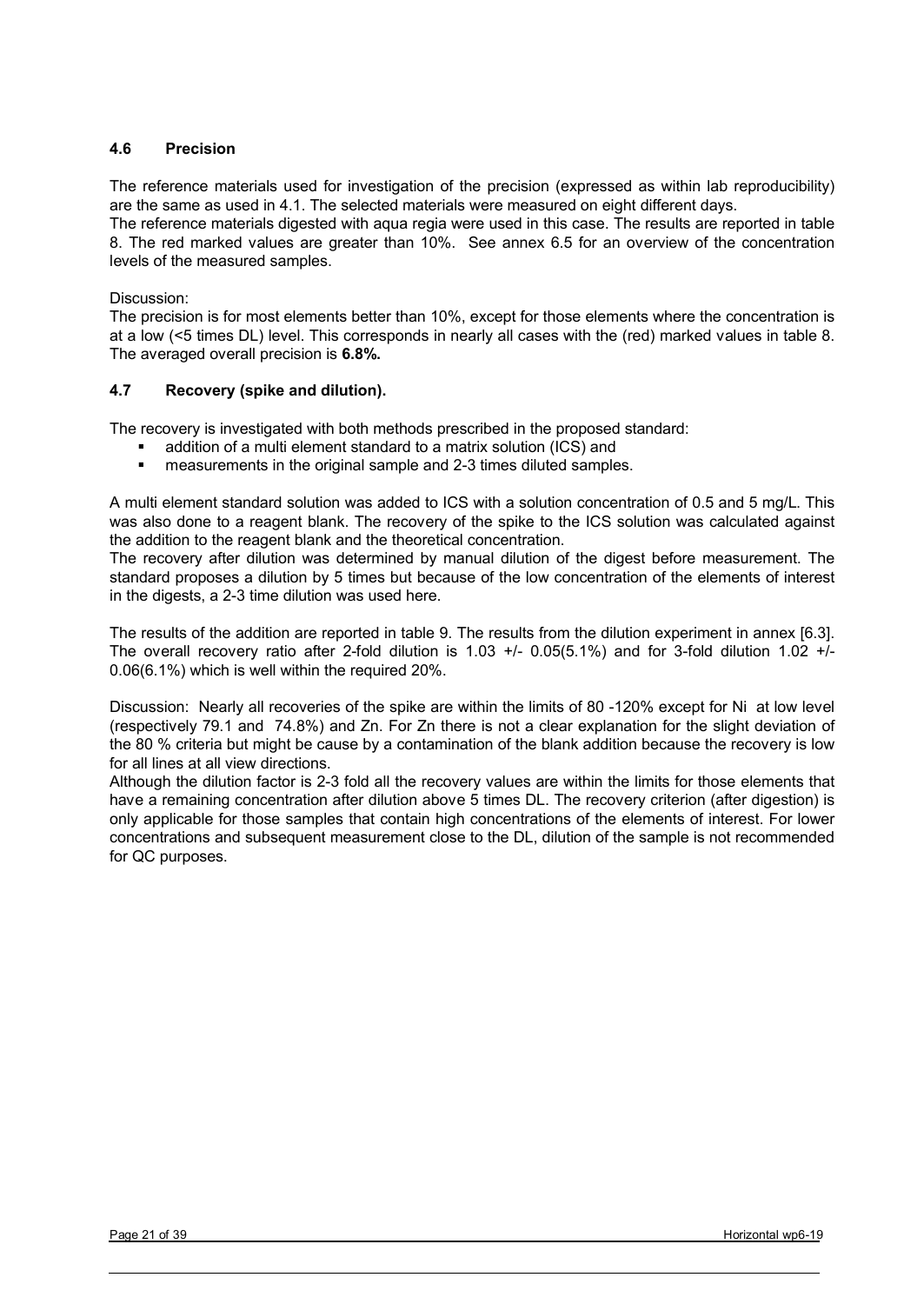|                | $1$ able 0. Theoloidit (IIT 70). |              |              | <b>CRM</b>    | Fenelab | LKSD- | STSD- | <b>CRM</b> | <b>CRM</b>    | <b>CRM</b> | <b>AMB</b> | AMB soil | AMB      | Average       |
|----------------|----------------------------------|--------------|--------------|---------------|---------|-------|-------|------------|---------------|------------|------------|----------|----------|---------------|
|                |                                  |              |              | 145R          |         | 01    | 02    | 7001       | 144R          | 141R       | sludge     |          | biowaste |               |
| Ag<br>Al       | atom<br>atom                     | Axial<br>rad |              | 10,5%         | 5,4%    | 6,9%  | 4,2%  | 6,0%       | 14,4%<br>6,6% | 7,2%       | 7,0%       | 6,9%     | 5,9%     | 12,5%<br>6,1% |
| As             | atom                             | axial        |              | 5,0%<br>17,8% | 9,9%    | 7,4%  | 10,2% | 18,1%      |               |            | 19,0%      |          |          | 13,7%         |
| Ba             | ion                              | rad          |              | 18,5%         | 6,7%    | 6,5%  | 5,1%  | 5,4%       | 5,7%          | 6,4%       | 31,8%      | 6,9%     | 6,9%     | 10,0%         |
| Be             | ion                              | axial        |              | 9,3%          | 4,9%    | 14,1% | 3,3%  | 5,4%       | 14,3%         | 3,6%       | 5,1%       |          |          | 7,5%          |
| Ca             | ion                              | rad          |              | 5,4%          | 4,9%    | 4,5%  | 3,6%  | 4,8%       | 6,6%          | 4,6%       | 6,7%       | 5,3%     | 4,1%     | 5,0%          |
| C <sub>d</sub> | atom                             | axial        |              | 7,5%          | 6,5%    | 17,2% |       |            | 11,7%         | 3,6%       |            |          |          | 9,3%          |
| Co             | ion                              | axial        |              | 6,5%          | 5,4%    | 7,5%  | 8,5%  | 9,1%       | 4,9%          | 8,0%       | 8,1%       |          | 11,6%    | 7,7%          |
|                |                                  |              | IE           |               |         |       |       |            |               |            |            |          |          |               |
| Co             | ion                              | axial        | $\mathsf{C}$ | 7,2%          | 5,5%    | 9,4%  | 10,6% | 11,8%      | 5,0%          | 8,7%       | 8,7%       |          |          | 8,4%          |
| Cr             | ion                              | axial        |              | 3,9%          | 3,2%    | 8,1%  | 5,4%  | 5,1%       | 4,2%          | 3,9%       | 5,8%       |          | 5,2%     | 5,0%          |
| Cu             | atom                             | axial        |              | 4,7%          | 8,2%    | 4,0%  | 4,6%  | 3,8%       | 5,5%          | 4,3%       | 5,9%       |          | 8,1%     | 5,4%          |
| Fe             | ion                              | rad          |              | 3,8%          | 1,6%    | 3,4%  | 3,0%  | 2,3%       | 4,0%          | 3,6%       | 2,6%       | 3,3%     | 1,6%     | 2,9%          |
| Mg             | atom                             | rad          |              | 5,2%          | 3,7%    | 5,9%  | 4,4%  | 5,4%       | 5,1%          | 5,7%       | 7,1%       | 6,7%     | 5,9%     | 5,5%          |
| Mn             | ion                              | rad          |              | 4,7%          | 5,5%    | 6,1%  | 7,7%  | 8,1%       | 7,4%          | 3,3%       | 14,7%      | 14,8%    | 15,4%    | 8,8%          |
| Mo             | ion                              | axial        |              | 8,1%          |         | 5,4%  | 5,0%  |            | 15,8%         |            |            |          |          | 8,6%          |
| Ni             | ion                              | axial        |              | 3,8%          | 4,8%    | 6,3%  | 4,0%  | 5,0%       | 4,1%          | 5,4%       | 7,9%       |          |          | 5,2%          |
|                |                                  |              | IE           |               |         |       |       |            |               |            |            |          |          |               |
| Ni             | ion                              | axial        | $\mathsf C$  | 3,9%          | 6,1%    |       | 5,8%  | 6,7%       | 4,2%          | 5,9%       | 10,4%      |          |          | 6,1%          |
| P              | atom                             | axial        |              | 2,9%          | 3,0%    | 3,3%  | 4,0%  | 3,8%       | 2,8%          | 3,1%       | 5,3%       |          | 4,3%     | 3,6%          |
| Pb             | ion                              | axial        |              | 3,8%          | 4,7%    | 4,5%  | 3,5%  | 4,8%       | 6,2%          | 4,3%       | 5,8%       |          | 7,0%     | 4,9%          |
| S              | atom                             | axial        |              | 1,7%          | 4,4%    | 1,8%  | 5,3%  | 3,3%       | 1,6%          | 22,7%      | 4,1%       |          | 3,4%     | 5,4%          |
| Sb             | atom                             | axial        |              | 12,6%         |         |       |       |            |               |            |            |          |          | 12,6%         |
| <b>Se</b>      | atom                             | axial        |              |               |         |       |       |            |               |            |            |          |          |               |
| Sn             | ion                              | axial        |              | 5,2%          | 3,3%    |       |       |            | 6,6%          |            |            |          |          | 5,0%          |
| Ti             | ion                              | rad          |              | 5,2%          | 3,4%    | 4,8%  | 3,3%  | 4,6%       | 5,0%          | 3,6%       | 3,8%       | 5,5%     | 5,6%     | 4,5%          |
| TI             | ion                              | axial        |              |               |         |       |       |            |               |            |            |          |          |               |
| $\mathbf v$    | ion                              | rad          |              | 7,1%          | 6,1%    | 3,9%  | 2,8%  | 3,5%       | 5,2%          | 3,0%       | 4,3%       |          | 8,6%     | 4,9%          |
| Zn             | ion                              | rad          |              | 5,4%          | 2,7%    | 3,8%  | 2,8%  | 4,0%       | 5,0%          | 4,9%       | 5,5%       |          | 5,4%     | 4,4%          |
|                |                                  |              | IE           |               |         |       |       |            |               |            |            |          |          |               |
| Zn             | ion                              | rad          | $\mathsf C$  | 5,4%          | 2,7%    | 3,8%  | 2,8%  | 4,0%       | 5,0%          | 4,9%       | 5,5%       |          | 5,4%     | 4,4%          |
| Over           |                                  |              |              |               |         |       |       |            |               |            |            |          |          |               |
| all            |                                  |              |              |               |         |       |       |            |               |            |            |          |          | 6,8%          |

Table 8: Precision (in %):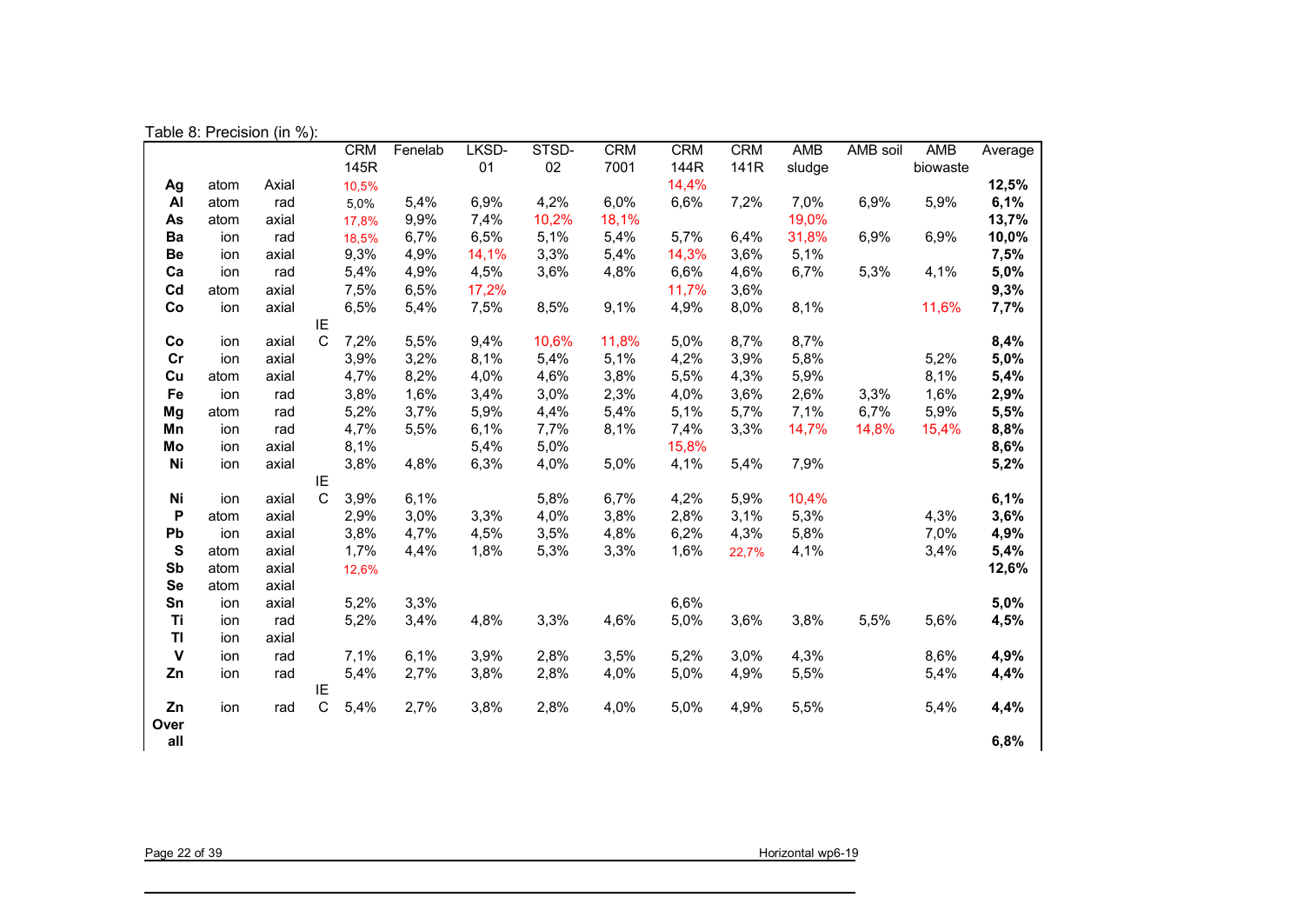Table 9: Spike recovery (in %):

|                         | Ag    | As    | Ba    | Be    | C <sub>d</sub> | C <sub>d</sub> | Co    | cr    | Cu    | Mo    | Ni    | Ni     | Pb        | Sb    | <b>Se</b> | Sn    | <b>TI</b> | <b>TI</b> | v     |
|-------------------------|-------|-------|-------|-------|----------------|----------------|-------|-------|-------|-------|-------|--------|-----------|-------|-----------|-------|-----------|-----------|-------|
|                         | 328.1 | 193.7 | 234.5 | 313.0 | 214.4          | 214.4          | 228.6 | 205.6 | 324.7 | 202.0 | 231.6 | 231.6  | 220.3     | 206.8 | 196.0     | 189.9 | 190.8     | 190.8     | 290.9 |
|                         | atom  | atom  | ion   | ion   | atom           | atom           | ion   | ion   | atom  | ion   | ion   | ion    | ion       | atom  | atom      | ion   | ion       | ion       | ion   |
|                         | axial | axial | rad   | axial | axial          | radial         | axial | axial | axial | axial | axial | radial | axial     | axial | axial     | axial | axial     | radial    | rad   |
|                         |       |       |       |       |                |                |       |       |       |       |       |        |           |       |           |       |           |           |       |
| Spike level (mg/L)      | 0.25  | 0.50  | 0.50  | 0.50  | 0.50           | 0.50           | 0.50  | 0.50  | 0.50  | 0.50  | 0.50  | 0.50   | 0.50      | 0.50  | 0.50      | 0.50  | 0.50      | 0.50      | 0.50  |
| recovery corrected *(%) | 97.4  | 90.7  | 81.9  | 93.1  | 78.4           | 85.0           | 83.0  | 88.6  | 108.4 | 92.5  | 80.9  | 79.1   | 82.5      | 93.6  | 107.2     | 90.1  | 74.8      | 63.3      | 94.   |
|                         |       |       |       |       |                |                |       |       |       |       |       |        |           |       |           |       |           |           |       |
| Spike level (mg/L)      | 2.5   | 5.00  | 5.00  | 5.00  | 5.00           | 5.00           | 5.00  | 5.00  | 5.00  | 5.00  | 5.00  | 5.00   | 5.00      | 5.00  | 5.00      | 5.00  | 5.00      | 5.00      | 5.00  |
| recovery corrected *(%) | 108.3 | 104.9 | 101.2 | 89.3  | 87.9           | 92.9           | 91.0  | 102.0 | 119.9 | 103.7 | 90.6  | 95.1   | 92.7      | 100.9 | 107.2     | 102.4 | 86.2      | 94.0      | 104.7 |
|                         |       |       |       |       |                |                |       |       |       |       |       |        |           |       |           |       |           |           |       |
|                         | Ag    | As    | Ba    | Be    | C <sub>d</sub> |                | Co    | cr    | Cu    | Mo    | Ni    |        | <b>Pb</b> | Sb    |           |       |           |           | v     |
|                         | 338.3 | 197.2 | 455.4 | 234.9 | 226.5          |                | 230.8 | 206.2 | 327.4 | 204.6 | 221.6 |        | 217.0     | 217.6 |           |       |           |           | 292.4 |
|                         | atom  | atom  | ion   | Atom  | ion            |                | ion   | ion   | atom  | ion   | ion   |        | atom      | atom  |           |       |           |           | ion   |
|                         | axial | axial | rad   | axial | axial          |                | axial | axial | axial | axial | axial |        | axial     | axial |           |       |           |           | rad   |
|                         |       |       |       |       |                |                |       |       |       |       |       |        |           |       |           |       |           |           |       |
| Spike level (mg/L)      | 0.25  | 0.50  | 0.50  | 0.50  | 0.50           |                | 0.50  | 0.50  | 0.50  | 0.50  | 0.50  |        | 0.50      | 0.50  |           |       |           |           | 0.50  |
| recovery corrected *(%) | 96.1  | 87.1  | 86.4  | 91.2  | 85.9           |                | 84.7  | 87.6  | 111.0 | 91.5  | 87.2  |        | 92.5      | 88.8  |           |       |           |           | 93.5  |
|                         |       |       |       |       |                |                |       |       |       |       |       |        |           |       |           |       |           |           |       |
| Spike level (mg/L)      | 2.5   | 5.00  | 5.00  | 5.00  | 5.00           |                | 5.00  | 5.00  | 5.00  | 5.00  | 5.00  |        | 5.00      | 5.00  |           |       |           |           | 5.00  |
| recovery corrected *(%) | 109.9 | 109.6 | 105.7 | 102.0 | 92.7           |                | 92.4  | 97.9  | 118.4 | 100.4 | 97.9  |        | 105.1     | 102.3 |           |       |           |           | 104.5 |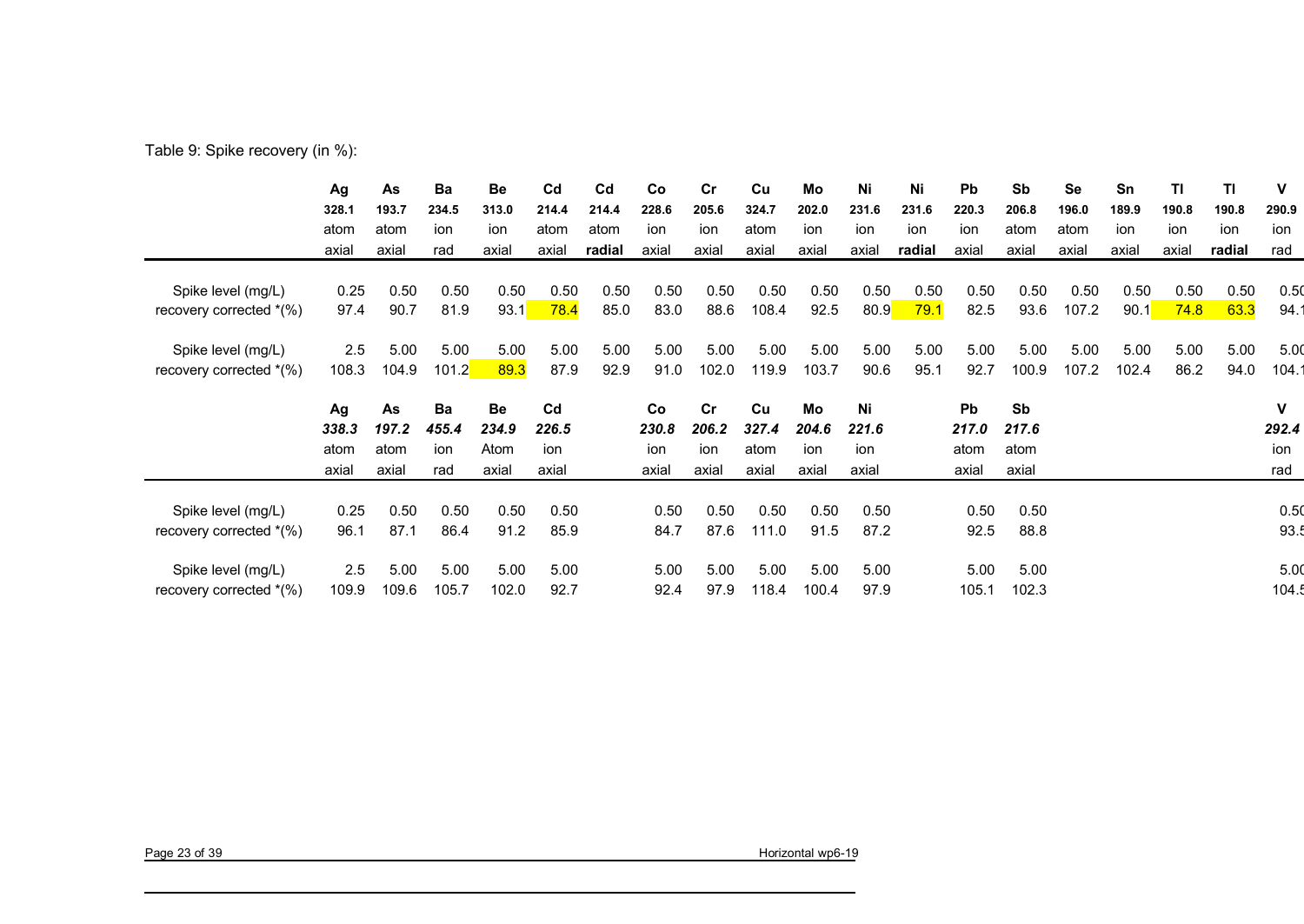|                                               | Ag<br>ion     | As<br>243.8 189.0<br>Atom | Ba<br>493.4<br>ion | <b>Be</b><br>313.1<br>ion | Cd<br>228.8<br>atom | Co<br>238.9<br>ion | <b>Cr</b><br>267.7<br>ion | -Cu<br>224.7<br>ion    | Mo<br>203.8<br>ion | Ni<br>233.0<br>atom | Pb.<br>283.3<br>atom | Sb<br>231.2<br>atom | Sn.<br>242.2<br>atom | TI.<br>351.9<br>atom | v<br>310.2 206.2 206.2<br>ion | Zn<br>ion    | Zn Z<br>ion                         |
|-----------------------------------------------|---------------|---------------------------|--------------------|---------------------------|---------------------|--------------------|---------------------------|------------------------|--------------------|---------------------|----------------------|---------------------|----------------------|----------------------|-------------------------------|--------------|-------------------------------------|
|                                               |               | axial Axial               | rad                | axial                     | axial               | axial              | axial                     | axial                  | axial              | axial               | axial                | axial               | axial                | axial                | rad                           | rad          | axial                               |
| spike level (mg/L)<br>recovery corrected *(%) | 0.25          | 0.50<br>82.4 101.3        | 0.50<br>87.6       | 0.50<br>92.0              | 0.50<br>88.1        | 0.50               | 0.50                      | 0.50<br>84.3 84.2 81.8 | 0.50<br>94.2       | 0.50<br>91.4        | 0.50<br>98.4         | 0.50<br>95.6        | 0.50                 | 0.50<br>89.0 107.6   | 0.50                          |              | $0.50 \quad 0.50$<br>97.2 77.5 79.3 |
| spike level (mg/L)<br>recovery corrected *(%) | $2.5^{\circ}$ | 5.00<br>97.6 108.1        | 5.00<br>107.2      | 5.00<br>90.2              | 5.00<br>96.2        |                    | 5.00 5.00<br>97.4 96.4    | 5.00<br>97.7           | 5.00<br>102.2      | 5.00<br>107.4       | 5.00<br>119.1        | 5.00<br>103.5       | 5.00                 | 5.00<br>101.6 116.3  | 5.00<br>104.2                 | 5.00<br>96.0 | 5.00<br>92.9                        |

| Recovery corrected*:                                     |
|----------------------------------------------------------|
| corrected recovery for internal standard Yttrium 371.019 |
| nm                                                       |

Page 24 of 39 Horizontal wp6-19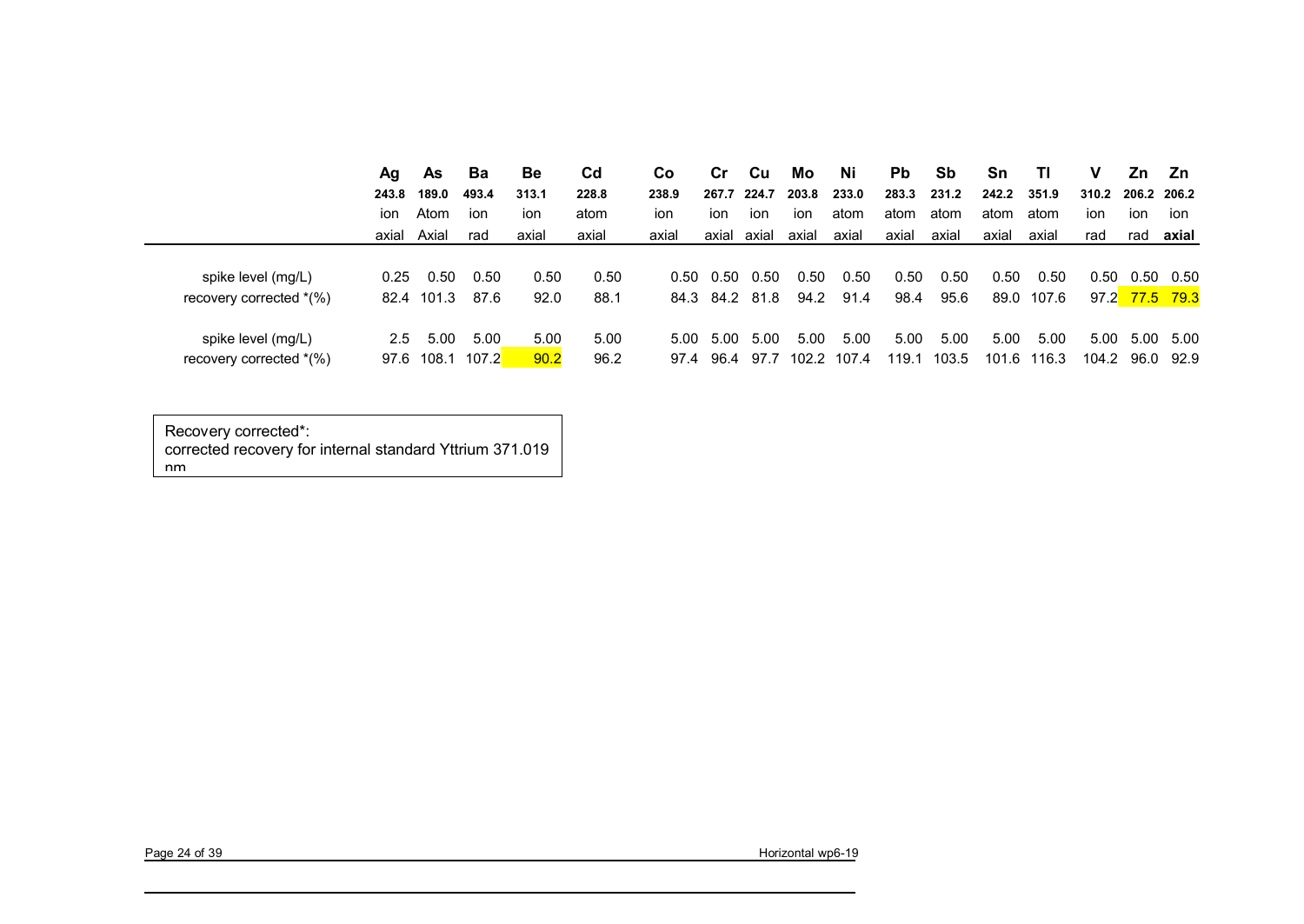# **5 CONCLUSIONS**

The method described in the proposed standard for measurement of elements in soil, sludge and bio waste with ICP-AES can be used in practice. The measurements in this study show that the limit of detection is within the expected range, precision is less than 10% at levels above 5 times IDL and the QC criteria can be met.

Several comments on the text are formulated to improve the practical daily use.

For the most elements the method detection limit is between 0.1 and 4 mg/kg. In comparison to the IDL the MDL is 2-3 times and in some case 10 times higher.

The proposed standard doesn't give a definition of the way the instrumental detection limit has to be determined. The IDL is determined in a reagent blank under repeatability conditions. A better way is to determine the MDL under repeatability or reproducibility conditions in a matrix solution..

The two criteria for applying an IEC can be misinterpreted and are not very practical. In this study the criterion "absolute contribution is more than 3 time the DL)" is used. The IDL is determined in a pure standard solution which leads to very low, not practically relevant values. Therefore the use of the MDL has more relevance. This value multiplied by K (k= 1, 2, 3 or...) should be used as criteria for applying the IEC correction.

The IEC is determined with pure standard solutions at a certain chosen concentration. The choice is relevant and matrix dependent.

The 5 % rule is not applicable during the interferences measurement but only applies in real samples where matrix is present. In practice during IEC measurements with pure standards, the need for an IEC is determined and will always be applied in real sample measurement. The 5% rule is only practical in relatively high concentration levels.

The stability of the IEC must be investigated and determined on a more frequent base in case of a difference of more than 20% from the previous determination.

The precision is for most elements better than 10%, except for those elements where the concentration is at a low (<5 times DL) level. The average overall precision is **6.8%.** 

The criterion for recovery of the spike within the limits of 80 -120% is can be met in practice..

The recovery criterion after dilution is only applicable for those samples that contain high concentrations of the elements of interest. For lower concentrations and subsequent measurement close to the DL, dilution of the sample is not recommended as a QC criterion.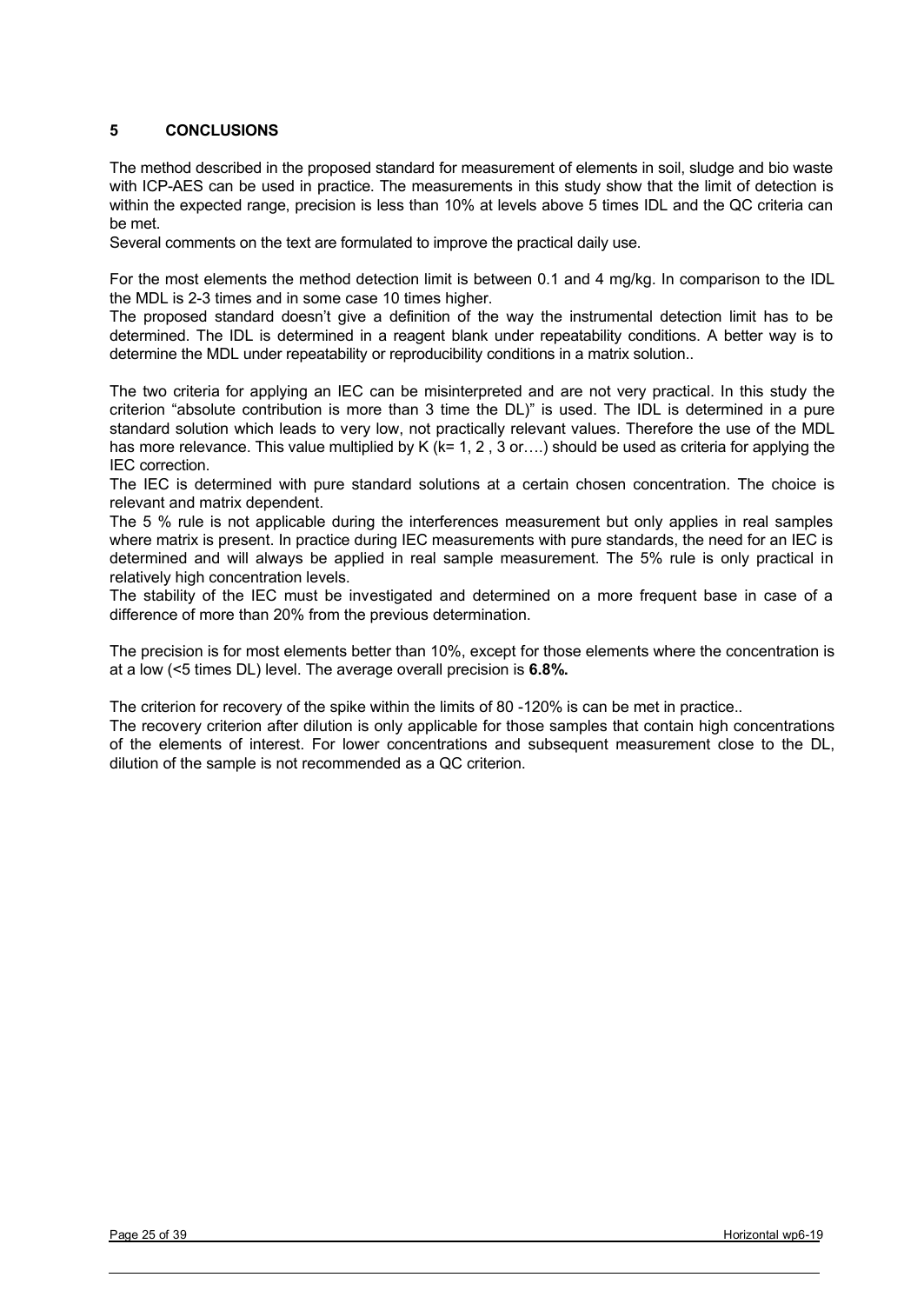# **6 ANNEX**

- 6.1 Method description.<br>6.2 IEC application over
- IEC application overview.
- 6.3 Results dilution experiment<br>6.4 Interference table
- 6.4 Interference table<br>6.5 Precision data ove
- Precision data overview

# **7 REFERENCES**

- 7.1 Horizontal Desk study 19; may 2004. "Determination of elements by ICP-AES and ICP-MS", Henk J. van de Wiel.
- 7.2 Standard Horizontal ICP-AES method: "Determination of dissolved elements by Inductively Coupled Plasma Atomic Emission Spectrometry (ICP-AES), Horizontal Deskstudy 19; may 2004 (WP6).
- 7.3 Horizontal Desk study 18; may 2004 (WP6)." Digestion of solid matrices."<br>7.4 NEN 7777: Prestatiekenmerken van meetmethoden: 2004.
- 7.4 NEN 7777: Prestatiekenmerken van meetmethoden; 2004.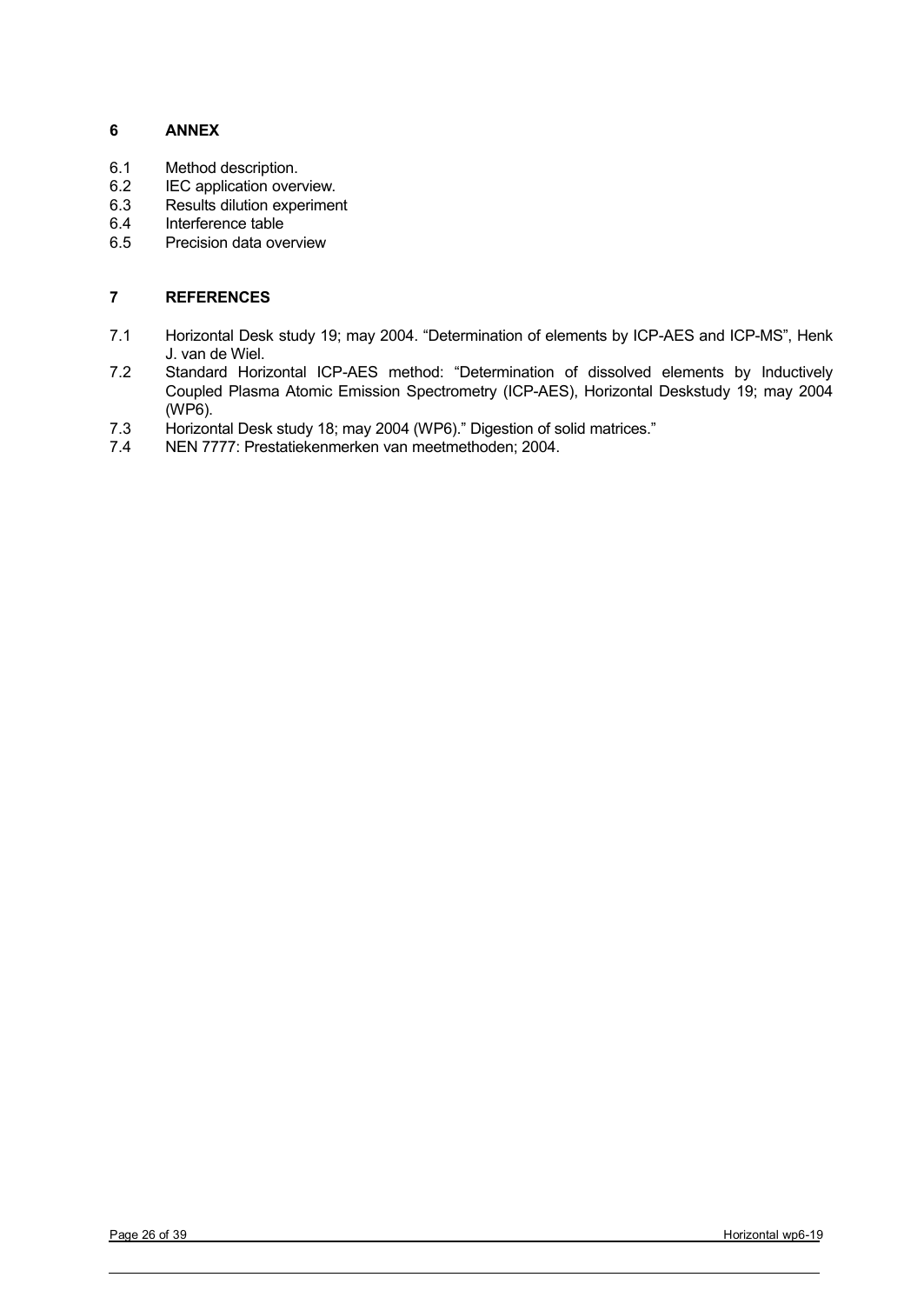Annex 6.1 : Method description

Instrument: Perkin Elmer Optima 4300 DV ICP-AES spectrometer. Nebulizer: Perkin Elmer Sharp cone spray Nebulizer.

Plasma conditions:

Plasma flow: Argon 15 L/min. Auxiliary flow: Argon 0.1 L/min Nebulizer flow: Argon 0.7 L/min Power: 1400 Watt View height radial measurement: 14.0 mm

Spectrometer:

Resolution: high Purge gas: Nitrogen Replicates: 3 Read time: auto (min. Time: 1 sec. / max. Time 5 sec) Sampler: Rinse: 35s Delay: 240s

Page 27 of 39 Horizontal wp6-19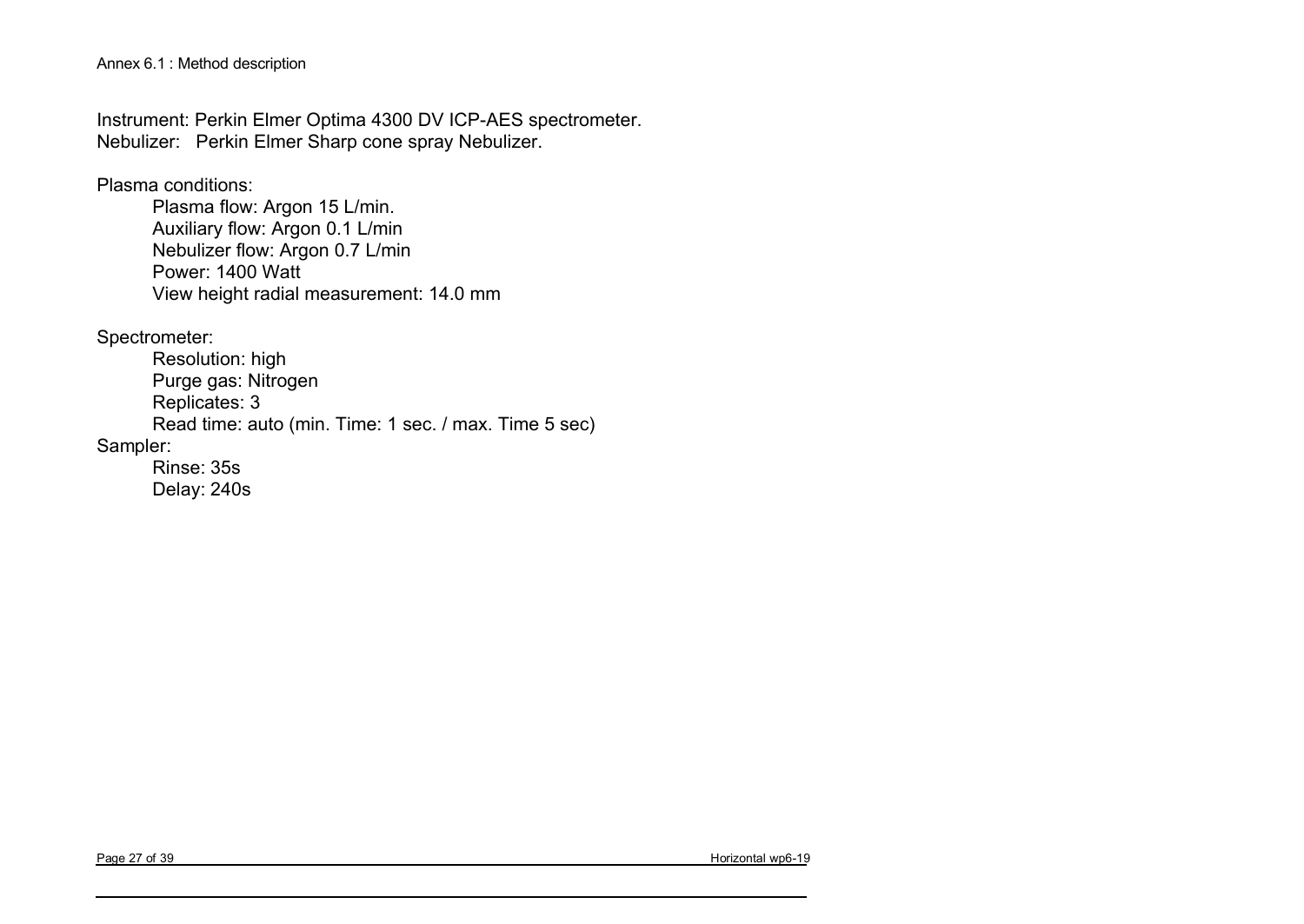|                        |                                      | Ag      | As                                | Ba                        | Be                      | Cd      | Co                                | Cr      | Cu      | Mo      | Ni         | Pb      | Sb                                | Se      | Sn      | TI                                                            | v       | Zn                     |
|------------------------|--------------------------------------|---------|-----------------------------------|---------------------------|-------------------------|---------|-----------------------------------|---------|---------|---------|------------|---------|-----------------------------------|---------|---------|---------------------------------------------------------------|---------|------------------------|
|                        |                                      | 328.059 | 193.689                           | 234.519                   | 313.037                 | 214.428 | 228.607                           | 205.553 | 324.744 | 202.026 | 231.639    | 220.345 | 206.827                           | 196.020 | 189.921 | 190.788                                                       | 290.873 | 202.541                |
|                        |                                      | atom    | Atom                              | ion                       | ion                     | atom    | ion                               | ion     | atom    | ion     | ion        | ion     | atom                              | atom    | ion     | ion                                                           | ion     | ion                    |
|                        |                                      | axial   | Axial                             | rad                       | axial                   | axial   | axial                             | axial   | axial   | axial   | axial      | axial   | axial                             | axial   | axial   | axial                                                         | rad     | rad                    |
| MDL matrix<br>solution | mg/L<br>mg/kg                        | 0.003   | 0.072                             | 0.012                     | 0.003                   | 0.003   | 0.003                             | 0.031   | 0.015   | 0.005   | 0.008      | 0.019   | 0.037                             | 0.080   | 0.021   | 0.033                                                         | 0.010   | 0.022                  |
|                        | $(2.5g/100$ mL)                      | 0.10    | 2.88                              | 0.46                      | 0.10                    | 0.12    | 0.12                              | 1.22    | 0.62    | 0.19    | 0.31       | 0.77    | 1.49                              | 3.19    | 0.83    | 1.31                                                          | 0.41    | 0.89                   |
|                        | $3*DL$                               | 0.30    | 8.65                              | 1.39                      | 0.31                    | 0.35    | 0.35                              | 3.67    | 1.85    | 0.58    | 0.94       | 2.31    | 4.46                              | 9.57    | 2.49    | 3.93                                                          | 1.24    | 2.67                   |
| interfering<br>element | highest conc in<br>matrix<br>(mg/kg) |         |                                   |                           |                         |         | $\overline{\phantom{a}}$          |         |         |         |            |         |                                   |         |         |                                                               |         |                        |
| Cr                     | 300                                  |         | 0.038<br>$\overline{\phantom{a}}$ | $=$ IEC                   |                         |         | 0.054<br>$\overline{\phantom{a}}$ |         |         |         |            |         | 0.098<br>$\overline{\phantom{a}}$ |         |         |                                                               |         | $-0.1$                 |
| Cu                     | 700                                  |         |                                   |                           |                         |         |                                   |         |         |         |            |         |                                   |         |         |                                                               |         | 0.65<br>$\mathsf{IEC}$ |
| Fe                     | 38000                                |         |                                   |                           |                         |         |                                   |         |         |         | 0.035      |         |                                   |         |         |                                                               |         |                        |
|                        |                                      |         |                                   |                           |                         |         |                                   |         |         |         | <b>IEC</b> |         |                                   |         |         |                                                               |         |                        |
| Mn                     | 1000                                 |         |                                   |                           |                         |         |                                   |         |         |         |            |         |                                   |         |         | 0.041<br>$\overline{\phantom{a}}$                             |         |                        |
| Ti                     | 2400                                 |         |                                   |                           |                         |         | 0.14<br><b>IEC</b>                |         |         |         |            |         | 0.078                             | 0.014   |         | $\overline{\phantom{0}}$<br>0.117<br>$\overline{\phantom{a}}$ |         |                        |
| $\vee$                 | 80                                   |         | 0.071<br>$\sim$                   | $-0.13$<br>$\blacksquare$ | 0.039<br>$\blacksquare$ |         |                                   |         |         |         |            |         | 0.054<br>$\blacksquare$           |         |         | $\overline{\phantom{a}}$<br>0.077<br>$\blacksquare$           |         |                        |

Page 28 of 39 Horizontal wp6-19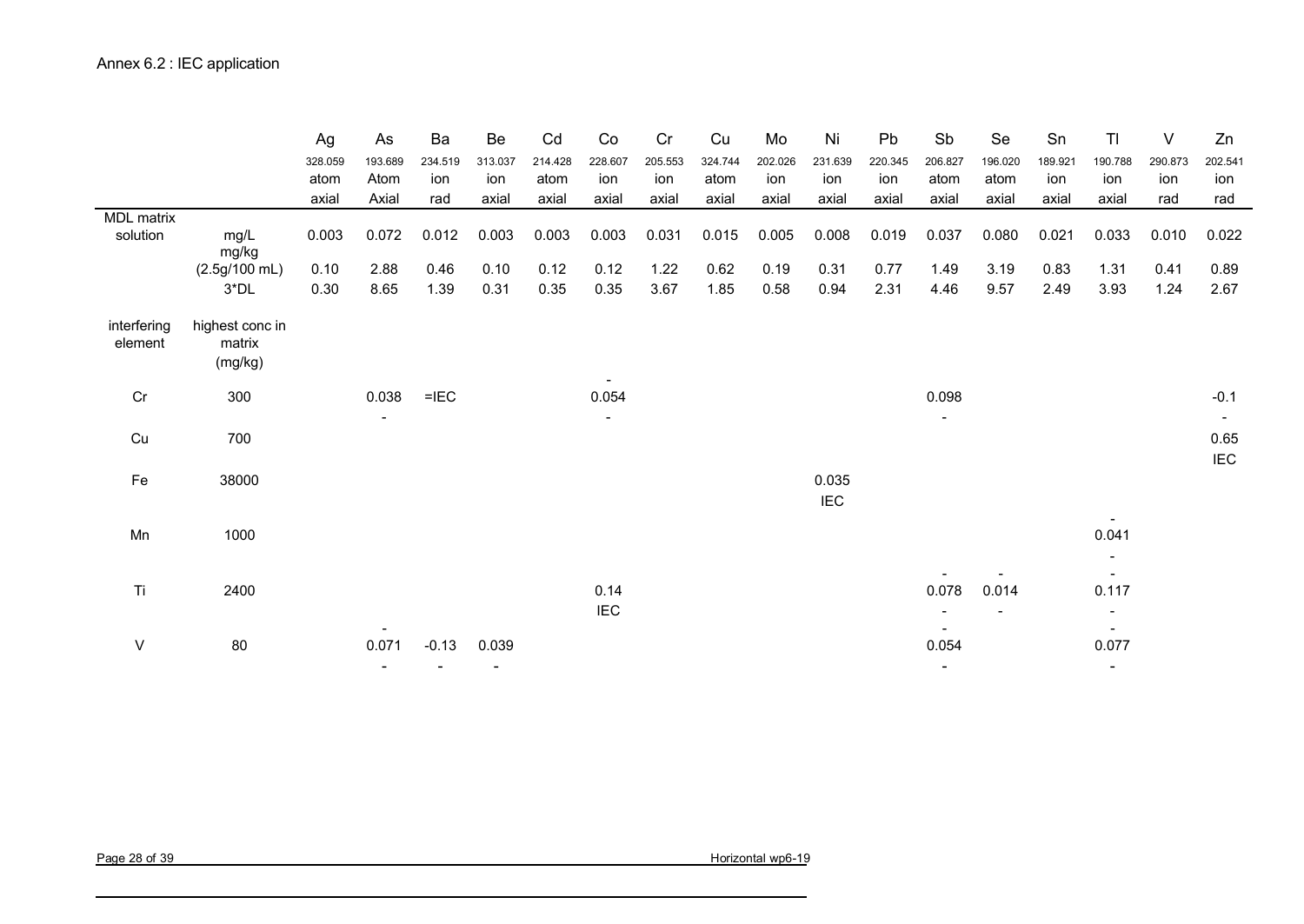|                        |                 | Ag      | As                               | Ba      | Be      | Cd                                 | Co      | Cr                                | Cu      | Mo      | Ni                   | Pb                  | Sb      | V                   | Zn                                 |
|------------------------|-----------------|---------|----------------------------------|---------|---------|------------------------------------|---------|-----------------------------------|---------|---------|----------------------|---------------------|---------|---------------------|------------------------------------|
|                        |                 | 338.281 | 197.192                          | 455.382 | 234.853 | 226.495                            | 230.777 | 206.152                           | 327.384 | 204.591 | 221.639              | 216.992             | 217.575 | 292.391             | 213.849                            |
|                        |                 | atom    | atom                             | ion     | atom    | ion                                | ion     | ion                               | atom    | ion     | ion                  | atom                | atom    | ion                 | atom                               |
|                        |                 | axial   | axial                            | rad     | axial   | axial                              | axial   | axial                             | axial   | axial   | axial                | axial               | axial   | rad                 | rad                                |
| MDL matrix<br>solution | mg/L<br>mg/kg   | 0.002   | 0.066                            | 0.008   | 0.003   | 0.004                              | 0.003   | 0.036                             | 0.018   | 0.015   | 0.008                | 0.074               | 0.028   | 0.009               | 0.029                              |
|                        | $(2.5g/100$ mL) | 0.09    | 2.64                             | 0.31    | 0.12    | 0.17                               | 0.12    | 1.42                              | 0.71    | 0.59    | 0.31                 | 2.97                | 1.12    | 0.35                | 1.15                               |
|                        | $3*DL$          | 0.28    | 7.91                             | 0.92    | 0.36    | 0.50                               | 0.35    | 4.27                              | 2.12    | 1.77    | 0.92                 | 8.91                | 3.35    | 1.05                | 3.44                               |
| Al<br>Ca               | 45000<br>75000  |         |                                  |         |         |                                    |         |                                   |         |         | 0.0057<br><b>IEC</b> |                     |         |                     | 0.0074                             |
|                        |                 |         |                                  |         |         |                                    |         |                                   |         |         |                      |                     |         |                     | <b>IEC</b>                         |
| Cr                     | 300             |         |                                  |         |         |                                    |         |                                   |         |         |                      |                     |         | 0.067               |                                    |
| Fe                     | 38000           |         |                                  |         |         | 0.0012<br>$\overline{\phantom{a}}$ |         |                                   |         |         |                      | 0.054<br><b>IEC</b> |         |                     | 0.0078<br>$\overline{\phantom{a}}$ |
| Ti                     | 2400            |         |                                  |         |         |                                    |         | 0.023<br>$\overline{\phantom{a}}$ |         |         |                      |                     |         | 0.138<br><b>IEC</b> |                                    |
| V                      | 80              |         | 0.57<br>$\overline{\phantom{a}}$ |         |         |                                    |         |                                   |         |         |                      | $-0.15$             | 0.21    |                     |                                    |
| Zn                     | 2000            |         |                                  |         |         |                                    |         | 0.067<br>$\sim$                   |         |         |                      |                     |         |                     |                                    |

Page 29 of 39 Horizontal wp6-19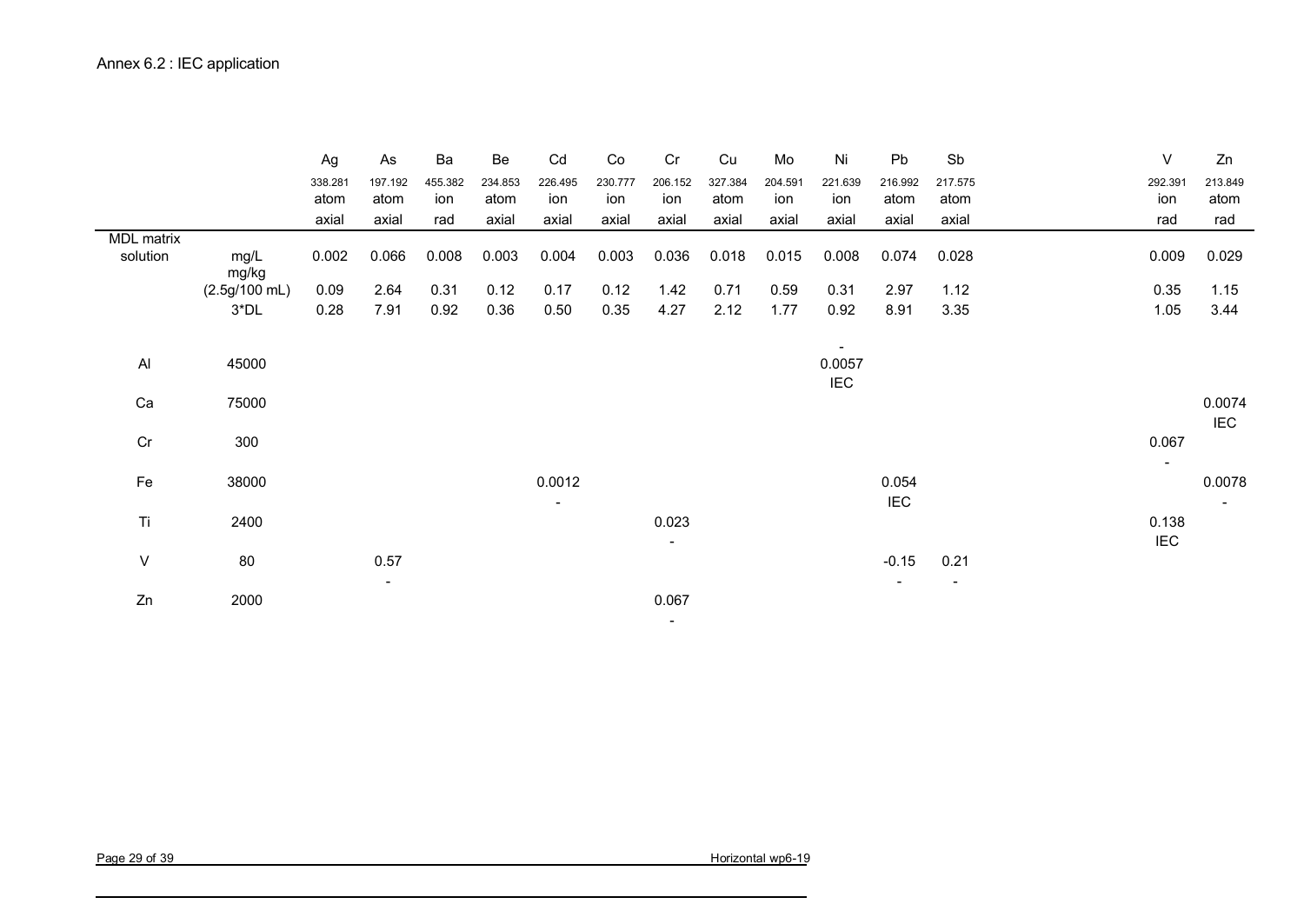|              |                 | As                       | Ba      | Be      | Cd                       | Co                       | Cr      | Cu         | Mo      | Ni         | Pb                       | Sn         | T <sub>l</sub> | V      | Zn      |
|--------------|-----------------|--------------------------|---------|---------|--------------------------|--------------------------|---------|------------|---------|------------|--------------------------|------------|----------------|--------|---------|
|              |                 | 188.973                  | 493.394 | 313.094 | 228.794                  | 238.882                  | 267.701 | 224.693    | 203.839 | 232.997    | 283.297                  | 242.16     | 351.911        | 310.22 | 206.193 |
|              |                 | atom                     | ion     | ion     | atom                     | ion                      | ion     | ion        | ion     | atom       | atom                     | atom       | atom           | ion    | ion     |
|              |                 | axial                    | rad     | axial   | axial                    | axial                    | axial   | axial      | axial   | axial      | axial                    | axial      | axial          | rad    | rad     |
| MDL matrix   |                 |                          |         |         |                          |                          |         |            |         |            |                          |            |                |        |         |
| solution     | mg/L            | 0.034                    | 0.007   | 0.002   | 0.003                    | 0.025                    | 0.031   | 0.014      | 0.022   | 0.019      | 0.085                    | 0.065      | 0.014          | 0.003  | 0.065   |
|              | mg/kg           |                          |         |         |                          |                          |         |            |         |            |                          |            |                |        |         |
|              | $(2.5g/100$ mL) | 1.72                     | 0.36    | 0.11    | 0.16                     | 1.27                     | 1.53    | 0.72       | 1.10    | 0.94       | 4.25                     | 3.24       | 0.69           | 0.16   | 3.27    |
|              | $3*DL$          | 5.16                     | 1.09    | 0.34    | 0.49                     | 3.82                     | 4.58    | 2.17       | 3.31    | 2.81       | 12.76                    | 9.71       | 2.07           | 0.47   | 9.80    |
| As           | 50              |                          |         |         | 0.067                    |                          |         |            |         |            |                          |            |                |        |         |
|              |                 |                          |         |         | $\overline{\phantom{a}}$ |                          |         |            |         |            |                          |            |                |        |         |
| Cr           | 300             | 0.023                    |         |         |                          |                          |         |            |         | 2.6        |                          |            |                |        | 0.012   |
|              |                 | $\overline{\phantom{a}}$ |         |         |                          |                          |         |            |         | <b>IEC</b> |                          |            |                |        |         |
| Fe           | 38000           |                          |         |         |                          | 0.085                    |         | 0.0705     |         |            | 0.16                     | $-0.19$    |                |        |         |
|              |                 |                          |         |         |                          | IEC                      |         | <b>IEC</b> |         |            | <b>IEC</b>               | <b>IEC</b> |                |        |         |
| Mg           | 13000           |                          |         |         |                          |                          |         |            |         |            | $-0.065$                 |            |                |        |         |
|              |                 |                          |         |         |                          |                          |         |            |         |            | $\overline{\phantom{a}}$ |            |                |        |         |
| S            | 16000           |                          |         |         |                          |                          |         |            |         |            |                          |            |                |        | 0.034   |
|              |                 |                          |         |         |                          |                          |         |            |         |            |                          |            |                |        |         |
| $\mathsf{V}$ | 80              |                          |         |         |                          | 0.029                    |         |            |         |            |                          |            |                |        |         |
|              |                 |                          |         |         |                          | $\overline{\phantom{a}}$ |         |            |         |            |                          |            |                |        |         |
|              |                 |                          |         |         |                          |                          |         |            |         |            |                          |            |                |        |         |
| Zn           | 2000            |                          |         |         |                          |                          |         |            |         |            |                          | 0.103      |                |        |         |
|              |                 |                          |         |         |                          |                          |         |            |         |            |                          |            |                |        |         |

Page 30 of 39 Horizontal wp6-19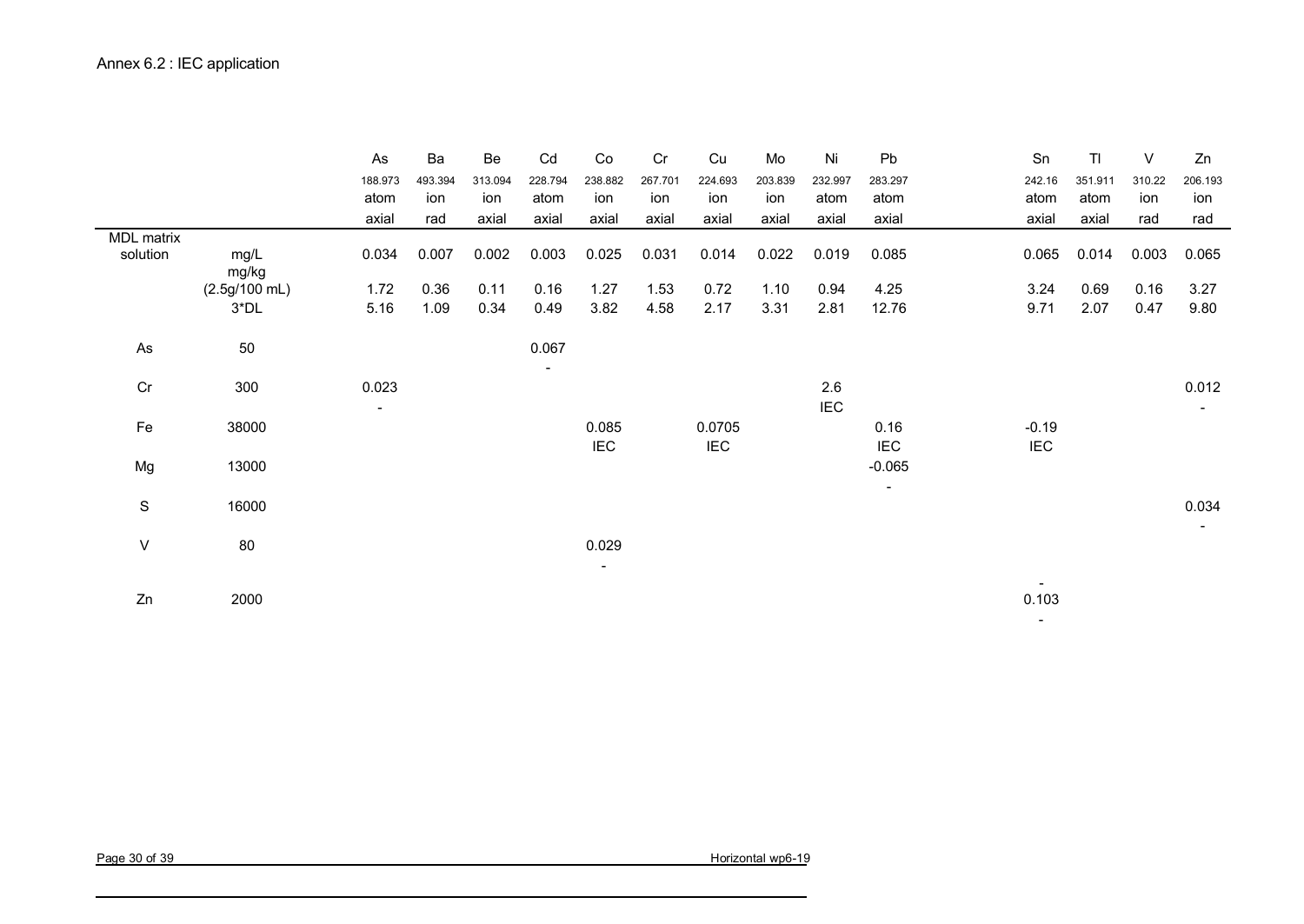|                |             |                | Ag    | Al    | As    | в     | Ba    | Be    | Ca    | Cd    | Ce    | Co    | Co      | Cr    | Cu    | Fe    | <b>In</b> | Mg    | Mn    |
|----------------|-------------|----------------|-------|-------|-------|-------|-------|-------|-------|-------|-------|-------|---------|-------|-------|-------|-----------|-------|-------|
|                |             |                | 328.1 | 396.1 | 193.7 | 208.9 | 234.5 | 313.0 | 317.9 | 214.4 | 401.2 | 228.6 | 228.6   | 205.6 | 324.7 | 238.2 | 230.6     | 285.2 | 257.6 |
|                |             |                | atom  | atom  | atom  | atom  | ion   | ion   | ion   | atom  | ion   | ion   | ion     | ion   | atom  | ion   | ion       | atom  | ion   |
|                |             |                | axial | rad   | axial | axial | rad   | axial | rad   | axial | rad   | axial | axial   | axial | axial | rad   | axial     | rad   | rad   |
|                |             | dilution       |       |       |       |       |       |       |       |       |       |       | IEC(Ti) |       |       |       |           |       |       |
| blank digest   | aqua regia  | $\overline{c}$ |       |       |       |       |       |       |       |       |       |       |         |       |       |       | 0.96      |       |       |
| blank digest   | nitric acid | $\overline{2}$ |       |       |       |       |       |       |       |       |       |       |         |       |       |       | 0.96      |       |       |
| CRM145R        | aqua regia  | 2              | 1.00  | 1.05  |       |       | 1.01  |       | 1.02  | 1.02  |       | 0.99  | 0.99    | 1.00  | 1.00  | 1.04  | 0.88      | 1.03  | 1.01  |
| CRM145R        | nitric acid | $\overline{2}$ | 1.00  | 0.99  |       |       | 0.99  |       | 0.99  | 1.01  |       | 1.02  | 1.02    | 1.03  | 0.98  | 1.01  | 0.96      | 0.99  | 1.01  |
| LKSD-1         | aqua regia  | $\overline{c}$ |       | 1.02  | 1.12  |       | 1.03  |       | 1.10  | 1.07  | 1.03  | 1.07  | 1.07    | 1.05  | 1.02  | 1.08  | 1.05      | 1.06  | 1.07  |
| LKSD-1         | nitric acid | $\overline{2}$ |       | 0.98  | 0.98  |       | 1.01  |       | 1.03  |       | 0.81  | 1.00  | 1.00    |       | 0.95  | 1.02  | 0.98      | 0.99  | 1.01  |
| STSD-2         | aqua regia  | $\overline{c}$ |       | 0.98  | 1.07  |       | 1.00  | 1.01  | 1.01  |       | 1.00  | 1.04  | 1.04    | 1.02  | 0.97  | 1.07  | 1.04      | 1.06  | 1.00  |
| STSD-2         | nitric acid | $\overline{2}$ |       | 0.99  |       |       | 1.01  | 0.98  | 1.02  |       | 1.01  | 1.02  | 1.02    | 1.00  | 0.93  | 1.05  | 0.96      | 1.04  | 1.02  |
| <b>CRM7001</b> | aqua regia  | $\overline{2}$ |       | 1.03  |       |       | 1.02  | 1.03  | 1.04  |       | 1.01  | 1.01  | 1.00    | 0.98  | 1.00  | 1.07  | 1.02      | 1.06  | 1.05  |
| <b>CRM7001</b> | nitric acid | 2              |       | 0.97  |       |       | 1.00  |       | 0.97  |       | 0.98  | 1.04  | 1.06    | 1.02  | 0.95  | 0.99  | 0.95      | 0.99  | 0.98  |
| CRM144R        | aqua regia  | $\overline{2}$ | 1.01  | 1.04  |       | 1.08  | 1.04  |       | 1.00  | 0.94  |       | 1.01  | 1.01    | 1.00  | 0.98  | 1.00  | 0.99      | 1.02  | 0.99  |
| CRM144R        | nitric acid | $\overline{2}$ | 1.01  | 0.98  |       | 1.15  | 1.01  |       | 1.01  | 0.99  |       | 1.04  | 1.04    | 1.04  | 0.97  | 1.05  | 0.95      | 0.99  | 1.01  |
| CRM141R        | agua regia  | $\overline{2}$ |       | 1.02  |       | 1.05  | 1.04  | 1.05  | 1.06  | 1.06  | 0.96  | 1.06  | 1.06    | 1.03  | 0.99  | 1.06  | 1.00      | 1.04  | 1.04  |
| CRM141R        | nitric acid | $\overline{c}$ |       | 0.98  |       |       | 1.03  |       | 1.04  | 1.07  |       | 1.06  | 1.06    | 1.02  | 0.99  | 1.04  | 1.04      | 1.01  | 1.03  |
| AMB sludge     | aqua regia  | $\overline{2}$ |       | 1.02  |       |       | 1.03  |       | 1.01  |       | 1.00  | 1.03  | 1.03    | 1.02  | 0.99  | 1.05  | 0.98      | 1.03  | 1.05  |
| AMB sludge     | nitric acid | $\overline{c}$ |       | 0.97  |       |       | 1.00  |       | 1.04  |       |       | 0.99  | 0.99    | 0.98  | 0.93  | 1.03  | 0.95      | 1.01  | 1.04  |
| AMB soil       | aqua regia  | $\overline{c}$ |       | 0.89  |       |       | 0.96  |       | 0.96  |       |       |       |         |       |       | 0.91  | 0.95      | 0.94  |       |
| AMB soil       | nitric acid | $\overline{c}$ |       | 0.96  |       |       |       |       |       |       |       |       |         |       |       | 0.96  | 0.95      | 0.97  |       |
| AMB biowaste   | aqua regia  | $\overline{c}$ |       | 1.02  |       |       | 1.01  |       | 0.95  |       |       | 1.09  |         | 1.02  | 0.98  | 1.03  | 0.98      | 1.02  | 0.98  |
| AMB biowaste   | nitric acid | 2              |       | 0.98  |       |       | 1.00  |       | 1.02  |       |       |       |         | 1.05  | 0.96  | 1.07  | 0.97      | 1.01  | 1.01  |
|                |             |                | 1.00  | 0.99  | 1.06  | 1.09  | 1.01  | 1.02  | 1.02  | 1.02  | 0.98  | 1.03  | 1.03    | 1.02  | 0.97  | 1.03  | 0.98      | 1.01  | 1.02  |
|                |             |                | 0.006 | 0.037 | 0.067 | 0.051 | 0.020 | 0.031 | 0.037 | 0.048 | 0.071 | 0.028 | 0.027   | 0.023 | 0.024 | 0.044 | 0.040     | 0.033 | 0.027 |
|                |             |                | 0.6%  | 3.8%  | 6.4%  | 4.7%  | 2.0%  | 3.0%  | 3.7%  | 4.7%  | 7.3%  | 2.7%  | 2.6%    | 2.3%  | 2.5%  | 4.3%  | 4.1%      | 3.3%  | 2.6%  |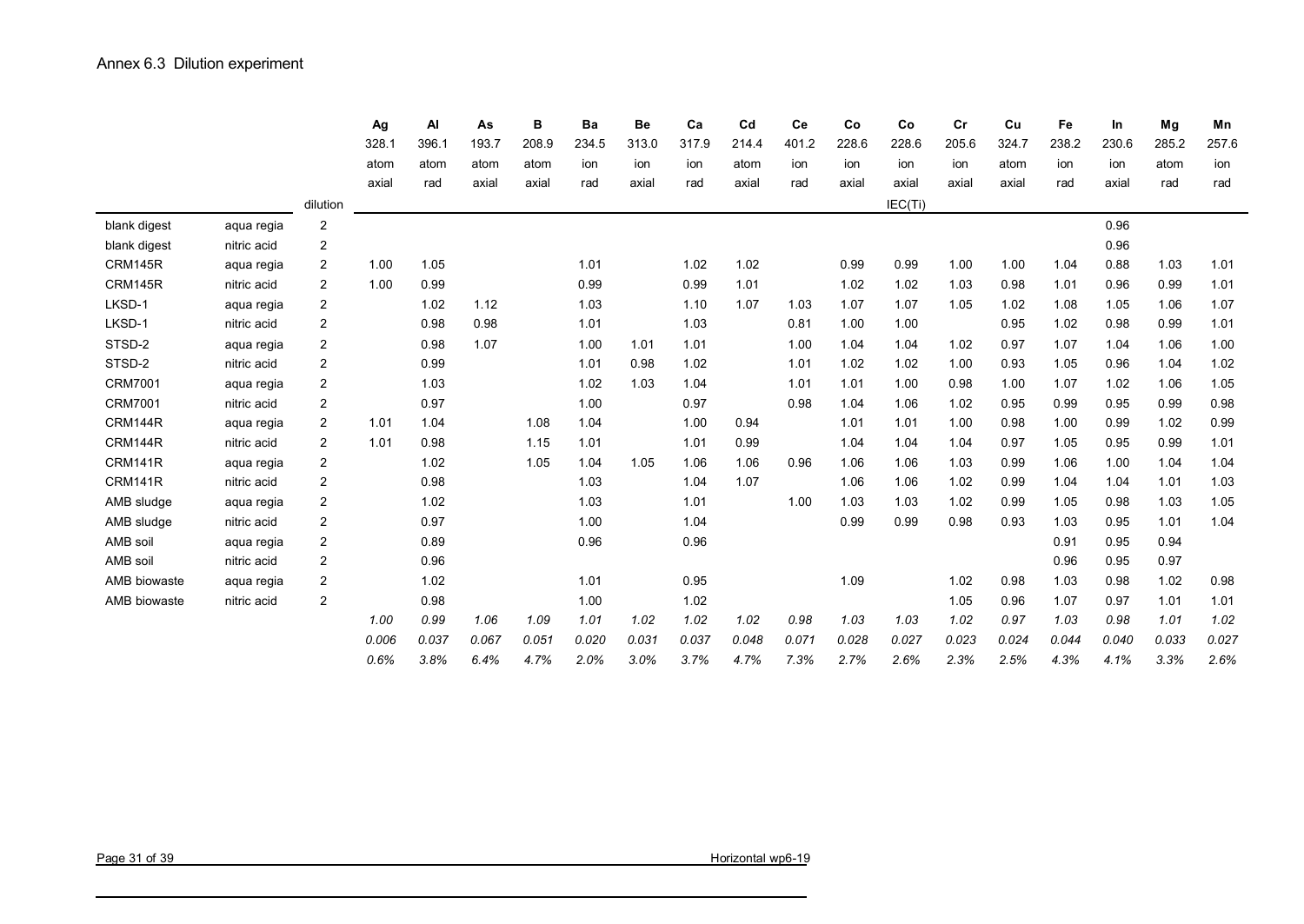|                 |             |                       | Mo    | Ni    | Ni      | P     | Pb    | <b>Rh</b> | s     | Sb      | Sn    | Sr    | Τi,   | ΤI    | v     | W     | Υ     | Zn    | Zn    |        |
|-----------------|-------------|-----------------------|-------|-------|---------|-------|-------|-----------|-------|---------|-------|-------|-------|-------|-------|-------|-------|-------|-------|--------|
|                 |             |                       | 202.0 | 231.6 | 231.6   | 177.4 | 220.3 | 233.5     | 180.7 | 206.8   | 189.9 | 407.8 | 336.1 | 190.8 | 290.9 | 207.9 | 371.0 | 202.5 | 202.5 |        |
|                 |             |                       | ion   | ion   | ion     | atom  | ion   | ion       | atom  | atom    | ion   | ion   | ion   | ion   | ion   | ion   | ion   | ion   | ion   |        |
|                 |             |                       | axial | axial | axial   | axial | axial | axial     | axial | axial   | axial | rad   | rad   | axial | rad   | axial | rad   | rad   | rad   |        |
|                 |             | dilution              |       |       | IEC(Fe) |       |       |           |       |         |       |       |       |       |       |       |       |       |       |        |
| blank digest    | aqua regia  | 2                     |       |       |         |       |       | 0.96      |       |         |       |       |       |       |       |       | 0.95  |       |       |        |
| blank digest    | nitric acid | 2                     |       |       |         |       |       | 0.97      |       |         |       |       |       |       |       |       | 0.93  |       |       |        |
| CRM145R         | aqua regia  | $\overline{2}$        | 1.12  | 1.02  | 1.02    | 1.07  | 1.02  | 0.98      | 1.08  | 1.07    | 1.04  | 1.03  | 1.04  |       | 1.02  | 1.00  | 0.97  | 1.00  | 1.00  |        |
| CRM145R         | nitric acid | 2                     | 1.27  | 1.01  | 1.01    | 1.03  | 1.04  | 0.98      | 1.07  |         |       | 1.01  | 1.00  |       | 1.04  | 1.32  | 0.97  | 1.00  | 1.00  |        |
| LKSD-1          | aqua regia  | $\overline{2}$        | 1.00  | 1.04  |         | 1.05  | 1.07  | 1.04      | 1.09  |         |       | 1.08  | 1.06  |       | 1.06  | 1.14  | 0.98  | 1.09  | 1.09  |        |
| LKSD-1          | nitric acid | 2                     | 1.11  | 1.01  |         | 0.99  | 1.00  | 1.00      | 1.02  |         |       | 0.99  | 1.00  |       | 0.99  | 0.91  | 0.94  | 1.05  | 1.05  |        |
| STSD-2          | aqua regia  | $\overline{2}$        | 1.02  | 1.04  |         | 1.03  | 1.05  | 1.04      | 1.05  |         |       | 0.99  | 1.01  |       | 1.00  | 0.97  | 0.90  | 1.02  | 1.02  |        |
| STSD-2          | nitric acid | $\mathbf{2}$          | 0.98  | 1.01  |         | 1.02  | 1.04  | 0.97      | 1.01  |         |       | 1.00  | 1.01  |       | 1.00  | 1.32  | 0.94  | 1.06  | 1.06  |        |
| <b>CRM7001</b>  | aqua regia  | $\mathbf{2}^{\prime}$ |       | 0.99  |         | 1.02  | 0.99  | 1.03      | 1.01  |         |       |       | 1.03  |       | 1.00  | 1.14  | 0.96  | 1.05  | 1.05  |        |
| <b>CRM7001</b>  | nitric acid | 2                     |       | 1.01  |         | 1.03  | 0.98  | 0.96      | 1.03  |         |       |       | 0.96  |       | 1.00  | 1.00  | 0.88  | 1.06  | 1.06  |        |
| CRM144R         | aqua regia  | $\overline{2}$        | 1.25  | 1.00  |         | 1.06  | 0.98  | 1.01      | 1.08  |         | 0.98  | 0.99  | 1.02  |       | 1.03  | 1.03  | 0.96  | 1.00  | 1.00  |        |
| CRM144R         | nitric acid | $\overline{2}$        | 1.17  | 0.98  |         | 1.07  | 1.02  | 0.98      | 1.07  |         |       | 0.98  |       |       | 1.10  | 1.33  | 0.91  | 1.03  | 1.03  |        |
| CRM141R         | aqua regia  | $\overline{2}$        | 1.07  | 1.06  | 1.06    | 1.07  | 1.05  | 1.01      | 1.04  |         |       | 1.03  | 1.04  |       | 1.05  | 1.00  | 0.92  | 1.08  | 1.09  |        |
| CRM141R         | nitric acid | $\overline{2}$        |       | 1.04  | 1.04    | 1.04  | 1.03  | 1.05      | 1.02  |         |       | 1.00  |       |       | 1.01  | 1.07  | 0.95  | 1.05  | 1.05  |        |
| AMB sludge      | aqua regia  | $\overline{2}$        | 1.00  | 1.03  |         | 1.03  | 1.05  | 0.96      | 1.09  |         |       |       | 1.03  |       | 1.01  |       | 0.94  |       | 1.02  |        |
| AMB sludge      | nitric acid | $\mathbf{2}^{\prime}$ |       | 0.99  |         | 0.96  | 1.01  | 0.93      | 1.00  |         |       |       | 1.00  |       | 1.01  |       | 0.91  |       | 1.01  |        |
| AMB soil        | aqua regia  | 2                     |       |       |         |       |       | 0.96      |       |         |       |       | 0.94  |       |       |       | 0.92  |       |       |        |
| AMB soil<br>AMB | nitric acid | $\overline{2}$        |       |       |         |       |       | 0.97      |       |         |       |       |       |       |       |       | 0.93  |       |       |        |
| biowaste<br>AMB | aqua regia  | $\overline{2}$        | 1.10  | 1.00  |         | 1.05  | 0.92  | 1.01      | 1.00  |         |       | 1.03  | 1.00  |       | 1.06  | 2.59  | 0.99  | 1.00  | 1.00  |        |
| biowaste        | nitric acid | $\overline{2}$        | 1.49  | 0.81  |         | 1.06  | 0.97  | 0.98      | 1.01  |         |       | 0.99  |       |       | 0.96  | 2.06  | 0.93  | 1.13  | 1.13  | overal |
|                 |             |                       | 1.13  | 1.00  | 1.03    | 1.04  | 1.01  | 0.99      | 1.04  | 1.07    | 1.01  | 1.01  | 1.01  |       | 1.02  | 1.28  | 0.94  | 1.04  | 1.04  | 1.03   |
|                 |             |                       | 0.148 | 0.056 | 0.024   | 0.030 | 0.038 | 0.033     | 0.033 |         | 0.042 | 0.027 | 0.030 |       | 0.036 | 0.476 | 0.027 | 0.041 | 0.039 | 0.05   |
|                 |             |                       | 13.0% | 5.6%  | 2.4%    | 2.9%  | 3.8%  | 3.3%      | 3.2%  | $0.0\%$ | 4.2%  | 2.7%  | 3.0%  |       | 3.5%  | 37.2% | 2.8%  | 3.9%  | 3.8%  | 5.1%   |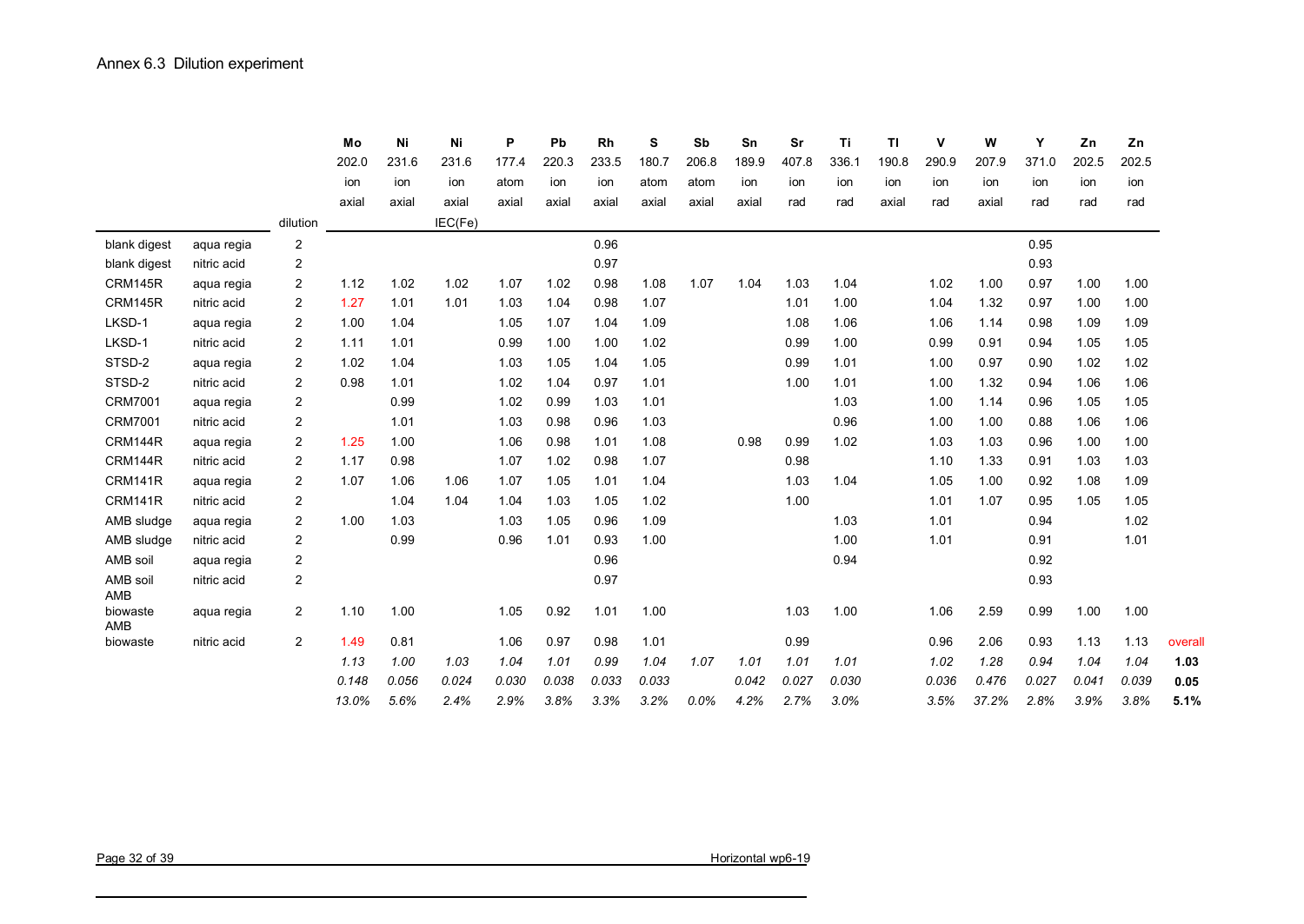|                |             |   | Ag    | Al    | As    | в     | Ba    | Be    | Ca    | Cd    | Ce    | Co    | Co      | cr    | Cu    | Fe    | In    | Mg    | Mn    |
|----------------|-------------|---|-------|-------|-------|-------|-------|-------|-------|-------|-------|-------|---------|-------|-------|-------|-------|-------|-------|
|                |             |   | 328.1 | 396.1 | 193.7 | 208.9 | 234.5 | 313.0 | 317.9 | 214.4 | 401.2 | 228.6 | 228.6   | 205.6 | 324.7 | 238.2 | 230.6 | 285.2 | 257.6 |
|                |             |   | atom  | atom  | atom  | atom  | ion   | ion   | ion   | atom  | ion   | ion   | ion     | ion   | atom  | ion   | ion   | atom  | ion   |
|                |             |   | axial | rad   | axial | axial | rad   | axial | rad   | axial | rad   | axial | axial   | axial | axial | rad   | axial | rad   | rad   |
|                |             |   |       |       |       |       |       |       |       |       |       |       | IEC(Ti) |       |       |       |       |       |       |
| blank digest   | aqua regia  | 3 |       |       |       |       |       |       |       |       |       |       |         |       |       |       | 1.06  |       |       |
| blank digest   | nitric acid | 3 |       |       |       |       |       |       |       |       |       |       |         |       |       |       | 1.04  |       |       |
| CRM145R        | aqua regia  | 3 | 0.98  | 1.00  |       |       | 1.00  |       | 0.97  | 1.01  |       | 1.12  | 1.13    | 0.98  | 0.98  | 0.99  | 0.99  | 0.98  | 1.00  |
| CRM145R        | nitric acid | 3 | 0.90  | 0.96  |       |       | 0.95  |       | 0.97  | 0.98  |       | 1.05  | 1.06    | 0.98  | 0.94  | 0.99  | 1.06  | 0.97  | 0.98  |
| LKSD-1         | aqua regia  | 3 |       | 1.02  | 1.19  |       | 1.03  |       | 1.09  | 1.03  | 0.96  | 1.03  | 1.03    | 1.05  | 0.98  | 1.07  | 1.19  | 1.05  | 1.06  |
| LKSD-1         | nitric acid | 3 |       | 0.96  | 1.05  |       | 1.01  |       | 1.01  |       | 0.86  | 1.03  | 1.03    |       | 0.91  | 0.99  | 1.10  | 0.98  | 0.99  |
| STSD-2         | aqua regia  | 3 |       | 0.97  | 0.96  |       | 1.00  | 1.02  | 1.01  |       | 0.99  | 1.05  | 1.06    | 1.01  | 0.96  | 1.09  | 1.16  | 1.07  | 1.01  |
| STSD-2         | nitric acid | 3 |       | 0.98  |       |       | 1.01  | 1.01  | 1.01  |       | 0.98  | 1.03  | 1.04    | 1.01  | 0.94  | 1.05  | 1.11  | 1.03  | 1.01  |
| <b>CRM7001</b> | aqua regia  | 3 |       | 1.04  |       |       | 1.02  | 1.03  | 1.04  |       | 1.00  | 1.02  | 1.01    | 0.99  | 0.96  | 1.08  | 1.08  | 1.06  | 1.05  |
| <b>CRM7001</b> | nitric acid | 3 |       | 0.98  |       |       | 1.00  |       | 1.01  |       | 1.01  | 0.98  | 0.99    | 0.99  | 0.94  | 1.01  | 1.03  | 1.00  | 0.99  |
| CRM144R        | aqua regia  | 3 | 1.03  | 1.05  |       | 1.00  | 1.02  |       | 0.97  | 0.91  |       | 0.97  | 0.97    | 1.01  | 0.95  | 1.00  | 1.09  | 0.99  | 0.96  |
| CRM144R        | nitric acid | 3 | 1.00  | 0.97  |       | 1.13  | 0.98  |       | 0.98  | 0.96  |       | 1.04  | 1.04    | 1.04  | 0.95  | 1.00  | 1.06  | 0.99  | 0.96  |
| CRM141R        | aqua regia  | 3 |       | 1.05  |       | 1.10  | 1.08  | 1.06  | 1.09  | 1.08  | 0.91  | 1.08  | 1.08    | 1.05  | 0.99  | 1.07  | 1.18  | 1.06  | 1.04  |
| CRM141R        | nitric acid | 3 |       | 0.96  |       |       | 1.02  |       | 1.05  | 1.04  |       | 1.05  | 1.05    | 0.99  | 0.98  | 1.04  | 1.14  | 0.99  | 1.02  |
| AMB sludge     | aqua regia  | 3 |       | 1.01  |       |       | 1.04  |       | 1.03  |       | 1.03  | 1.04  | 1.04    | 1.01  | 0.95  | 1.05  | 1.11  | 1.04  | 1.04  |
| AMB sludge     | nitric acid | 3 |       | 0.98  |       |       | 0.97  |       | 1.00  |       |       | 0.96  | 0.96    | 0.99  | 0.91  | 1.02  | 1.06  | 0.99  | 1.02  |
| AMB soil       | aqua regia  | 3 |       | 0.88  |       |       | 0.80  |       | 0.97  |       |       |       |         |       |       | 0.91  | 1.07  | 0.94  |       |
| AMB soil       | nitric acid | 3 |       | 0.94  |       |       |       |       |       |       |       |       |         |       |       | 0.94  | 1.04  | 0.95  |       |
| AMB biowaste   | aqua regia  | 3 |       | 0.97  |       |       | 0.95  |       | 0.92  |       |       | 1.18  |         | 1.02  | 0.92  | 1.01  | 1.10  | 0.99  | 0.96  |
| AMB biowaste   | nitric acid | 3 |       | 0.96  |       |       | 0.96  |       | 1.02  |       |       |       |         | 1.00  | 0.91  | 1.03  | 1.08  | 1.02  | 0.98  |
|                |             |   | 0.98  | 0.98  | 1.06  | 1.08  | 0.99  | 1.03  | 1.01  | 1.00  | 0.97  | 1.04  | 1.04    | 1.01  | 0.95  | 1.02  | 1.09  | 1.01  | 1.00  |
|                |             |   | 0.058 | 0.041 | 0.116 | 0.068 | 0.060 | 0.023 | 0.044 | 0.056 | 0.057 | 0.054 | 0.043   | 0.024 | 0.026 | 0.048 | 0.050 | 0.038 | 0.034 |
|                |             |   | 5.9%  | 4.2%  | 10.9% | 6.3%  | 6.0%  | 2.2%  | 4.4%  | 5.6%  | 5.9%  | 5.2%  | 4.2%    | 2.4%  | 2.7%  | 4.7%  | 4.6%  | 3.8%  | 3.4%  |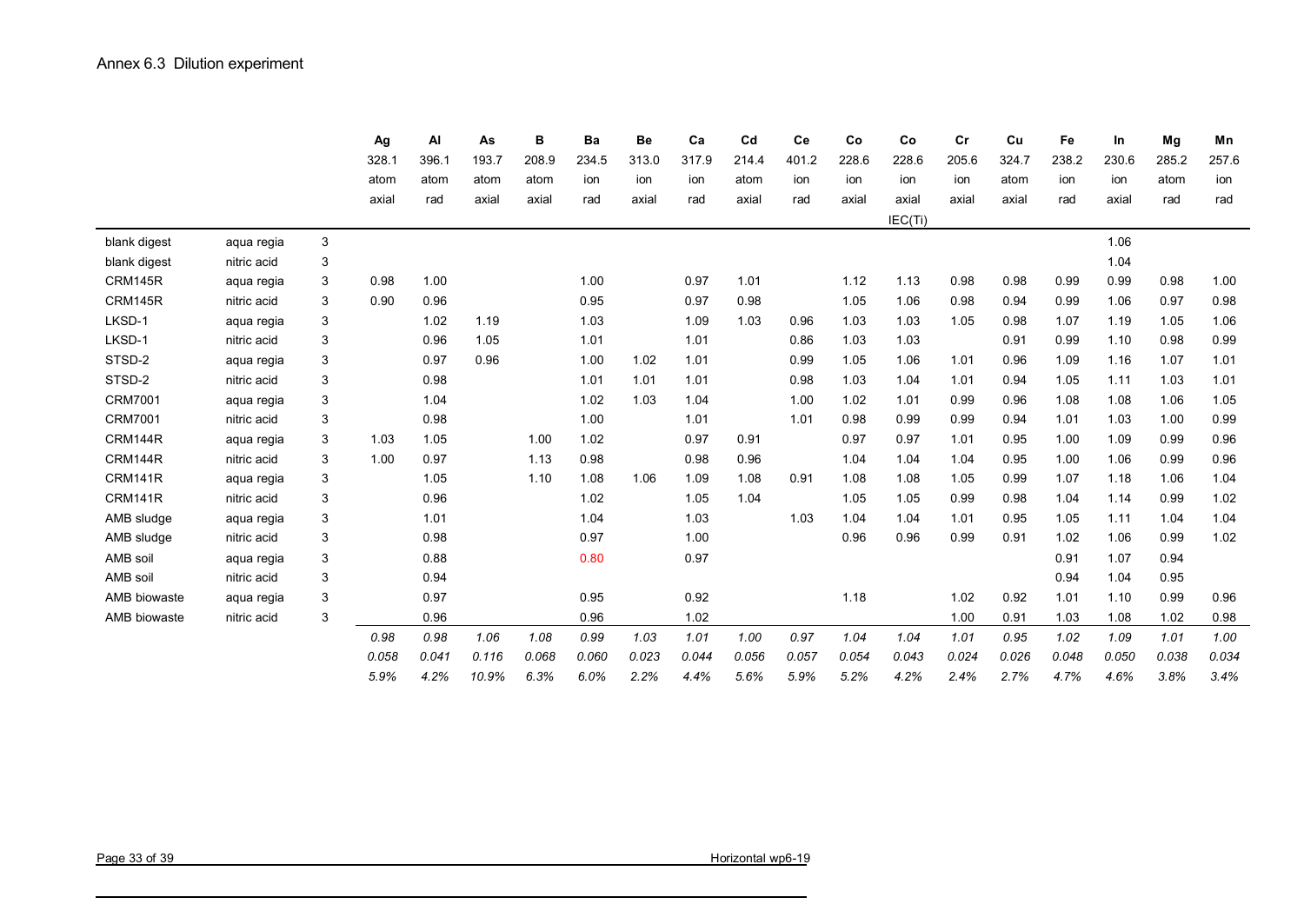|                |             |   | Mo    | Ni    | Ni      | P     | Pb    | Rh    | s     | Sb      | Sn    | Sr    | Τi    | ΤI    | v     | W     | Υ     | Zn    | Zn    |         |
|----------------|-------------|---|-------|-------|---------|-------|-------|-------|-------|---------|-------|-------|-------|-------|-------|-------|-------|-------|-------|---------|
|                |             |   | 202.0 | 231.6 | 231.6   | 177.4 | 220.3 | 233.5 | 180.7 | 206.8   | 189.9 | 407.8 | 336.1 | 190.8 | 290.9 | 207.9 | 371.0 | 202.5 | 202.5 |         |
|                |             |   | ion   | ion   | ion     | atom  | ion   | ion   | atom  | atom    | ion   | ion   | ion   | ion   | ion   | ion   | ion   | ion   | ion   |         |
|                |             |   | axial | axial | axial   | axial | axial | axial | axial | axial   | axial | rad   | rad   | axial | rad   | axial | rad   | rad   | rad   |         |
|                |             |   |       |       | IEC(Fe) |       |       |       |       |         |       |       |       |       |       |       |       |       |       |         |
| blank digest   | aqua regia  | 3 |       |       |         |       |       | 1.06  |       |         |       |       |       |       |       |       | 1.04  |       |       |         |
| blank digest   | nitric acid | 3 |       |       |         |       |       | 1.05  |       |         |       |       |       |       |       |       | 1.03  |       |       |         |
| CRM145R        | aqua regia  | 3 | 1.13  | 1.00  | 1.00    | 1.06  | 0.99  | 1.09  | 1.07  | 0.97    | 0.93  | 0.98  | 1.02  |       | 1.02  | 0.98  | 1.02  | 1.01  | 1.01  |         |
| CRM145R        | nitric acid | 3 | 1.31  | 0.98  | 0.97    | 1.01  | 0.98  | 1.08  | 1.01  |         |       | 0.98  | 0.95  |       | 1.06  | 1.16  | 1.05  | 0.97  | 0.97  |         |
| LKSD-1         | aqua regia  | 3 | 1.25  | 1.01  |         | 1.04  | 1.06  | 1.13  | 1.08  |         |       | 1.06  | 1.04  |       | 1.04  | 1.31  | 1.07  | 1.07  | 1.07  |         |
| LKSD-1         | nitric acid | 3 | 1.15  | 0.99  |         | 0.98  | 1.00  | 1.11  | 0.99  |         |       | 0.98  | 0.98  |       | 0.99  | 1.11  | 1.03  | 0.99  | 0.99  |         |
| STSD-2         | aqua regia  | 3 | 0.97  | 1.05  |         | 1.07  | 1.05  | 1.18  | 1.05  |         |       | 1.00  | 1.01  |       | 1.01  | 1.09  | 0.97  | 1.06  | 1.06  |         |
| STSD-2         | nitric acid | 3 | 0.95  | 1.00  |         | 1.02  | 0.99  | 1.13  | 1.01  |         |       | 0.99  | 1.00  |       | 0.97  | 1.32  | 1.01  | 1.06  | 1.06  |         |
| <b>CRM7001</b> | aqua regia  | 3 |       | 1.00  |         | 1.04  | 0.99  | 1.08  | 1.03  |         |       |       | 1.03  |       | 1.01  | 0.81  | 1.05  | 1.04  | 1.04  |         |
| <b>CRM7001</b> | nitric acid | 3 |       | 0.99  |         | 1.03  | 0.97  | 1.07  | 0.98  |         |       |       | 0.96  |       | 1.00  | 0.95  | 0.97  | 1.11  | 1.11  |         |
| CRM144R        | aqua regia  | 3 | 1.08  | 1.00  |         | 1.08  | 0.92  | 1.12  | 1.09  |         | 1.07  | 0.98  | 0.99  |       | 0.99  | 1.11  | 1.05  | 0.98  | 0.98  |         |
| CRM144R        | nitric acid | 3 | 1.12  | 0.96  |         | 1.02  | 0.94  | 1.05  | 1.01  |         |       | 0.97  |       |       | 1.01  | 1.23  | 1.02  | 0.97  | 0.97  |         |
| CRM141R        | aqua regia  | 3 | 1.19  | 1.08  | 1.08    | 1.11  | 1.05  | 1.17  | 1.05  |         |       | 1.06  | 1.05  |       | 1.06  | 1.15  | 1.02  | 1.09  | 1.09  |         |
| CRM141R        | nitric acid | 3 |       | 1.02  | 1.01    | 1.01  | 0.98  | 1.15  | 0.99  |         |       | 1.00  |       |       | 1.00  | 1.05  | 1.01  | 1.08  | 1.08  |         |
| AMB sludge     | aqua regia  | 3 | 1.08  | 1.04  |         | 1.05  | 0.94  | 1.07  | 1.10  |         |       |       | 1.02  |       | 1.02  |       | 1.03  |       | 1.14  |         |
| AMB sludge     | nitric acid | 3 |       | 0.97  |         | 0.95  | 0.89  | 1.04  | 0.99  |         |       |       | 0.99  |       | 0.97  |       | 1.01  |       | 1.02  |         |
| AMB soil       | aqua regia  | 3 |       |       |         |       |       | 1.08  |       |         |       |       | 0.95  |       |       |       | 1.03  |       |       |         |
| AMB soil       | nitric acid | 3 |       |       |         |       |       | 1.07  |       |         |       |       |       |       |       |       | 1.02  |       |       |         |
| AMB biowaste   | aqua regia  | 3 | 1.53  | 1.06  |         | 1.06  | 0.92  | 1.14  | 0.99  |         |       | 0.99  | 0.98  |       | 0.98  | 1.87  | 1.05  | 1.00  | 1.00  |         |
| AMB biowaste   | nitric acid | 3 | 1.92  | 0.78  |         | 1.01  | 0.93  | 1.06  | 0.96  |         |       | 1.00  |       |       | 1.08  | 0.64  | 1.03  | 1.02  | 1.02  | overall |
|                |             |   | 1.22  | 1.00  | 1.02    | 1.03  | 0.98  | 1.10  | 1.03  | 0.97    | 1.00  | 1.00  | 1.00  |       | 1.01  | 1.13  | 1.03  | 1.03  | 1.04  | 1.02    |
|                |             |   | 0.269 | 0.065 | 0.045   | 0.039 | 0.050 | 0.041 | 0.043 |         | 0.098 | 0.031 | 0.033 |       | 0.034 | 0.282 | 0.025 | 0.047 | 0.051 | 0.06    |
|                |             |   | 22.0% | 6.5%  | 4.4%    | 3.8%  | 5.2%  | 3.7%  | 4.2%  | $0.0\%$ | 9.8%  | 3.1%  | 3.3%  |       | 3.3%  | 25.0% | 2.4%  | 4.6%  | 5.0%  | 6.1%    |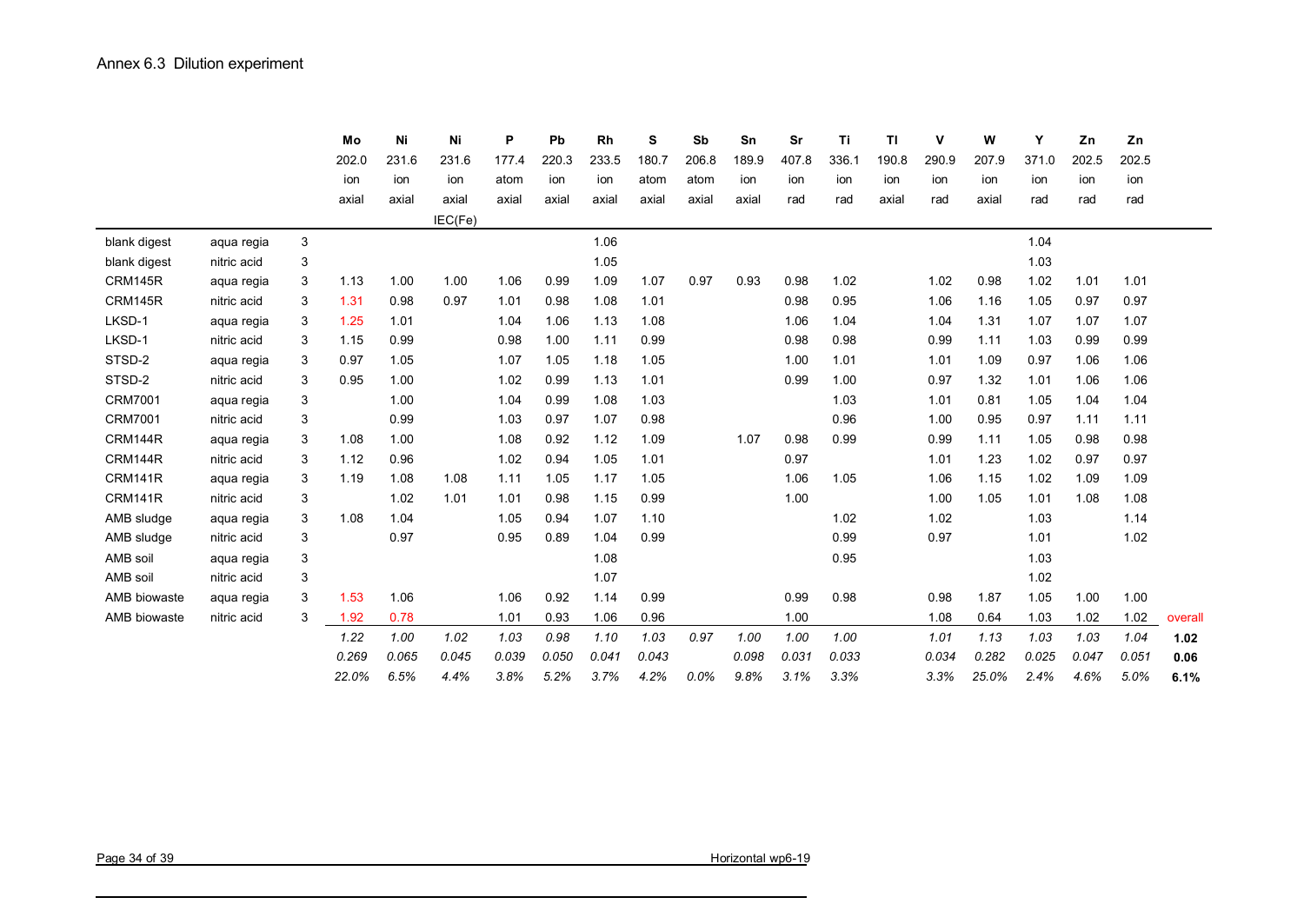Elements which are often used as internal standards (Sc, Rh, In and Y) are also mentioned in this scheme.

| Element | $\lambda$ (nm) | Spectral overlap  |              |         | Background shift |    |              |              | Low resolution: potential |
|---------|----------------|-------------------|--------------|---------|------------------|----|--------------|--------------|---------------------------|
|         |                |                   |              |         |                  |    |              | interference |                           |
|         |                | Interfering       | Description  |         | Interfering      |    | Description  | Interfering  | Description of            |
|         |                | element           | οf           |         | element          | of |              | element      | interference              |
|         |                |                   | interference |         |                  |    | interference |              |                           |
| Ag      | 328.059        | Mn                | Partial      |         |                  |    |              |              |                           |
|         |                |                   | overlap      |         |                  |    |              |              |                           |
|         |                | Rh                | Partial      |         |                  |    |              |              |                           |
|         |                |                   | overlap      |         |                  |    |              |              |                           |
|         |                | Y                 | Partial      |         |                  |    |              |              |                           |
|         |                |                   | overlap      |         |                  |    |              |              |                           |
| Ag      | 338.281        | Ti                |              | Partial |                  |    |              |              |                           |
|         |                |                   |              | overlap |                  |    |              |              |                           |
| As      | 193.689        | Cr                | Partial      |         |                  |    |              |              |                           |
|         |                |                   |              | overlap |                  |    |              |              |                           |
|         |                | $\vee$            |              | Partial |                  |    |              |              |                           |
|         |                |                   |              | overlap |                  |    |              |              |                           |
|         |                | Mo                |              | Partial |                  |    |              |              |                           |
|         |                |                   | overlap      |         |                  |    |              |              |                           |
| As      | 197.192        | $\overline{\vee}$ | Line overlap |         |                  |    |              |              |                           |
|         |                | Mo                |              | Partial |                  |    |              |              |                           |
|         |                |                   |              | overlap |                  |    |              |              |                           |
| As      | 188.973        | Mo                |              | Partial |                  |    |              |              |                           |
|         |                |                   |              | overlap |                  |    |              |              |                           |
|         |                | Cr                |              | Partial |                  |    |              |              |                           |
|         |                |                   | overlap      |         |                  |    |              |              |                           |
| Ba      | 233.519        | V                 | Partial      |         |                  |    |              |              |                           |
|         |                | Rh                | overlap      |         |                  |    |              |              |                           |
| Ba      | 493.394        | $\blacksquare$    | Line overlap |         |                  |    |              |              |                           |
| Ba      | 455.382        | $\blacksquare$    |              |         |                  |    |              |              |                           |
| Be      | 313.037        | Ti                | Partial      |         |                  |    |              |              |                           |
|         |                |                   | overlap      |         |                  |    |              |              |                           |
| Be      | 313.094        | Ti                | Partial      |         |                  |    |              |              |                           |
|         |                |                   | overlap      |         |                  |    |              |              |                           |
| Be      | 234.853        | Fe                | Partial      |         |                  |    |              |              |                           |
|         |                |                   | overlap      |         |                  |    |              |              |                           |
|         |                | Ti                | Partial      |         |                  |    |              |              |                           |
|         |                |                   | overlap      |         |                  |    |              |              |                           |
| Cd      | 214.428        | Fe                | Partial      |         |                  |    |              |              |                           |
|         |                |                   | overlap      |         |                  |    |              |              |                           |
| Cd      | 228.794        | As                | Partial      |         |                  |    |              |              |                           |
|         |                |                   | overlap      |         |                  |    |              |              |                           |
|         |                | Sc                | Partial      |         |                  |    |              |              |                           |
|         |                |                   | overlap      |         |                  |    |              |              |                           |
|         |                | Ni                | Partial      |         |                  |    |              |              |                           |
|         |                |                   | overlap      |         |                  |    |              |              |                           |
| Cd      | 226.495        | Fe                | Line overlap |         |                  |    |              |              |                           |
|         |                | Ti                | Partial      |         |                  |    |              |              |                           |
|         |                |                   | overlap      |         |                  |    |              |              |                           |
| Co      | 228.607        | Ni                | Line overlap |         |                  |    |              |              |                           |
|         |                | Ti                | Line overlap |         |                  |    |              |              |                           |

|  |  |  | Experiments are performed on an Optima 4300DV spectrometer (Perkin Elmer) |  |  |
|--|--|--|---------------------------------------------------------------------------|--|--|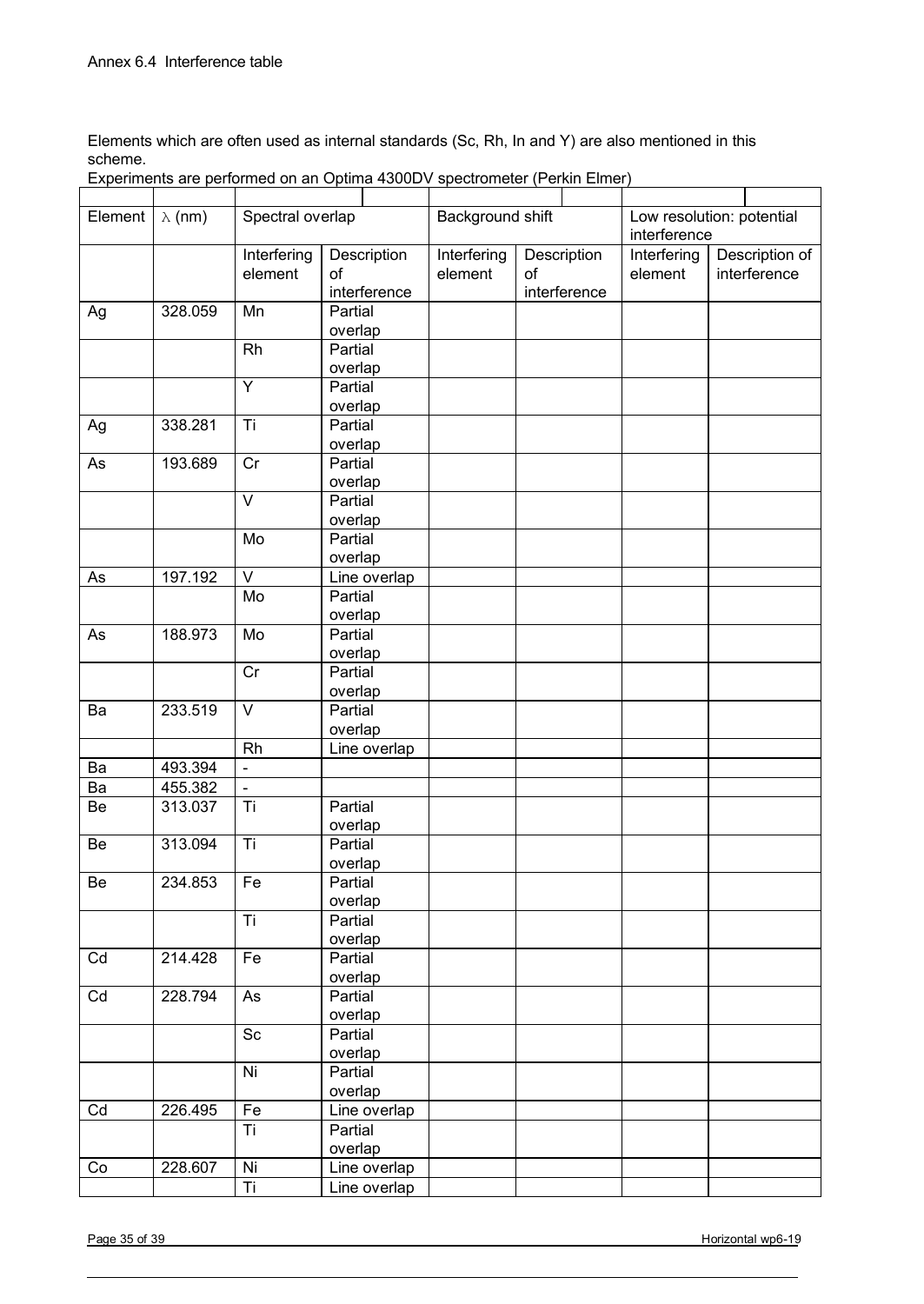|                           |         | Cr                     | Partial             |  |  |
|---------------------------|---------|------------------------|---------------------|--|--|
|                           |         |                        | overlap             |  |  |
|                           |         | Fe                     | Line overlap<br>(?) |  |  |
| Co                        | 230.777 | $\overline{Ni}$        | Partial             |  |  |
|                           |         |                        | overlap             |  |  |
|                           |         | Mo                     | Partial             |  |  |
|                           |         |                        | overlap             |  |  |
| Co                        | 238.882 | Fe                     | Partial             |  |  |
|                           |         |                        | overlap             |  |  |
|                           |         | $\overline{\vee}$      | Line overlap        |  |  |
|                           |         | Ni                     | Line overlap        |  |  |
|                           |         |                        | (?)                 |  |  |
| Cr                        | 205.553 | Ni                     | Partial             |  |  |
|                           |         |                        |                     |  |  |
|                           |         |                        | overlap             |  |  |
|                           |         | Mo                     | Partial             |  |  |
|                           |         |                        | overlap             |  |  |
| Cr                        | 206.152 | Zn                     | Partial             |  |  |
|                           |         |                        | overlap             |  |  |
| Cr                        | 267.701 | Mo                     | Partial             |  |  |
|                           |         |                        | overlap             |  |  |
|                           |         | Mn                     | Partial             |  |  |
|                           |         |                        | overlap             |  |  |
| Cu                        | 324.744 | Y                      | Partial             |  |  |
|                           |         |                        | overlap             |  |  |
| Cu                        | 327.384 | Ti                     | Partial             |  |  |
|                           |         |                        | overlap             |  |  |
|                           |         | $\overline{\text{Sc}}$ | Partial             |  |  |
|                           |         |                        | overlap             |  |  |
| Cu                        | 224.693 | Ti                     | Line overlap        |  |  |
|                           |         | Fe                     | Partial             |  |  |
|                           |         |                        | overlap             |  |  |
|                           |         | Mo                     | Partial             |  |  |
|                           |         |                        | overlap             |  |  |
| Mo                        | 202.026 | $\blacksquare$         |                     |  |  |
| Mo                        | 204.591 | $\blacksquare$         |                     |  |  |
| Mo                        | 203.839 | $\blacksquare$         |                     |  |  |
| <u>Ni</u>                 | 231.596 | $\blacksquare$         |                     |  |  |
| $\overline{\mathsf{N}}$ i | 231.997 | Cr                     | Line overlap        |  |  |
|                           |         | $\overline{\vee}$      | Partial             |  |  |
|                           |         |                        | overlap             |  |  |
|                           |         | Mn                     | Partial             |  |  |
|                           |         |                        | overlap             |  |  |
|                           |         | Mo                     | Partial             |  |  |
|                           |         |                        | overlap             |  |  |
| Pb                        | 220.345 | Co                     | Partial             |  |  |
|                           |         |                        |                     |  |  |
|                           |         |                        | overlap             |  |  |
|                           |         | Ti                     | Partial             |  |  |
|                           |         |                        | overlap             |  |  |
| Pb                        | 216.992 | Fe                     | Partial             |  |  |
|                           |         |                        | overlap             |  |  |
|                           |         | Mo                     | Partial             |  |  |
|                           |         |                        | overlap             |  |  |
|                           |         | Sb                     | Partial             |  |  |
|                           |         |                        | overlap             |  |  |
|                           |         | $\overline{\vee}$      | Partial             |  |  |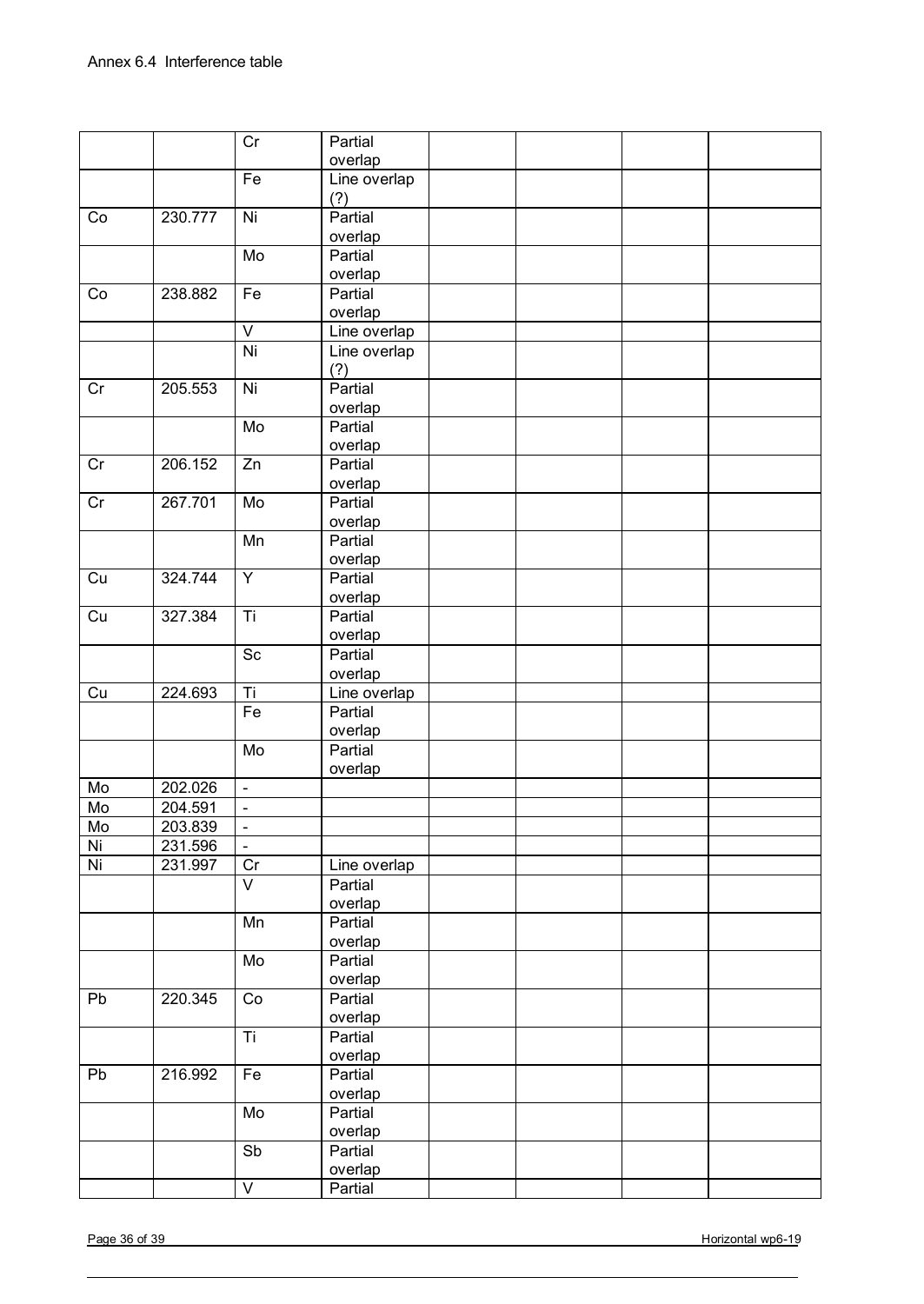|                |          |                         | overlap      |  |  |
|----------------|----------|-------------------------|--------------|--|--|
|                |          | Ni                      | Partial      |  |  |
|                |          |                         | overlap      |  |  |
| Pb             | 283.297  | Fe                      | Line overlap |  |  |
| Sb             | 217.575  | $\vee$                  | Line overlap |  |  |
|                |          | $\overline{\mathsf{W}}$ | Line overlap |  |  |
| Sb             | 206.827  | Ti                      | Partial      |  |  |
|                |          |                         | overlap      |  |  |
|                |          | Mo                      | Partial      |  |  |
|                |          |                         | overlap      |  |  |
| Sb#            | 231.138# | Co                      | Partial      |  |  |
|                |          |                         | overlap      |  |  |
|                |          | Ni                      | Partial      |  |  |
|                |          |                         | overlap      |  |  |
|                |          | Mo                      | Partial      |  |  |
|                |          |                         | overlap      |  |  |
|                |          | Fe                      | Partial      |  |  |
|                |          |                         | overlap      |  |  |
| Se             | 196.020  | Ti                      | Line overlap |  |  |
| Se#            | 203.985# | Cr                      | Partial      |  |  |
|                |          |                         | overlap      |  |  |
| Sn             | 189.921  | Ti                      | Partial      |  |  |
|                |          |                         | overlap      |  |  |
| Sn#            | 235.476# | Fe                      | Partial      |  |  |
|                |          |                         | overlap      |  |  |
| Sn             | 242.160  | Mo                      | Partial      |  |  |
|                |          |                         | overlap      |  |  |
|                |          | Fe                      | Partial      |  |  |
|                |          |                         | overlap      |  |  |
| TI             | 351.911  | $\vee$                  | Partial      |  |  |
|                |          |                         | overlap      |  |  |
|                |          | Ti                      | Partial      |  |  |
|                |          |                         | overlap      |  |  |
|                |          | Ce                      | Partial      |  |  |
|                |          |                         | overlap      |  |  |
| T <sub>l</sub> | 190.788  | $\mathsf{V}$            | Partial      |  |  |
|                |          |                         | overlap      |  |  |
|                |          | Co                      | Partial      |  |  |
|                |          |                         | overlap      |  |  |
| T H            | 276.780# | Mn                      | Partial      |  |  |
|                |          |                         | overlap      |  |  |
|                |          | $\overline{\vee}$       | Partial      |  |  |
|                |          |                         | overlap      |  |  |
|                |          | Mg                      | Partial      |  |  |
|                |          |                         | overlap      |  |  |
|                |          | Cr                      | Partial      |  |  |
|                |          |                         | overlap      |  |  |
| $\vee$         | 290.873  | Mo                      | Partial      |  |  |
|                |          |                         | overlap      |  |  |
|                |          | Cr                      | Partial      |  |  |
|                |          |                         | overlap      |  |  |
| $\vee$         | 292.391  | Ti                      | Partial      |  |  |
|                |          |                         | overlap      |  |  |
|                |          | Rh                      | Partial      |  |  |
|                |          |                         | overlap      |  |  |
|                |          | $\rm{Co}$               | Partial      |  |  |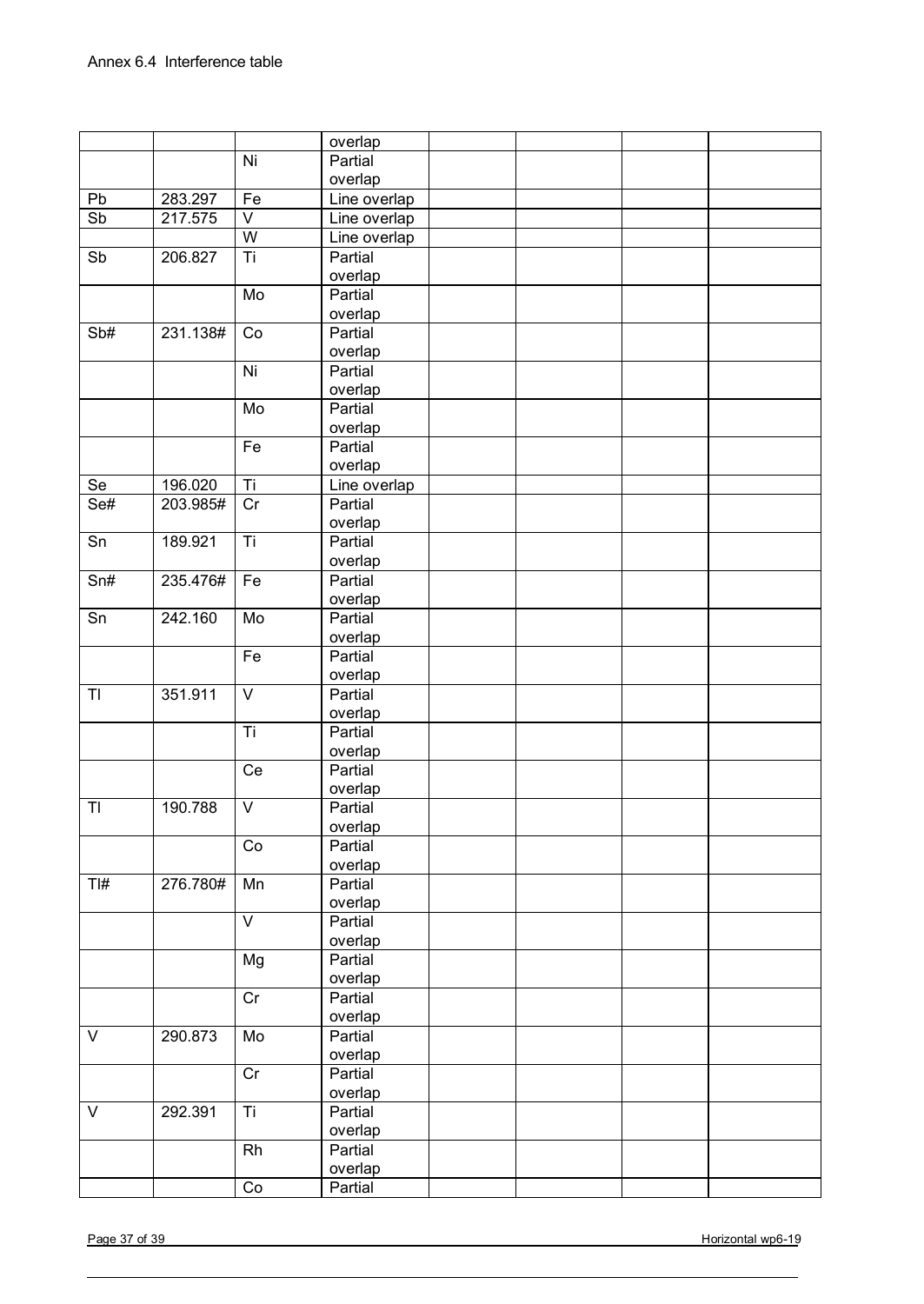|    |         |    | overlap      |  |            |
|----|---------|----|--------------|--|------------|
|    |         | Cr | Partial      |  |            |
|    |         |    | overlap      |  |            |
|    |         | Mo | Partial      |  |            |
|    |         |    | overlap      |  |            |
| V  | 310.220 | Ni | Partial      |  | Strong     |
|    |         |    | overlap      |  | background |
|    |         | Ca | Partial      |  |            |
|    |         |    | overlap      |  |            |
| Zn | 202.541 | Cu | Line overlap |  |            |
|    |         | Cr | Partial      |  |            |
|    |         |    | overlap      |  |            |
|    |         | Ni | Partial      |  |            |
|    |         |    | overlap      |  |            |
| Zn | 206.193 | Cr | Partial      |  |            |
|    |         |    | overlap      |  |            |
| Zn | 213.849 | Ni | Line overlap |  |            |
|    |         | Fe | Line overlap |  |            |
|    |         | Cu | Partial      |  |            |
|    |         |    | overlap      |  |            |
|    |         | Ca | Partial      |  |            |
|    |         |    | overlap      |  |            |